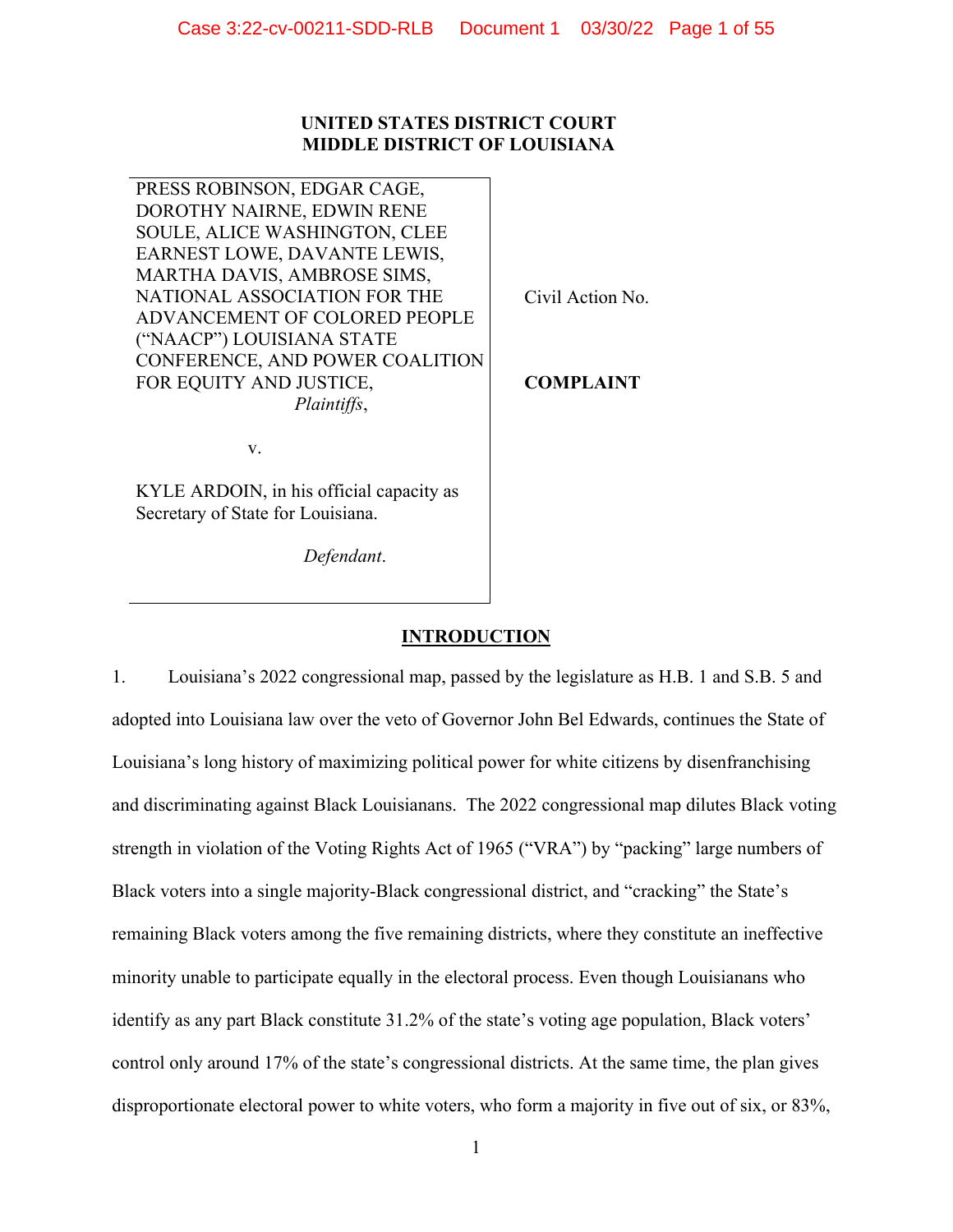## Case 3:22-cv-00211-SDD-RLB Document 1 03/30/22 Page 2 of 55

of the State's congressional districts, despite making up only 58% of the population. The State's denial to Black Louisianans of an equal opportunity to have their voices heard is illustrated by the fact that, whereas approximately one out of three voting age residents of Louisiana is Black, Black voters have an opportunity to elect the candidate of their choice in just one out of six congressional districts. This Court must step in and remedy this clear violation of the Voting Rights Act of 1965.

2. Plaintiffs—Black Louisiana voters and Louisiana nonprofit organizations promoting civic engagement and social equality—seek a judgment (i) declaring that the 2022 congressional map violates the Voting Rights Act, (ii) enjoining Defendant Secretary of State from conducting congressional elections the enacted 2022 congressional map; and (iii) ordering Defendant to adopt a lawful congressional redistricting plan that complies with the Voting Rights Act, including by providing for two congressional districts in which Black Louisianans have an opportunity to elect candidates of their choice ("opportunity districts").

3. Louisiana's congressional map has denied Black voters equal electoral opportunity to participate in the political process for decades. Louisiana has long had the second largest Black population by percentage of any State in the United States. Yet, except for a two-year period in the 1990s, it has never had more than one majority-Black congressional district. The State's sole majority-Black district, congressional district 2 ("CD 2"), exists as a result of a court order finding that the State's prior congressional map violated the VRA and requiring the state to adopt a new congressional map. *Major* v. *Treen*, 574 F. Supp. 325, 339-40 (E.D. La. 1983). In the forty years since *Major* v. *Treen*, there have been important changes in the geography of where Black voter reside across the state, including but not limited to higher numbers of Black voters now living in Baton Rouge.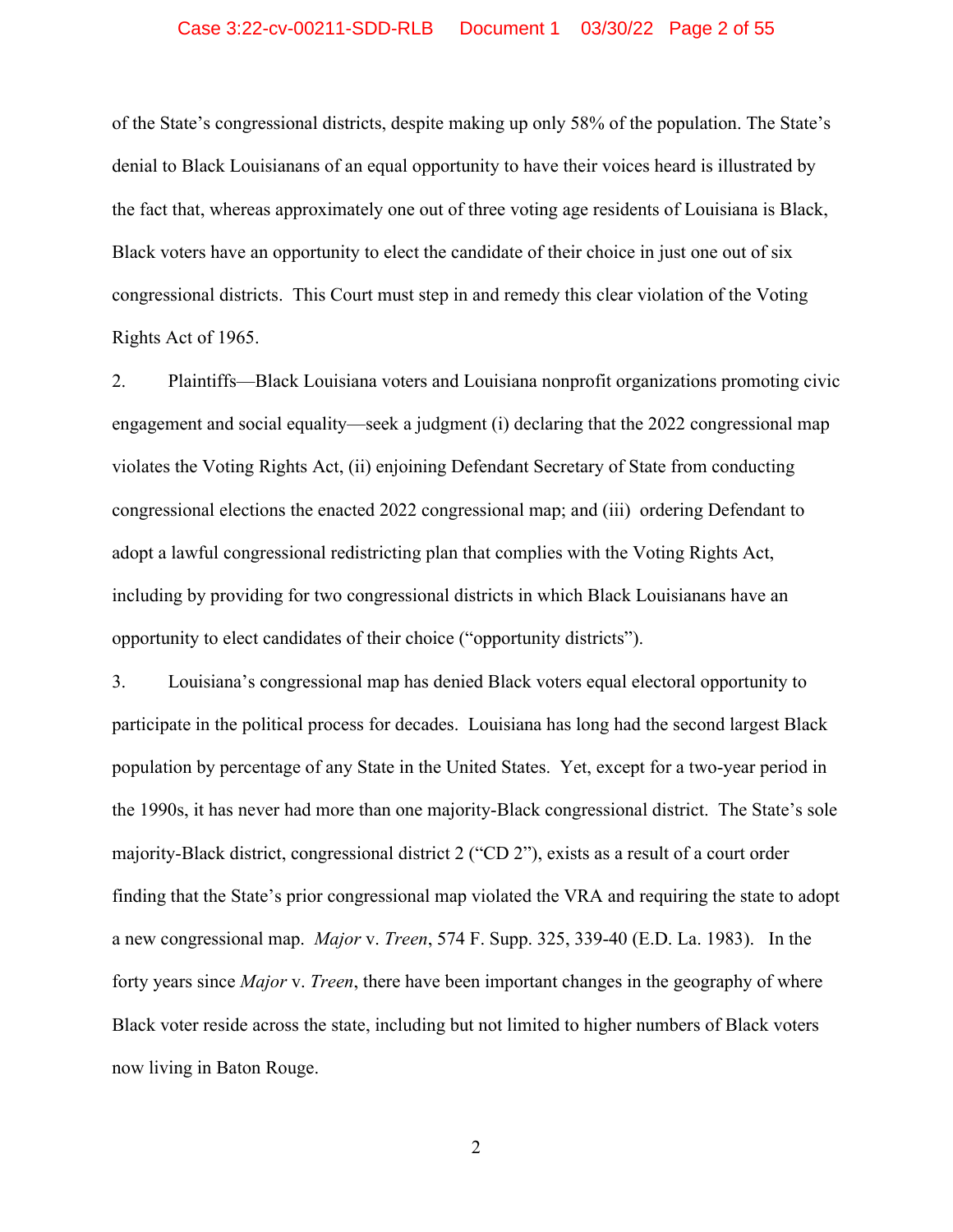## Case 3:22-cv-00211-SDD-RLB Document 1 03/30/22 Page 3 of 55

4. H.B. 1 and S.B. 5 illegally and artificially limit Black voters' influence by "packing" Black voters into CD 2. CD 2, as drawn by the Louisiana State Legislature (the "Legislature"), includes a majority of Black voters residing in New Orleans and a large number of Black voters residing in Baton Rouge—each of which is home to a majority-Black population—as well as other areas along the Mississippi River with large Black populations. These areas, along with neighboring communities of Black voters that are placed in other congressional districts, are comprised of enough Black voters to form the core of two distinct majority-Black congressional districts. In contrast to CD 2, smaller numbers of Black voters in contiguous areas are dispersed, or cracked, among the State's remaining congressional districts, principally CD 5 and CD 6. Under the current congressional configuration, less than one-third of Louisiana's Black voting age population resides in the state's sole majority-Black district, while 91 percent of Louisiana's white voters reside in majority-white districts.

5. It is beyond dispute that Black voters in Louisiana are politically cohesive, while the white majority in Louisiana routinely votes as a bloc to defeat Black voters' candidates of choice. Courts have repeatedly found—most recently in 2020—that racially polarized voting is a persistent feature of Louisiana's political landscape. *See Louisiana State Conference of NAACP v. Louisiana*, 490 F. Supp. 3d 982, 1019 (M.D. La. 2020).

6. Louisiana's stark pattern of racially polarized voting, and the lack of support among white voters for Black candidates, has resulted in Black candidates being chronically underrepresented in public office in the state. No Louisiana congressional district other than CD 2 has elected a Black representative. Louisiana has never had a Black U.S. Senator. The state of Louisiana has not had a Black governor since Reconstruction and has never had a Black Secretary of State or Attorney General. Black public officials are dramatically underrepresented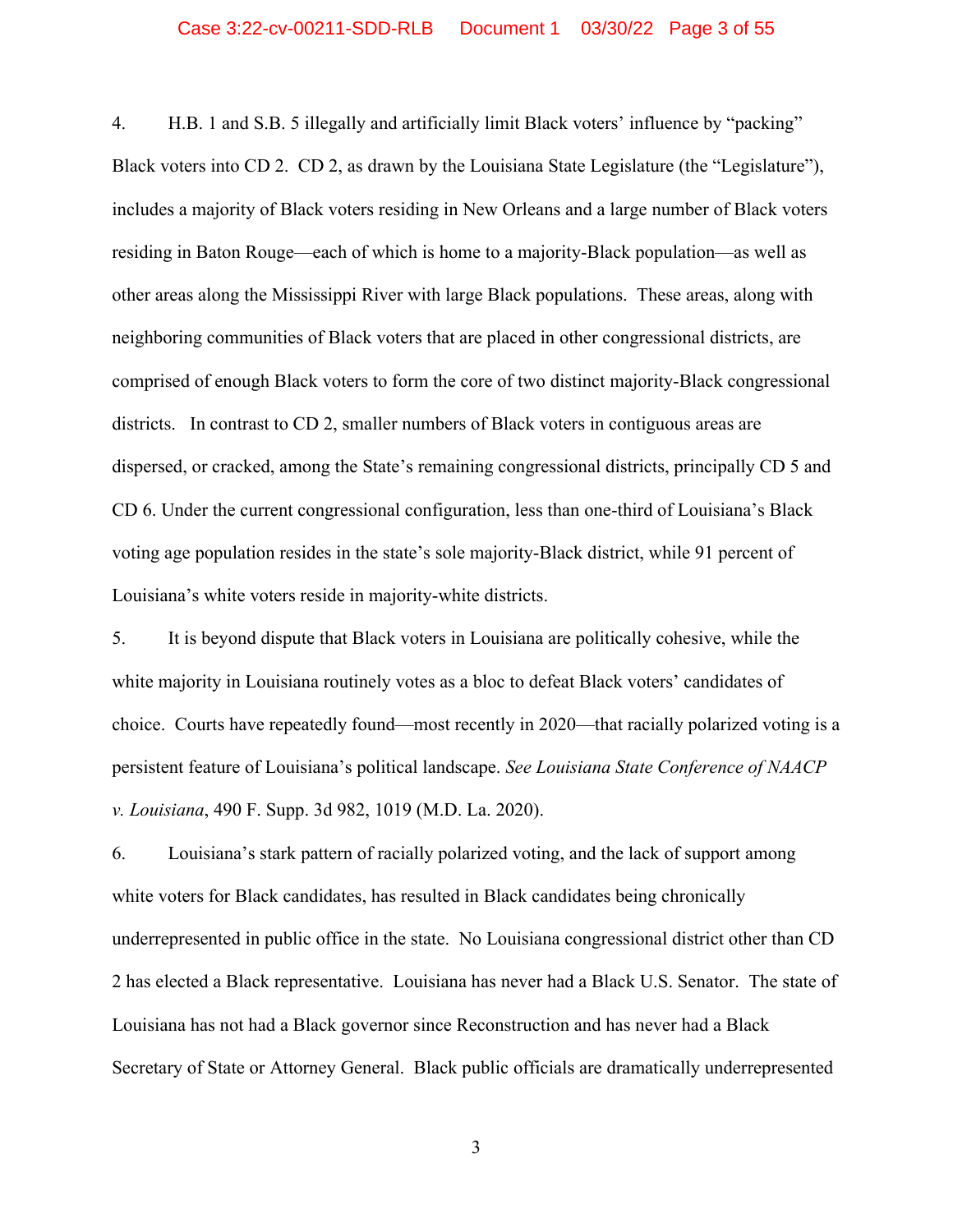## Case 3:22-cv-00211-SDD-RLB Document 1 03/30/22 Page 4 of 55

in both houses of the Legislature, in the judiciary, and every other level of public office in the state.

7. These realities exist against the backdrop of the State's well documented history of institutionalizing white supremacy through, among other techniques, disenfranchising Black voters. Poll taxes, all-white primaries, grandfather clauses, voter roll purges, and statesanctioned violence have been followed by countless attempts to dilute the minority vote at the state and local level. Even in recent years, explicit or thinly veiled racial appeals have been a common feature of state and local political campaigns. The pernicious effects of segregation have also resulted in deep and ongoing disparities between white and Black Louisianans on virtually every measure of human well-being, including infant mortality, health outcomes, incarceration rates, educational opportunities, and economic security.

8. Since the VRA was passed into law in 1965, courts have repeatedly struck down efforts by the State of Louisiana to dilute, limit, or otherwise adversely affect minority voting access and strength by a wide variety of means, including redistricting for both federal and state elections. Between 1965 and 2013 (when the Supreme Court decided *Shelby County v. Holder*, which invalidated the coverage formula for preclearance under the VRA), the Department of Justice blocked or demanded alterations to nearly 150 voting-related changes in Louisiana. Over two-thirds of Louisiana's parishes likewise received objections from the Department of Justice, most frequently related to redistricting.

9. The Legislature was given ample time and numerous options for remedying the longstanding dilution of Black voting strength. In public meetings and throughout the Special Legislative Session leading to the adoption of the 2022 Congressional Map, members of the public, including Plaintiffs, told the Legislature that a congressional map with only a single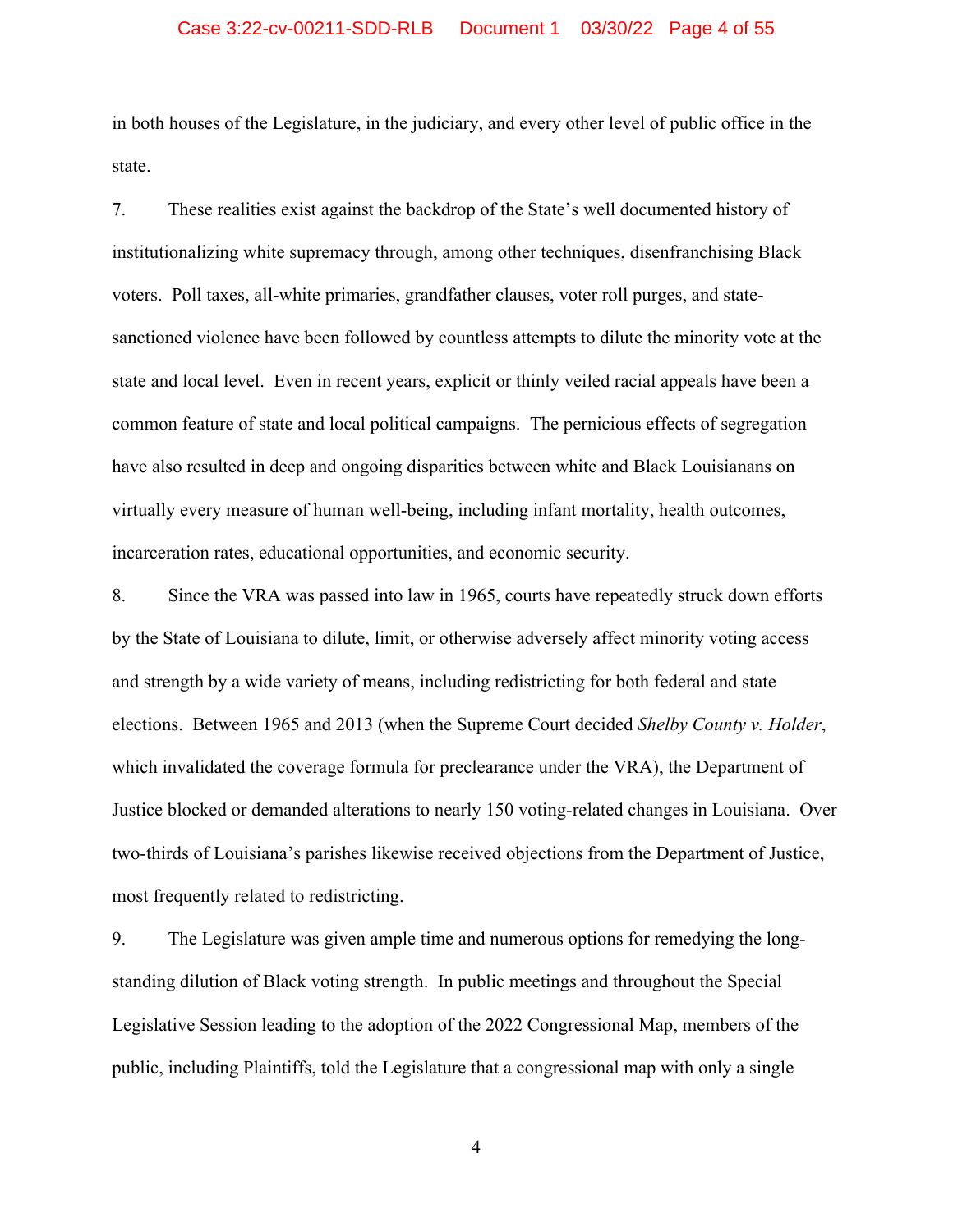## Case 3:22-cv-00211-SDD-RLB Document 1 03/30/22 Page 5 of 55

majority-Black district would violate the VRA, and proposed multiple alternative maps that featured two majority-Black districts while respecting traditional districting principles (such as contiguity, compactness, and respect for political subdivisions) at least as well—if not better than H.B. 5 and S.B.1. Numerous members of the Louisiana Legislative Black Caucus even introduced various proposed congressional maps with two majority-Black districts during the Special Legislative Session, each of which were rejected.

10. Because the legislature failed to adopt a VRA compliant congressional map creating two majority-Black congressional districts, the Governor of Louisiana vetoed H.B. 1 and S.B. 5 saying that they were "not fair to the people of Louisiana and does not meet the standards set forth in the federal Voting Rights Act." Governor Edwards' veto statement explained that in failing to enact a congressional map that complies with the Voting Rights Act, the Legislature "disregarded the shifting demographics of the state." On March 29, 2022, the Legislature entered into a veto session and, in a vote that broke down along racial lines, each house voted to override the Governor's veto.

11. The VRA entitles Black voters in Louisiana to participate in the political process under an electoral map that does not unlawfully dilute their voting strength and deprive them of a meaningful opportunity to participate in the political process. H.B. 1 and S.B. 5 violate those rights. The 2022 congressional map passed by the Louisiana legislature must be enjoined, and the State must be compelled to adopt a map that complies with Section 2 of the VRA ("Section 2") by creating two congressional districts where Black voters have an equal opportunity to elect candidates of their choice.

## **JURISDICTION AND VENUE**

12. This Court has jurisdiction over this action pursuant to 42 U.S.C. §§ 1983 and 1988, and 28 U.S.C. §§ 1331, 1343(a)(3), 1343(a)(4), and 1357.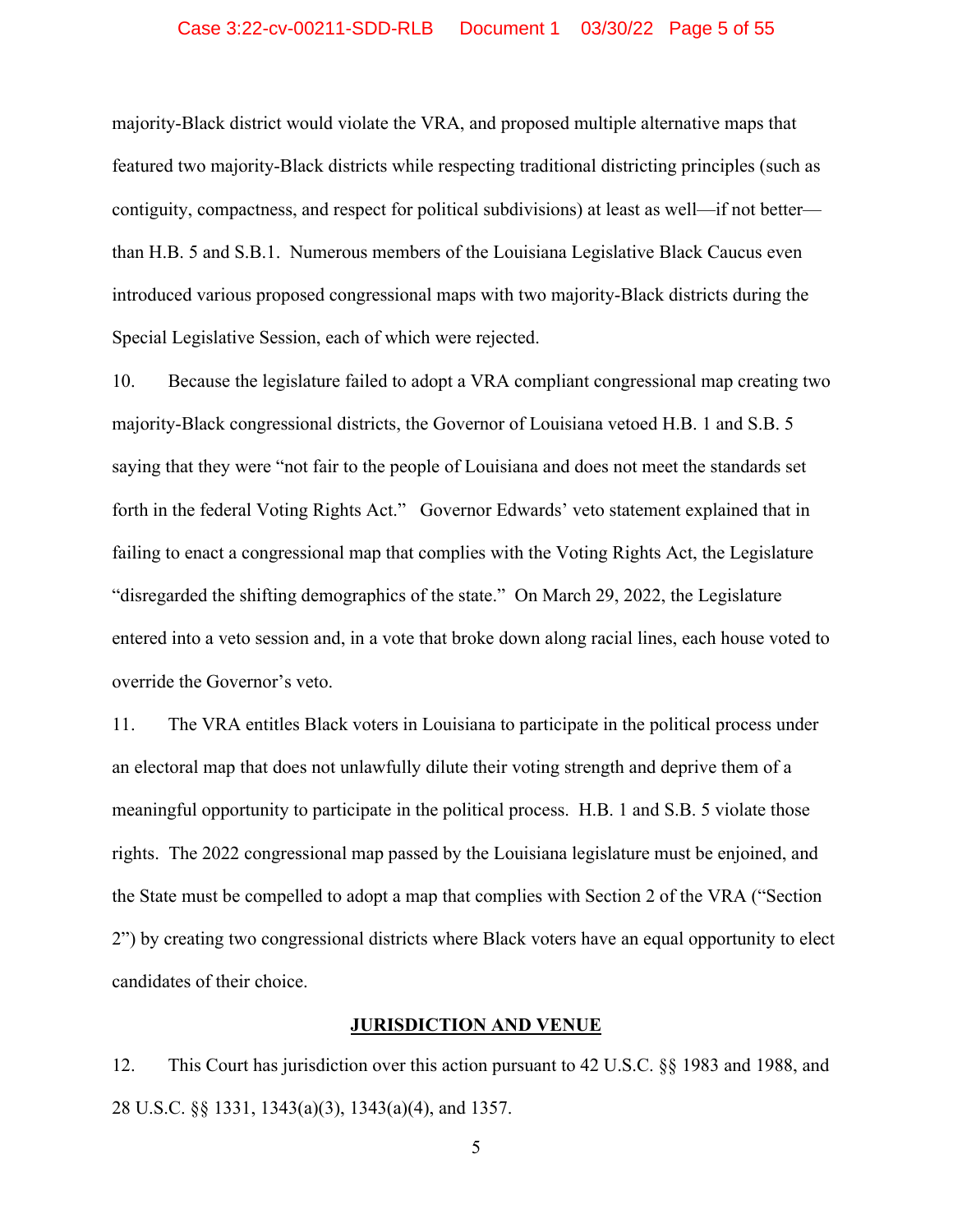13. This Court has jurisdiction to grant declaratory and injunctive relief pursuant to 28 U.S.C. §§ 2201 and 2202.

14. Venue is proper under 28 U.S.C. § 1391(b).

## **PARTIES**

15. Plaintiff Louisiana State Conference of the National Association for the Advancement of Colored People (the "Louisiana NAACP") is a state subsidiary of the National Association for the Advancement of Colored People, Inc. It is one of the oldest and most significant civil rights organizations in Louisiana. Since its founding in 1943, the Louisiana NAACP has worked toward its mission to ensure the political, educational, social, and economic equality of all persons and to eliminate race-based discrimination. Among the Louisiana NAACP's central objectives and mission are eliminating racial discrimination in the democratic process and ensuring the protection of voting rights and equitable political representation. Its work includes efforts to register, educate, and advocate on behalf of Black voters throughout Louisiana. 16. The Louisiana NAACP has approximately 5,000 members through-out Louisiana,

including Black Louisianians who are registered voters. The Louisiana NAACP has over 40 branches comprised of adult members and 16 youth and college chapters across the state. Members live in nearly every parish in Louisiana.

17. The Louisiana NAACP has members who are registered voters and live in each of the six congressional districts in the congressional redistricting plan. In particular, members of the Louisiana NAACP include Black voters whose votes are unlawfully diluted by the packing of Black voters into CD 2 and the cracking of Black voters residing in CDs 4, 5 and 6 in violation of the VRA. Members of the Louisiana NAACP also include Black voters who would reside in a remedial second majority-Black district. These members suffer harm because they are denied the opportunity to elect candidates of their choice.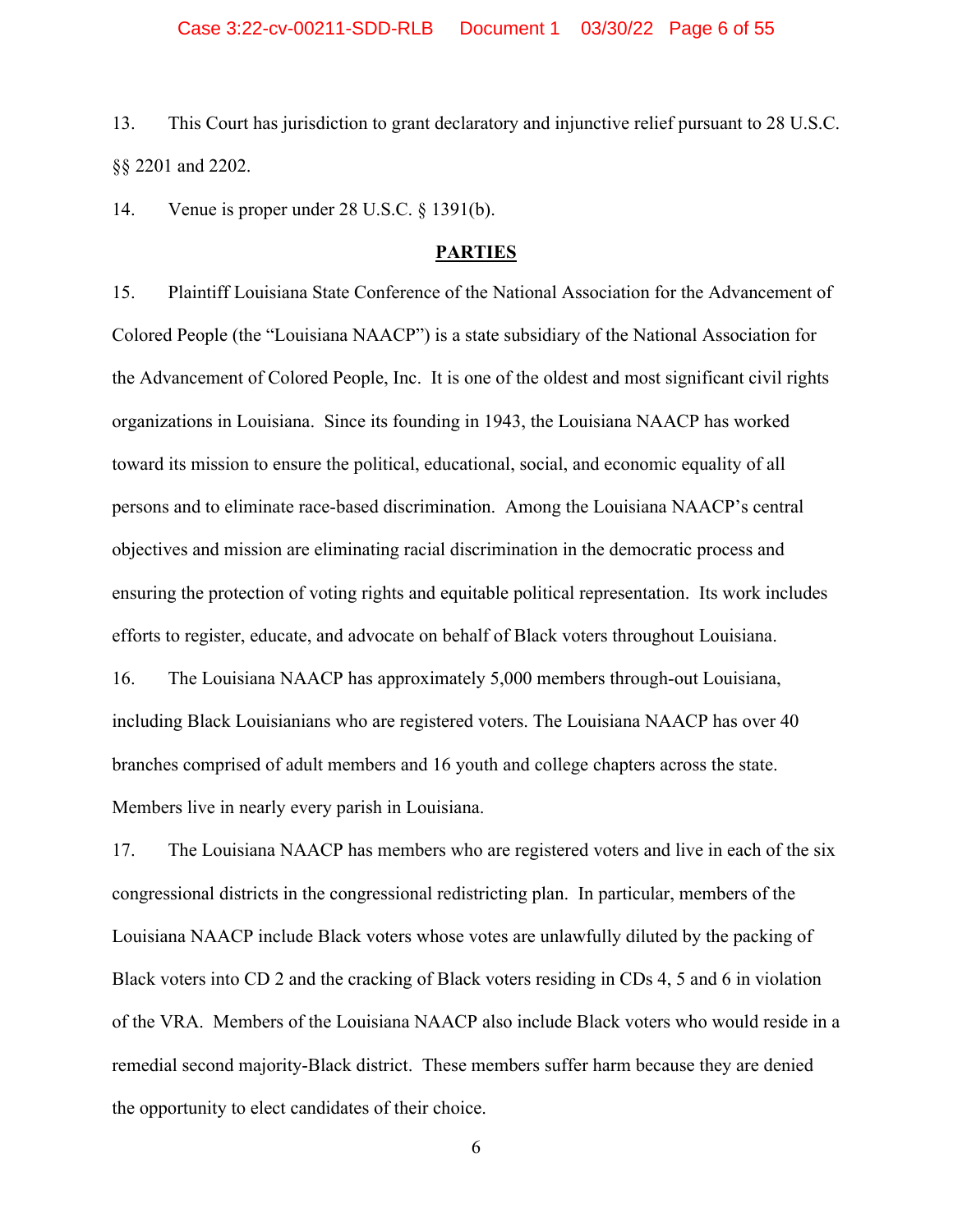## Case 3:22-cv-00211-SDD-RLB Document 1 03/30/22 Page 7 of 55

18. Louisiana's unfair and discriminatory redistricting frustrates and impedes the Louisiana NAACP organizational priorities by diminishing the voices and diluting the voting strength of Black Louisianans, who the Louisiana NAACP works to empower and engage in greater civic and political participation. If the enacted plan is not enjoined, the Louisiana NAACP will be forced to divert resources from its broader voter registration and community empowerment initiatives to the affected districts in order to protect the representation and interests of its members and to try to counteract the negative effects of vote dilution.

19. Plaintiff Power Coalition for Equity and Justice is a coalition of groups from across Louisiana whose mission is to organize, educate, and turn out voters, and fight for policies that create a more equitable and just system in Louisiana. The Power Coalition brings together various community-based organizations that work together to educate and empower voters across Louisiana through community organization and voter engagement initiatives.

20. In 2016, the Power Coalition mobilized a statewide campaign to reach more than 30,000 infrequent voters of color in Jefferson, Orleans, Calcasieu, Terrebonne, East Baton Rouge, Ouachita, Caddo, and Bossier parishes. In 2018, the Power Coalition played a leading role in the Unanimous Jury Coalition, a successful statewide campaign to pass an amendment ending the use of non-unanimous juries in Louisiana. In 2019, the Power Coalition made over 1.3 million voter contact attempts to over 465,000 infrequent and semi-frequent voters of color across Louisiana, approximately 60 percent of whom turned out to vote in the statewide elections. If the enacted plan is not enjoined, the Power Coalition will be required to divert resources away from these essential efforts to combat the impacts of discriminatory districts.

21. Plaintiff Dr. Dorothy Nairne resides in Assumption Parish, Louisiana. She is a Black U.S. citizen, and is lawfully registered to vote. Dr. Nairne is a regular voter, and a dues-paying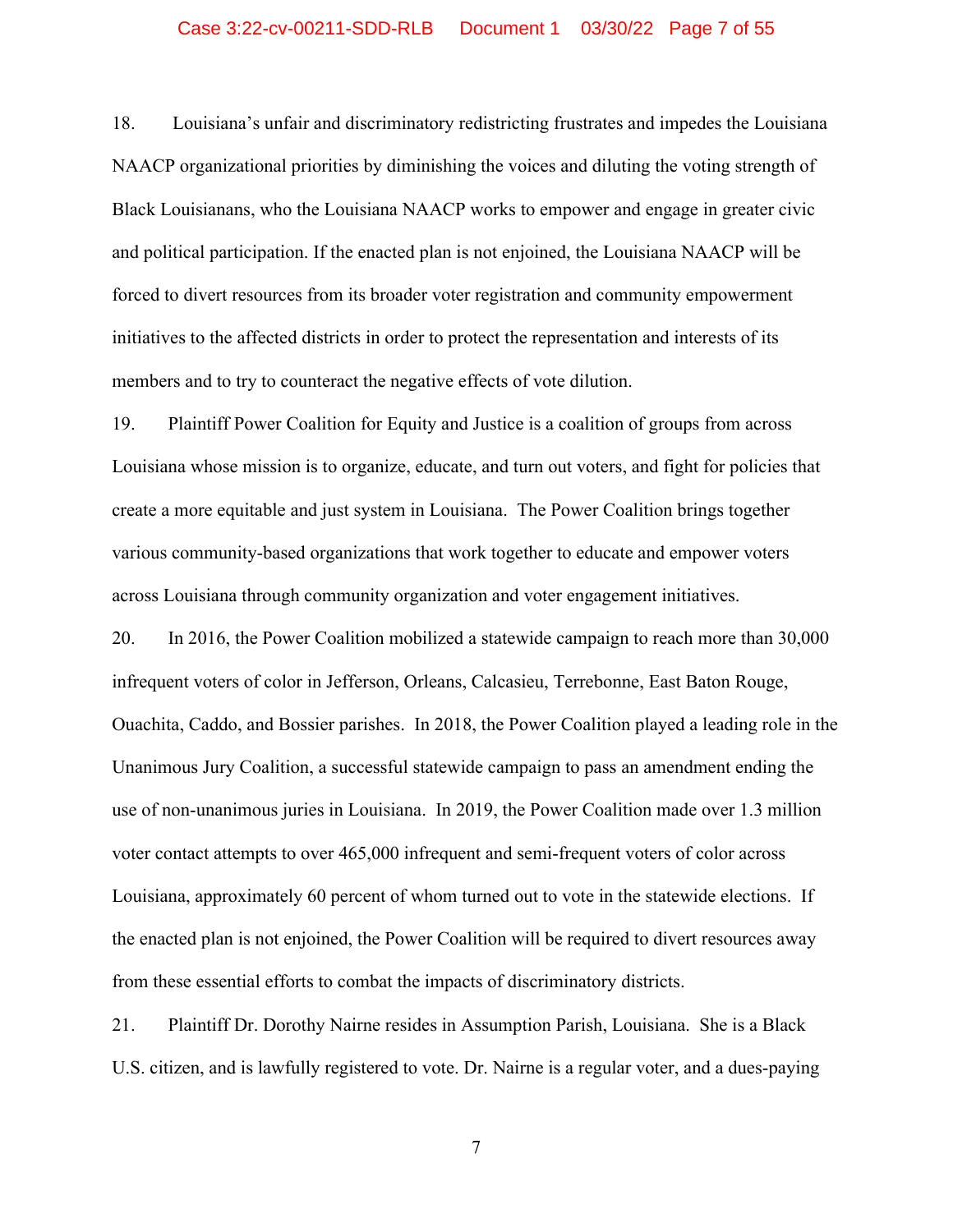## Case 3:22-cv-00211-SDD-RLB Document 1 03/30/22 Page 8 of 55

member of the Assumption Parish Branch of the NAACP. Under the enacted plan, Dr. Nairne resides in CD 6, but would reside in a new majority-Black district under alternative plans introduced during the Legislature's 2022 First Extraordinary Session devoted to redistricting (the "Special Session"). The enacted plan cracks Black voters like Dr. Nairne to prevent the creation of a second majority-Black district and, thus, dilutes her vote in violation of the VRA. She will suffer irreparable harm because she will be denied the opportunity to elect candidates of her choice in violation of the VRA if the enacted plan is not enjoined.

22. Plaintiff Bishop Edwin René Soulé resides in Hammond, Louisiana. He is a Black a U.S. citizen, and is lawfully registered to vote. Soulé is a regular voter. He resides in CD 1 under the enacted plan, which cracks Black voters like Soulé to prevent the creation of a second majority-Black district and, thus, dilutes his vote in violation of the VRA. He will suffer irreparable harm because he will be denied the opportunity to elect candidates of his choice in violation of the VRA if the enacted plan is not enjoined.

23. Plaintiff Dr. Alice Washington resides in Baton Rouge, Louisiana. She is a Black U.S. citizen, and is lawfully registered to vote. Washington is a regular voter. She resides in CD 6. H.B. 1/S.B. 5 cracks Black voters like Dr. Washington to prevent the creation of a second majority-Black district and, thus, dilutes her vote in violation of the VRA. She will suffer irreparable harm because she will be denied the opportunity to elect candidates of her choice in violation of the VRA under H.B. 1/S.B. 5.

24. Plaintiff Rev. Clee Earnest Lowe resides in Baton Rouge, Louisiana. He is a Black U.S. citizen, and lawfully registered to vote. Lowe is a regular voter. He resides in CD 6. H.B. 1/S.B. 5 cracks Black voters like Lowe to prevent the creation of a second majority-Black district and, thus, dilutes his vote in violation of the VRA. Lowe would reside in a cracked district under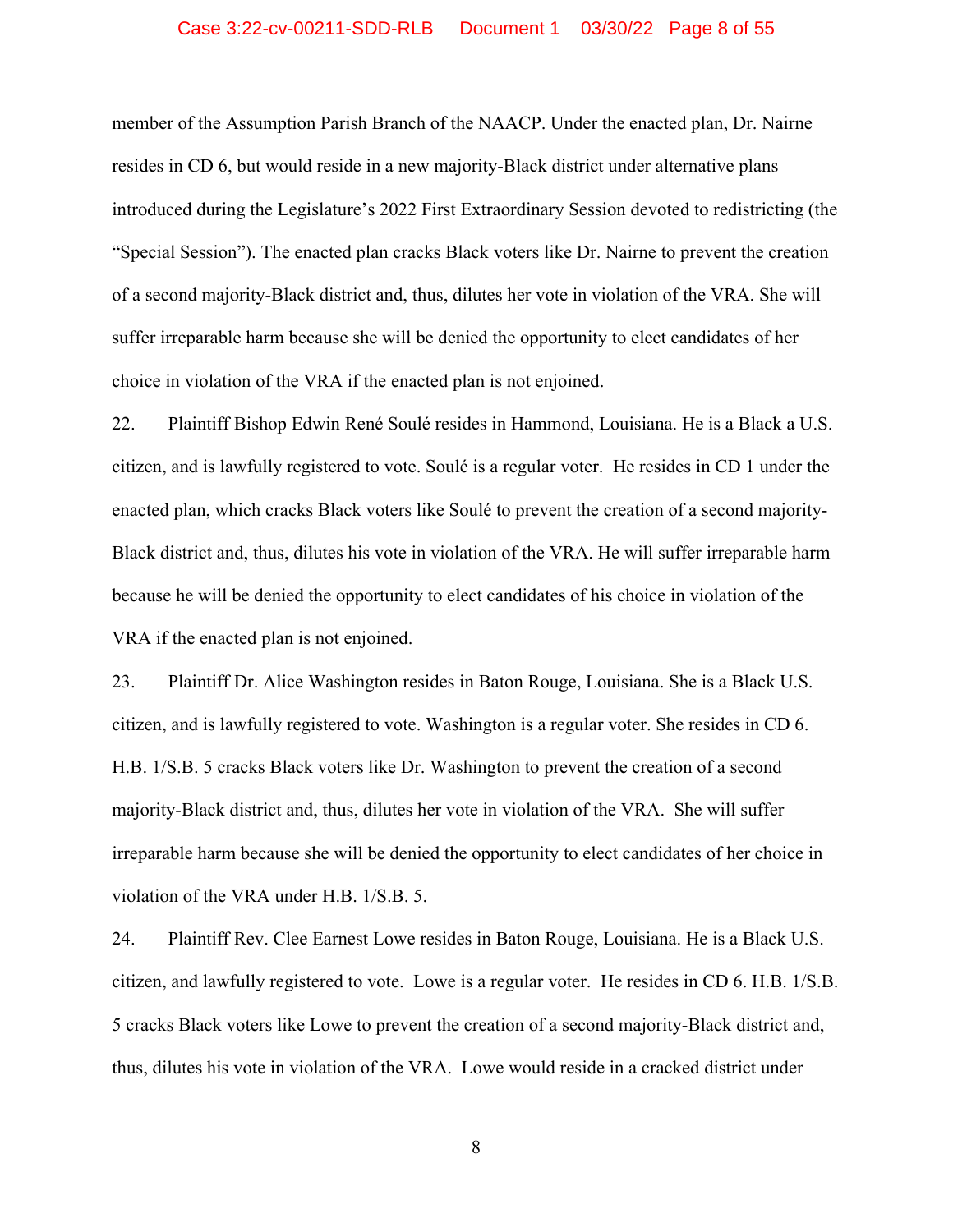## Case 3:22-cv-00211-SDD-RLB Document 1 03/30/22 Page 9 of 55

H.B. 1/S.B. 5. He will suffer irreparable harm because he will be denied the opportunity to elect candidates of his choice in violation of the VRA under H.B. 1/S.B. 5.

25. Plaintiff Edgar Cage resides in Baker, Louisiana. He is a Black U.S. citizen and lawfully registered to vote. He is a leader of Together Baton Rouge. Under the enacted plan, Mr. Cage resides in CD 2. The enacted plan packs Black voters like Mr. Cage to prevent the creation of a second majority-Black district and, thus, dilutes his vote in violation of the VRA. If the enacted plan is not enjoined, he will suffer irreparable harm in the form of vote dilution.

26. Plaintiff Dr. Press Robinson resides in Baton Rouge, Louisiana. He is a Black U.S. citizen and is lawfully registered to vote. He resides in CD 2 under the enacted plan. The enacted plan packs Black voters like Dr. Robinson to prevent the creation of a second majority-Black district and, thus, dilutes his vote in violation of the VRA. Dr. Robinson would reside in a packed district under the enacted plan and will suffer irreparable harm if the plan is not enjoined. 27. Plaintiff Davante Lewis resides in Baton Rouge, Louisiana. He is a Black U.S. citizen and is lawfully registered to vote. He resides in CD 2 under the enacted plan. The enacted plan cracks Black voters like Mr. Lewis to prevent the creation of a second majority-Black district and, thus, dilutes his vote in violation of the VRA. If the enacted plan is not enjoined, he will suffer irreparable harm because he will be denied the opportunity to elect candidates of his choice.

28. Plaintiff Martha Davis resides in Baton Rouge, Louisiana. She is a Black U.S. citizen and is lawfully registered to vote. Under the enacted plan, Ms. Davis resides in CD 2. The enacted plan packs Black voters like Ms. Davis into CD 2 to prevent the creation of a second majority-Black district and, thus, dilutes her vote in violation of the VRA. If the enacted plan is not enjoined, she will suffer irreparable harm because she will be denied an equal opportunity to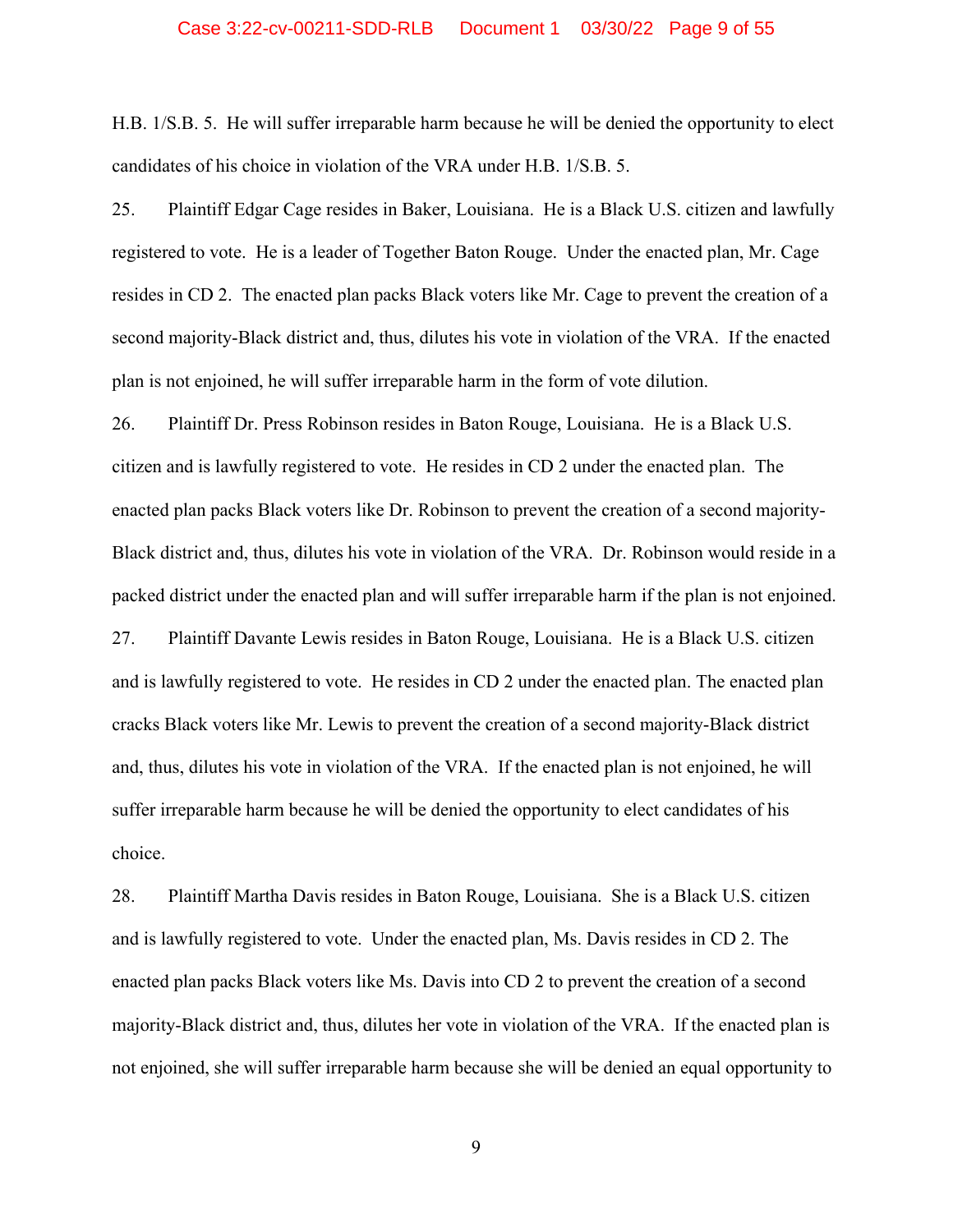elect candidates of her choice.

29. Plaintiff Ambrose Sims resides in West Feliciana, Louisiana. He is a Black U.S. citizen and lawfully registered to vote. He is President of the West Feliciana NAACP and Chairperson of the West Louisiana Democratic Party. Under the enacted plan, Mr. Sims resides in CD 5. The enacted plan cracks Black voters like Mr. Sims to prevent the creation of a second majority-Black opportunity district and, thus, dilutes his vote in violation of the VRA. If the enacted plan is not enjoined, he will suffer irreparable harm because he would be denied the opportunity to elect candidates of his choice.

30. Defendant Kyle Ardoin is the Secretary of State for Louisiana and is sued in his official capacity. The Secretary of State is the State's chief election officer. LA Const. art. 4, § 7; La. R.S. § 18:421. In that capacity, he is responsible for preparing and certifying the ballots for all elections, including elections for the U.S. House of Representatives, promulgating all election returns, and administering the election laws. *Id.* As part of his duties, the Secretary of State also qualifies candidates for the U.S. House of Representatives. La. R.S. §§ 18:452, 18:462; *Johnson*  v. *Ardoin*, 2019 WL 2329319, at \*3 (M.D. La. May 31, 2019).

## **LEGAL BACKGROUND**

31. Section 2 of the Voting Rights Act, 52 U.S.C. § 10301(a), prohibits any "standard, practice, or procedure" that "results in a denial or abridgement of the right of any citizen of the United States to vote on account of race or color[.]" A Section 2 violation is established if "it is shown that the political processes leading to nomination or election" in the jurisdiction "are not equally open to participation by members of a [minority group] in that its members have less opportunity than other members of the electorate to participate in the political process and to elect representatives of their choice." *Id.* § 10301(b).

32. The dilution of Black voting strength in violation of the Act "may be caused by the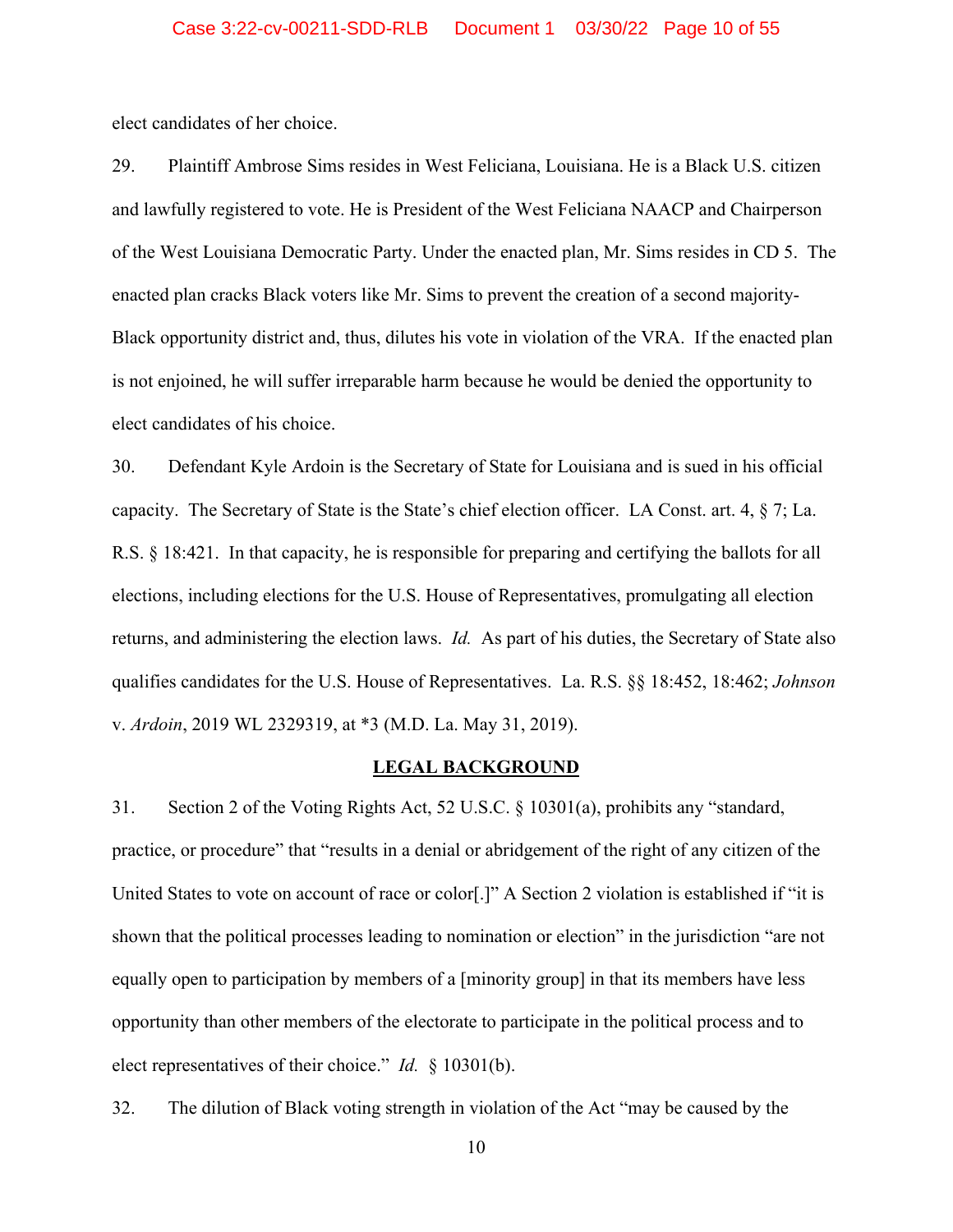## Case 3:22-cv-00211-SDD-RLB Document 1 03/30/22 Page 11 of 55

dispersal of blacks into districts in which they constitute an ineffective minority of voters or from the concentration of blacks into districts where they constitute an excessive majority." *Thornburg* v. *Gingles*, 478 U.S. 30, 46 n.11 (1986). These means of diluting Black voting strength are referred to respectively as "cracking" and "packing."

33. The Supreme Court has identified three necessary preconditions for a claim of vote dilution under Section 2 of the Voting Rights Act: (1) the minority group must be "sufficiently large and geographically compact to constitute a majority in a single-member district"; (2) members of the minority group must be "politically cohesive" in their support of particular candidates; and (3) the majority must vote "sufficiently as a bloc to enable it . . . usually to defeat the minority's preferred candidate." *Gingles*, 478 U.S. at 50-51.

34. Once these preconditions are established, the court must consider whether, under the totality of the circumstances, members of a racial group have less opportunity than other members of the electorate to participate in the political process and to elect representatives of their choice. 52 U.S.C. § 10301(b). The Senate Report on the 1982 amendments to the Voting Rights Act identifies several non-exclusive factors, referred to as the "Senate Factors," that courts should consider when determining if, under the totality of the circumstances, the operation of the districting plan results in vote dilution in violation of Section 2.

35. The Senate Factors include: (1) the history of official voting-related discrimination in the state or political subdivision; (2) the extent to which voting in the elections of the state or political subdivision is racially polarized; (3) the extent to which the state or political subdivision has used voting practices or procedures that tend to enhance the opportunity for discrimination against the minority group, such as unusually large election districts, majority-vote requirements, and prohibitions against bullet-voting; (4) the exclusion of members of the minority group from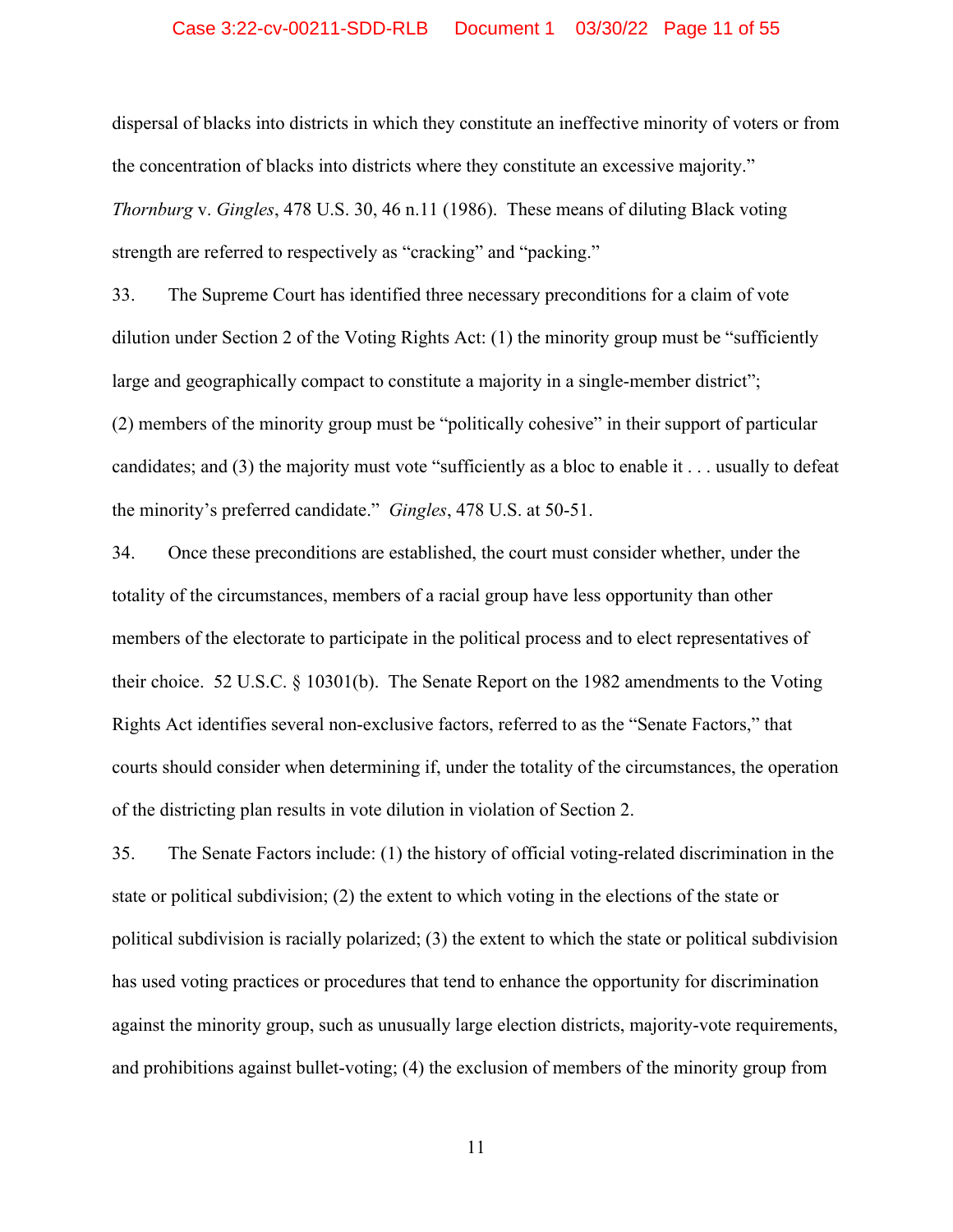candidate slating processes; (5) the extent to which minority group members bear the effects of discrimination in areas such as education, employment, and health, which hinder their ability to participate effectively in the political process; (6) the use of overt or subtle racial appeals in political campaigns; and (7) the extent to which members of the minority group have been elected to public office in the jurisdiction. *Gingles*, 478 U.S. at 37. Additional factors which may be probative include (8) whether there is a significant lack of responsiveness on the part of elected officials to the particularized needs of the members of the minority group; and (9) whether the policy underlying the state or political subdivision's use of such voting qualification, prerequisite to voting, or standard, practice or procedure is tenuous. *Id.* While Section 2 does not establish a right to have members of a protected class elected in numbers equal to their proportion in the population, the Supreme Court has held that "whether the number of districts in which the minority group forms an effective majority is roughly proportional to its share of the population in the relevant area" is a "relevant consideration" in assessing whether Section 2 has been violated. *League of United Latin Am. Citizens* v. *Perry*, 548 U.S. 399, 426 (2006); *see also Johnson* v. *De Grandy*, 512 U.S. 997, 1000 (1994).

36. The Supreme Court has identified factor 2 (the existence of racially polarized voting) and factor 7 (the extent to which members of the minority group have been elected to public office) as the most important factors in the totality of the circumstances analysis. *N.A.A.C.P.* v. *Fordice*, 252 F.3d 361 (5th Cir. 2001) (*citing id.* at. 48 n. 15).

37. "There is no requirement that any particular number of [Senate] factors be proved, or that a majority of them point one way or the other." *United States* v. *Marengo Cty. Comm'n*, 731 F.2d 1546, 1566 n.33 (11th Cir. 1984) (quoting S. Rep. No. 97-417, at 29 (1982)); *see id.* at 1566 ("The statute explicitly calls for a 'totality-of-the circumstances' approach and the Senate Report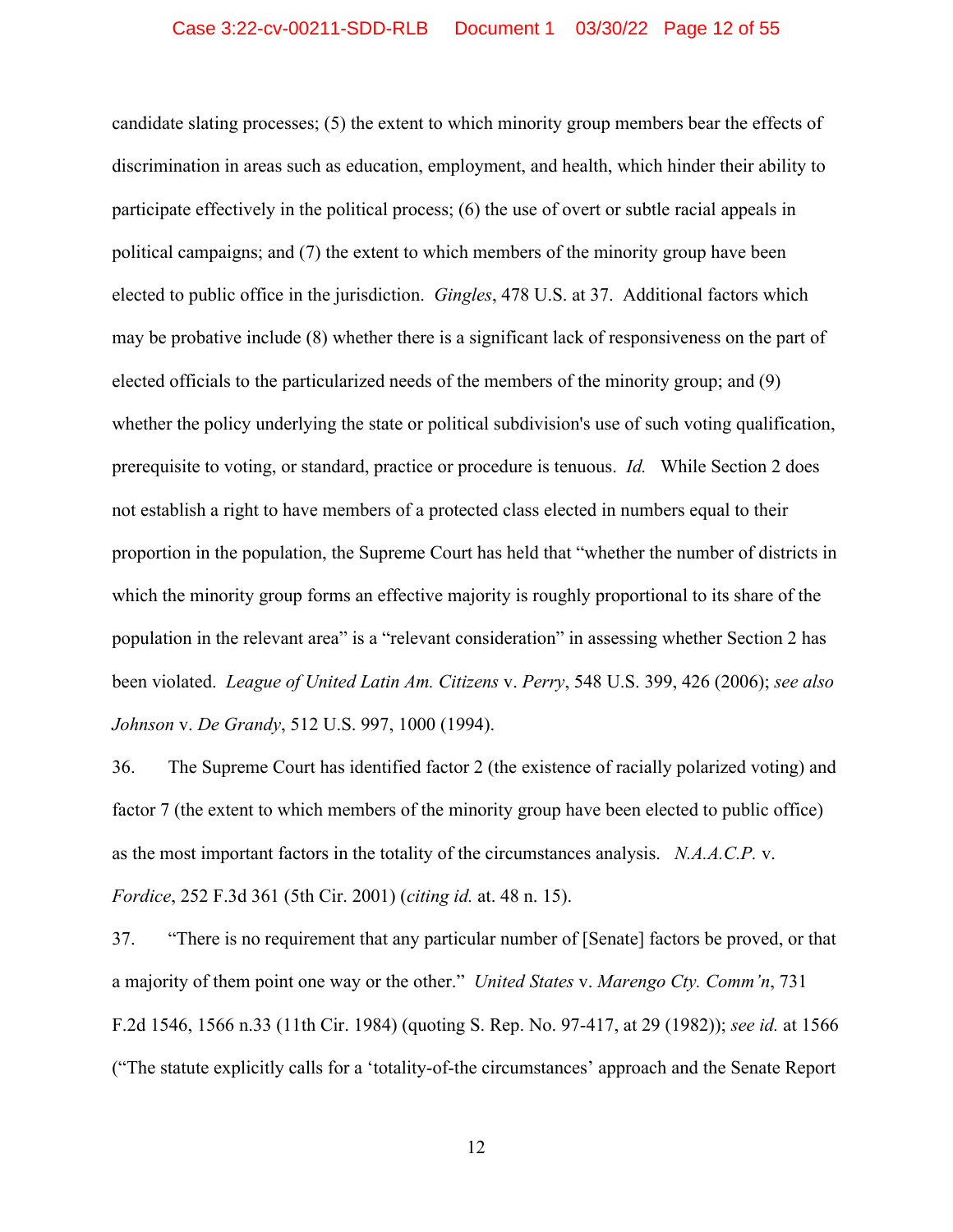indicates that no particular factor is an indispensable element of a dilution claim.").

38. The Fifth Circuit has held that it will be "only the very unusual case in which the plaintiffs can establish the existence of the three *Gingles* factors but still have failed to establish a violation of § 2 under the totality of circumstances." *Clark* v. *Calhoun Cty.*, 21 F.3d 92, 97 (5th Cir. 1994).

## **FACTUAL BACKGROUND**

39. The 2020 U.S. Decennial Census of Population and Housing confirmed that Louisiana is home to the second highest percentage of Black citizens in the country. According to the 2020 Census, people of color represent nearly 40 percent of Louisiana's voting age population. Louisiana has a voting-age population of 3,570,548, with an any part Black voting age population of 1,115,769 (31.2%), a Hispanic/Latino voting age population of 223,662 (6.3%), and a non-Hispanic Asian American voting-age population of 80,672 (2.3%). Louisiana's population of individuals who identify as any part Black, the population has increased by 3.78% over the last decade, and the total number of Black Louisiana voting age population increased by 7.22%. Indeed, Louisiana's population growth over the last decade was driven entirely by growth in minority populations. The State's white population decreased by 6.3%.

40. Every ten years, following the Census, the Legislature must redraw district boundaries for the congressional districts. La. Stat. Ann. § 18:1276.1; U.S. Const. art. I § 2. Under federal law, congressional districts must have nearly equal populations and must not discriminate on the basis of race or ethnicity. *Wesberry* v. *Sanders*, 376 U.S. 1 (1964).

41. The U.S. Census Bureau delivered apportionment counts for the 2020 Census on April 26, 2021. Louisiana was apportioned six seats in the U.S. House of Representatives, the same number it was apportioned following the 2010 census.

42. Between the 2010 and 2020 censuses, Louisiana's population grew by 124,385, or 2.7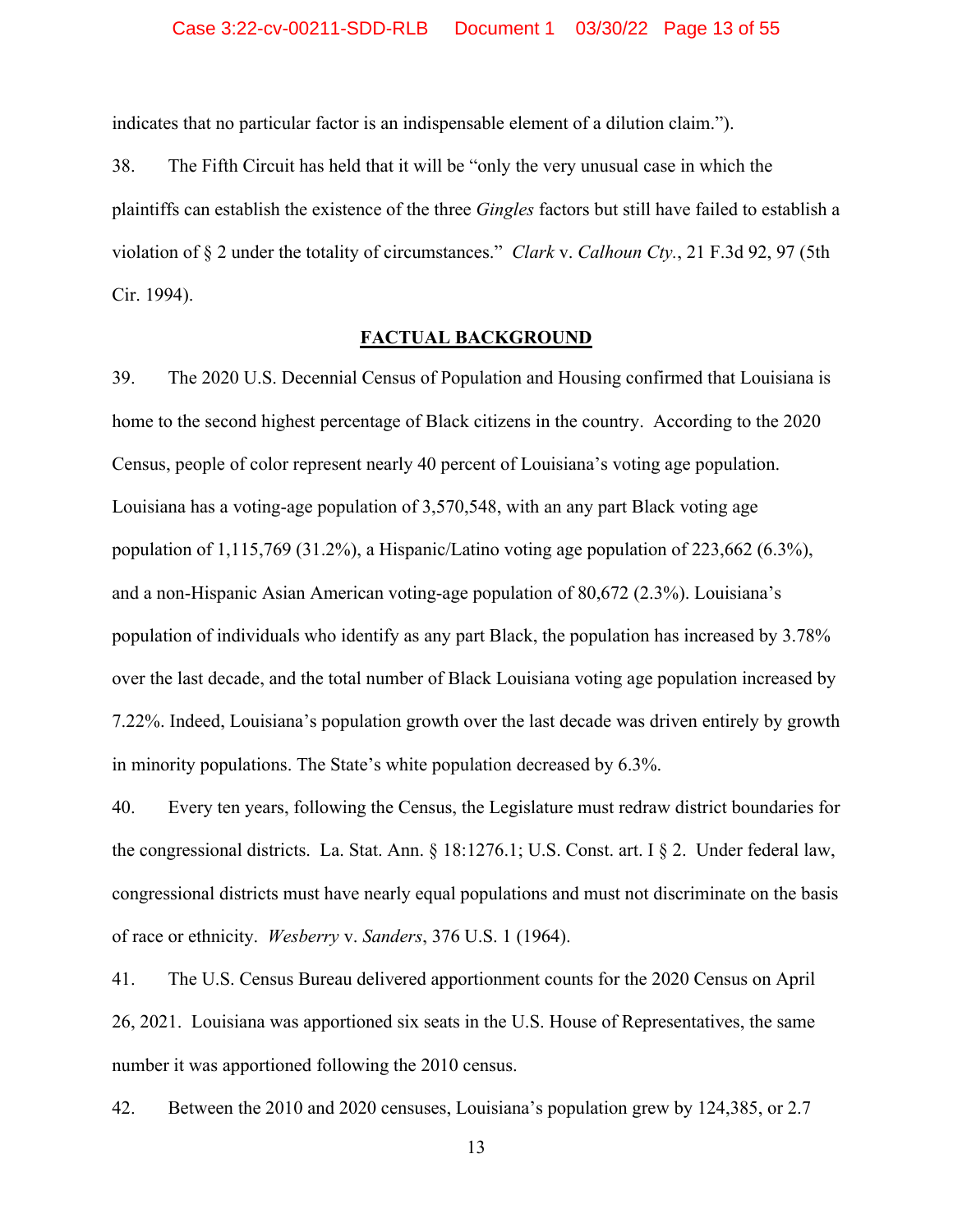## Case 3:22-cv-00211-SDD-RLB Document 1 03/30/22 Page 14 of 55

percent, according to Census Bureau data. Louisiana's Black population grew by 56,234 (3.8 percent) from 2010-2020. The non-Hispanic white population decreased by 138,182 (5.1 percent) in the same period.

43. In Louisiana, congressional districts are drawn by the Legislature, passed through the Legislature as ordinary legislation, and subject to veto by the governor. The Legislature may override a gubernatorial veto by two-thirds of the elected membership of each house.

44. Pursuant to Joint Rule 21 of the Legislature, each redistricting plan submitted for consideration by the Legislature must comply with the Equal Protection Clause of the Fourteenth Amendment and the Fifteenth Amendment to the U.S. Constitution; Section 2 of the Voting Rights Act of 1965, as amended; and all other applicable federal and state laws. Each congressional redistricting plan must also (1) provide for single-member districts; (2) be comprised of districts that have a population as nearly equal to the ideal district population as practicable; and (3) be a whole plan which assigns all of the geography of the state to a district. And further "all redistricting plans shall respect the established boundaries of parishes, municipalities, and other political subdivisions and natural geography of this state to *the extent practicable*."

45. Legislators were alerted early in the redistricting process of the importance of creating maps that protected the ability of Black Louisianans to elect candidates of their choice. On October 18, 2021, a coalition of 17 civil and human rights organizations submitted a letter to the House and Senate Governmental Affairs Committees providing an overview of Section 2 and the preconditions set out by the Supreme Court in *Thornburg* v. *Gingles*. The letter explained in detail why a congressional map with only one majority-Black opportunity district likely violates Section 2. The letter also attached seven illustrative maps (the "Coalition maps"), each of which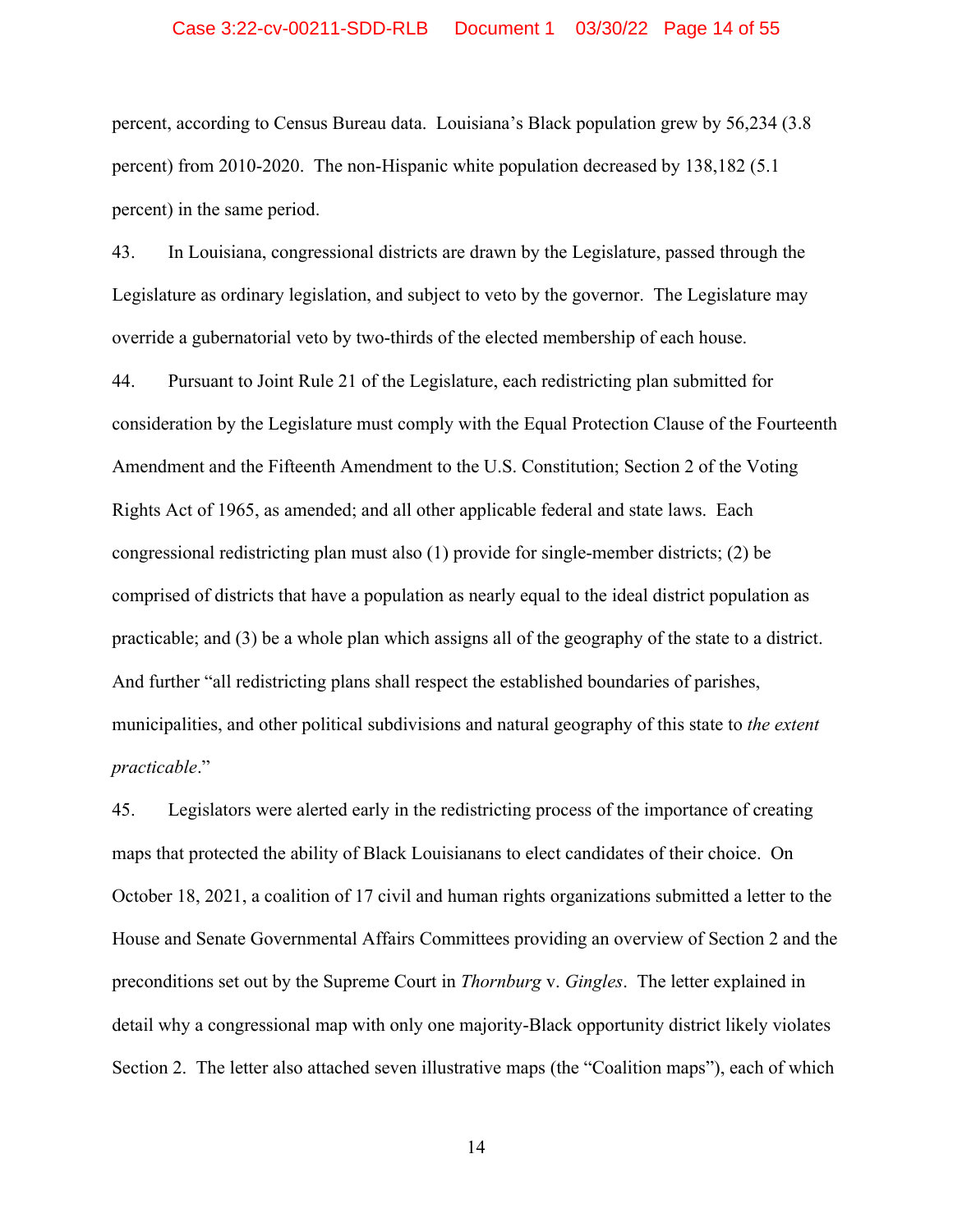## Case 3:22-cv-00211-SDD-RLB Document 1 03/30/22 Page 15 of 55

provided for two opportunity districts comprised of a majority of Black voters and accorded with the State's traditional redistricting principles. The two opportunity districts included in the Coalition maps were based around Louisiana's two predominantly Black population centers, New Orleans and Baton Rouge.

46. Legislators were also alerted to the importance of complying with Section 2 by their own staff, who provided members of the Senate and House Governmental Affairs Committees with extensive training and education on Section 2 compliance and the need to draw majorityminority districts where facts and circumstances were present. The staff presentation, delivered at the outset of each roadshow at which the Committees solicited public participation, included a slide devoted to Section 2 of the Voting Rights Act, including the *Gingles* preconditions. The presentation stated that Section 2 "prohibits any state or political subdivision from imposing a voting qualification, standard, practice, or procedure that results in the denial or abridgment of any U.S. citizen's right to vote on account of race, color, or status as a member of a language minority group." During this section of the presentation, staff also read out the Senate factors, explained the totality of the circumstances analysis, and stated that, to avoid violations of Section 2, the Legislature "must take care to avoid a racial gerrymander." *See, e.g*., Staff Presentation at Baton Rouge Roadshow at 0:31.

47. From late October 2021 through January 2022, the Louisiana House Committee on House and Governmental Affairs and the Senate Committee on Senate and Governmental Affairs held a series of joint public meetings (commonly called "roadshows") across the state during which Louisianans could make suggestions and recommendations regarding the redistricting process and the new maps. These roadshows took place on October 20, 2021 in Monroe; October 21, 2021 in Shreveport; October 26, 2021 in Lafayette; November 9, 2021 in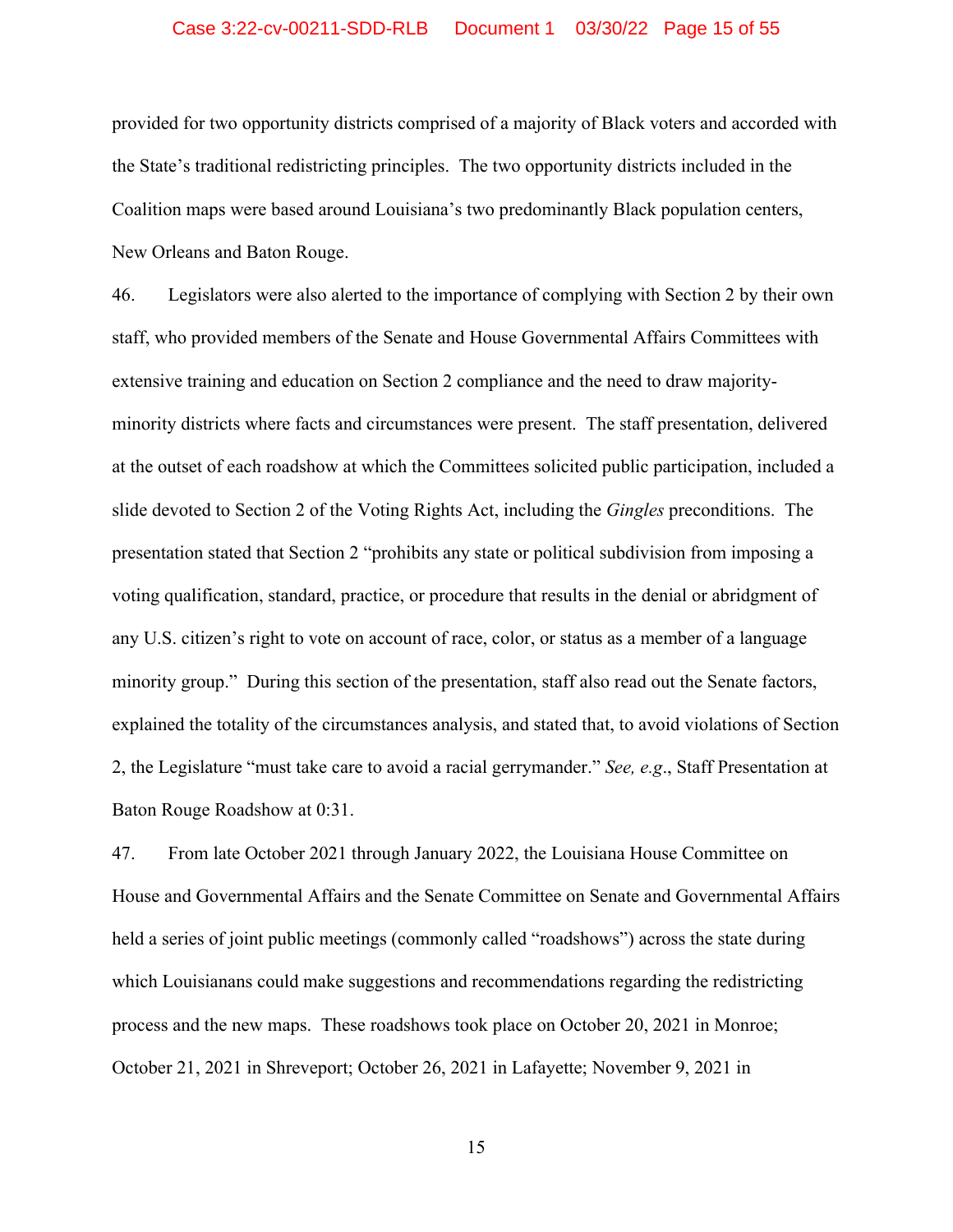## Case 3:22-cv-00211-SDD-RLB Document 1 03/30/22 Page 16 of 55

Alexandria; November 16, 2021 in Capitol Area/Baton Rouge; November 30, 2021 in Northshore/Covington; December 15, 2021 in Southwest Louisiana/ Lake Charles; January 5, 2022 in Orleans Metro/New Orleans; January 11, 2022 in Bayou Region/Thibodaux; and January 20, 2022 in Baton Rouge. The Legislature represented that it intended to provide, through the redistricting roadshows, a "full opportunity for citizens to make suggestions and recommendations to the legislature."

48. The 2022 roadshows demonstrated broad public support for a second opportunity district comprised of a majority of Black voters. Out of 174 written comments received, spanning not only the congressional map, but also redistricting of the State Senate, State House, Public Service Commission, Board of Elementary and Secondary Education, and State Supreme Court, 64 comments explicitly expressed support for the creation of a second majority-Black district. *See, e.g.*, Email Testimony of Barbara Kaplinsky submitted to Orleans Metro Region Roadshow ("I back the creation of a second majority-minority U.S. House district among Louisiana's six congressional districts, when drawing this year's redistricting maps. One-third of Louisiana's more than 4.6 million residents are Black. It would only be fair to ensure one-third of the U.S. House districts reflect that reality."); Email Testimony of Catherine Gray submitted to Baton Rouge Roadshow ("I support creating a minority-majority district fir [sic] US Congressional District 5. With hopes that my voice can be heard through the efforts of representation for people who look like me and have the same concerns for issues of gun control, healthcare, policing, homelessness, etc."); Email Testimony of Lynette R. Bech submitted to Bayou Region/Thibodaux Roadshow ("We want our elected representatives who are to represent us to live in our community, so they understand the problems. We want and deserve at least 2 minority districts."); Email Testimony of Susan Weishar submitted to Orleans Metro Region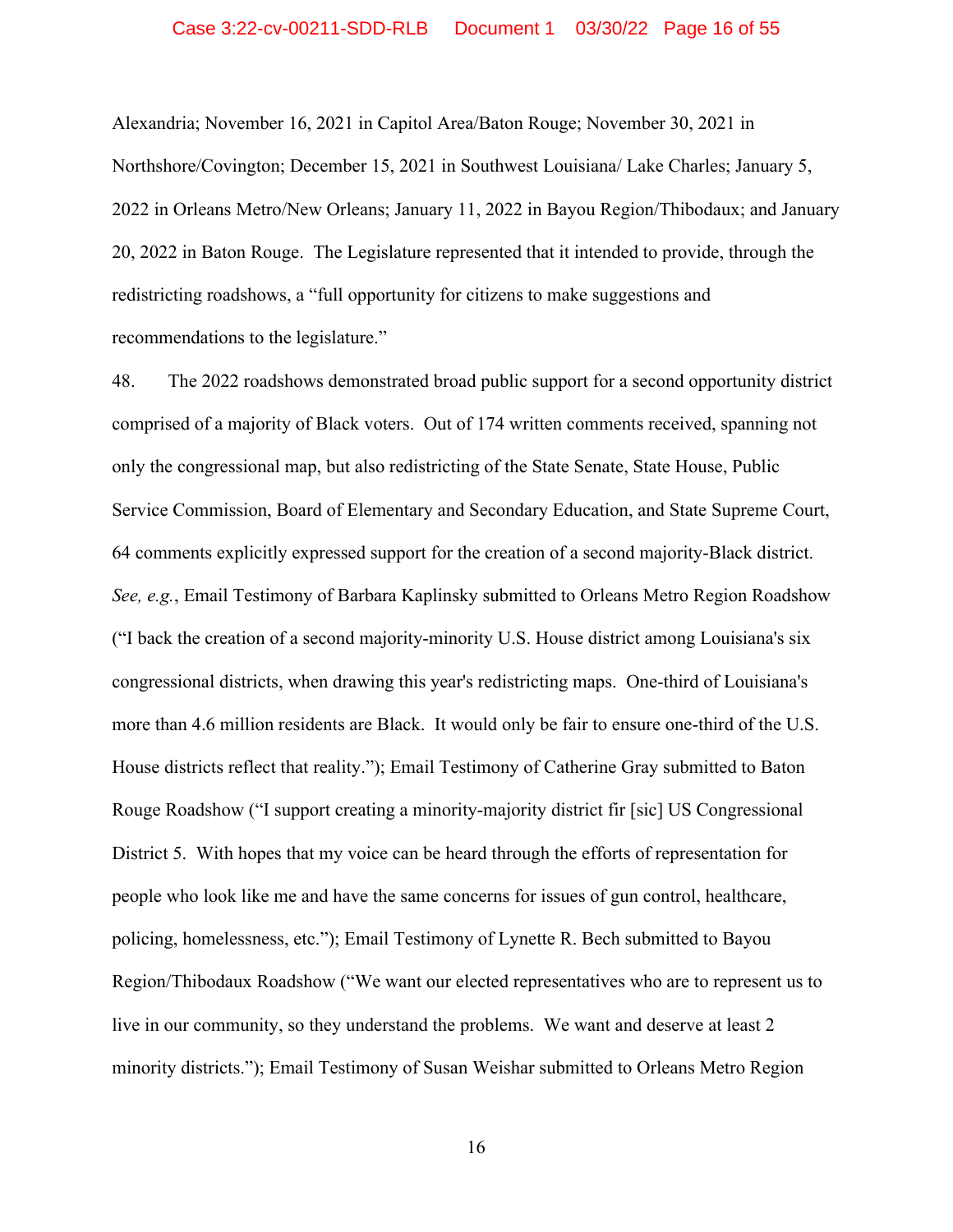## Case 3:22-cv-00211-SDD-RLB Document 1 03/30/22 Page 17 of 55

Roadshow ("Because over 1/3 of Louisiana's population is minority- at least 2 of the 6 districts should have a fair chance of electing a member of a minority.").

49. Commenters supporting the creation of a second majority Black congressional district emphasized, among other factors, the extent to which combining voters in New Orleans and Baton Rouge in a single congressional district defies logic, dilutes Black voting power, and makes effective representation of both regions less likely. *See, e.g.*, Email Testimony of Alice Elizabeth Stark submitted to Bayou Region/Thibodaux Roadshow ("I strongly believe that New Orleans and Baton rouge should not share any districts as they are two of the most populous cities in our state and are located over an hour from each other."); Email Testimony of Samuel Smith submitted to Baton Rouge Roadshow (arguing that Baton Rouge needs its "own representative solely focused on the everyday needs of the district, such as drainage, funding for potential infrastructure projects such as a potential new Mississippi Bridge or interstate improvements" and urging the Legislature to "ensure[] that the Capital Region has a unified voice in the halls of Congress.").

50. Voters also consistently expressed a desire for congressional district maps that more closely resemble the state's natural geographic and community group breakdowns and not, as expressed by one voter, "a drawing of an alligator's head by my four year old (see District 6)." Email Testimony of Julie Becnel submitted to Bayou Region/Thibodaux Roadshow. *See also* Email Testimony of Danny Wilson submitted to Baton Rouge Roadshow ("all congressional/legislative districts should follow county/parish lines and natural boundaries as much as possible… Congressional districts 2 and 6 are utterly unacceptable and the obvious result of political shenanigans."); Email Testimony of Emily Hargis submitted to Baton Rouge Roadshow ("I want to communicate clearly the importance of fair and equitable districts. These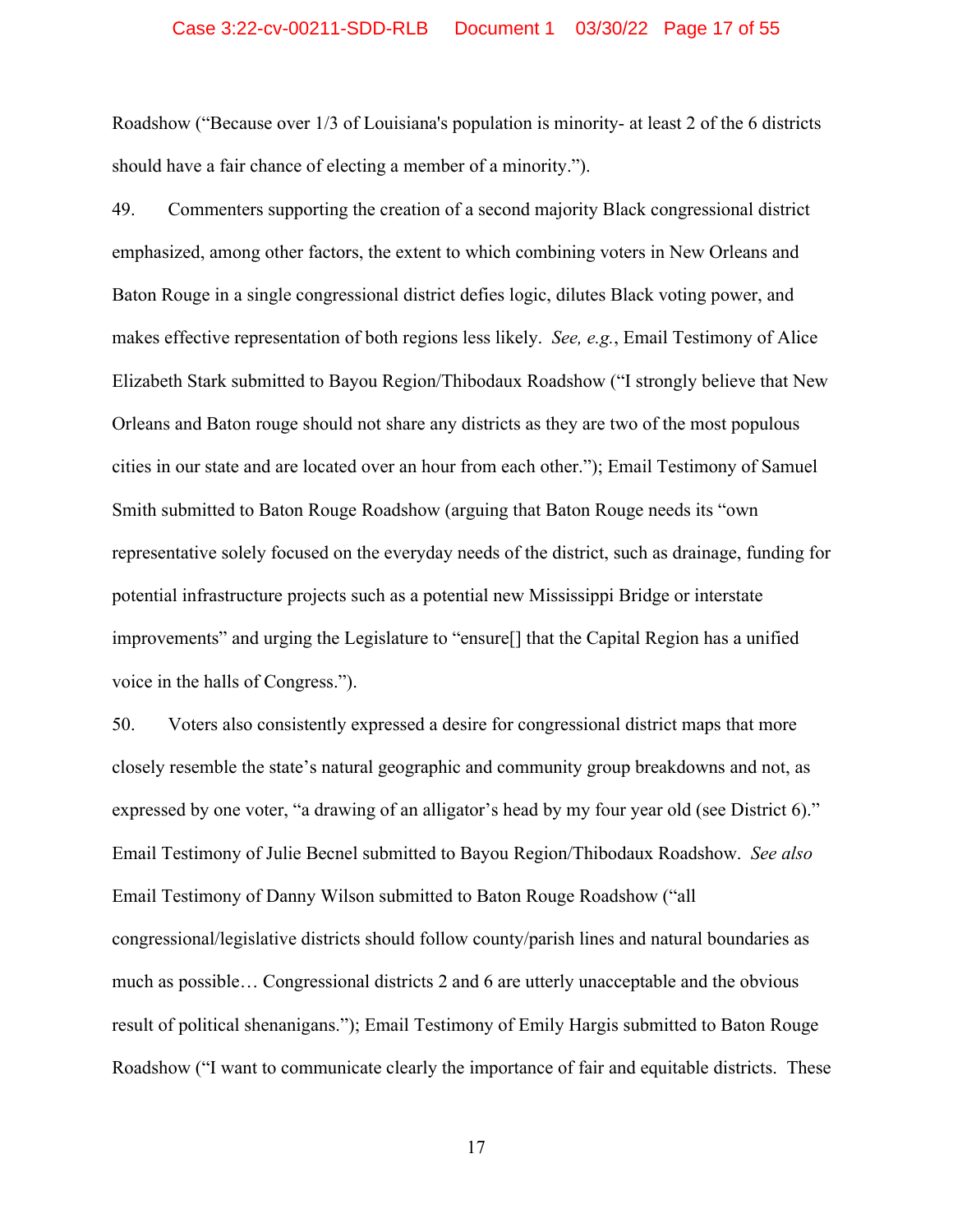## Case 3:22-cv-00211-SDD-RLB Document 1 03/30/22 Page 18 of 55

districts should be drawn geographically to reflect populations with similar regional interests. Minority voices must not be diluted.").

51. Only 34 of the 174 public comments expressed opposition to creation of a second majority-Black congressional district. Most of these appeared to be form emails not drafted by the individual voter submitting the comment. For example, at least 19 of these comments were nearly identical, and including the following formulaic language: "Please keep the Congressional boundaries as they are. They were already approved by the Justice Department as being compliant with voter representation guidelines. Boundaries are to be redrawn only if the Census shows a greater than 5% change. Only two out of six districts meet that criteria, and they are only slightly greater than 5%." In contrast, comments in favor of a second majority-Black district showed no such similarity. Instead, they consisted of personal appeals and anecdotes focusing on the distinct needs of Black community groups in Louisiana.

52. In addition to written submissions, voters from across the state attended the redistricting roadshows in person to offer testimony in support of equity and fairness in the redistricting process in general and a second majority-Black opportunity district in particular. As early as the first roadshow on October 20, 2021, Legislators heard live testimony speaking to the need for equitable representation in Louisiana's congressional maps. *See, e.g*., Testimony of Adarian Williams at Monroe Roadshow ("In regards to congressional districts, our state lacks equal representation and competitiveness, which has consequences for our politics, our policies, communities, our economy and society as a whole. The districts we draw in 2022 will shape our lives and communities for the next decade."); Testimony of Brenda Shepard Nelson at Monroe Roadshow at 1:48-49 ("My parents understood the importance of voting. For you see they lived at a time where they could not vote. During my mother's last days she insisted in going to the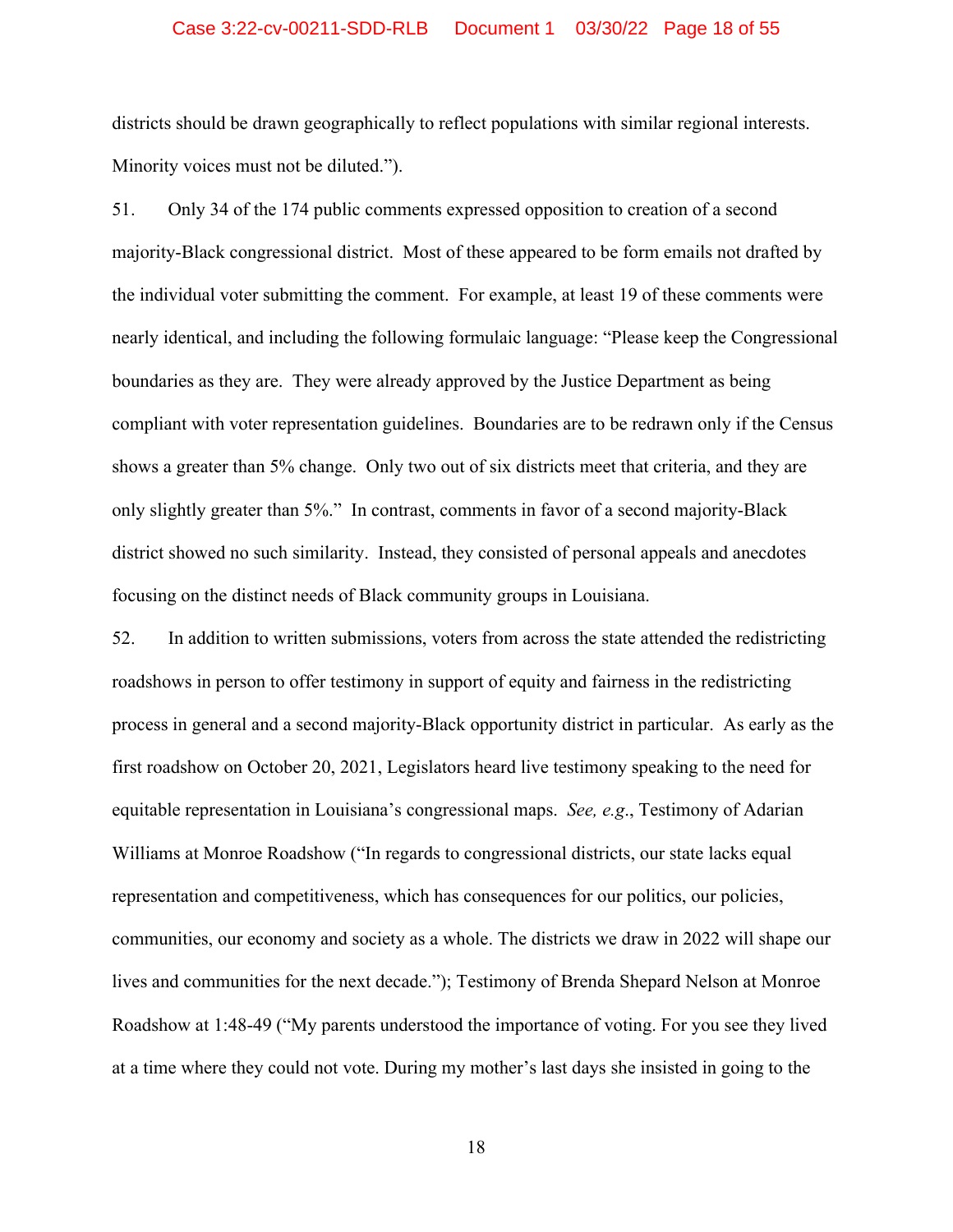## Case 3:22-cv-00211-SDD-RLB Document 1 03/30/22 Page 19 of 55

polls and voting for the person she felt would best represent our community… I have never missed an opportunity to vote, and I do not want my options to vote to be hampered by unfair drawing of district lines.").

53. Throughout the roadshow process, voters consistently and passionately spoke to the need for equitable representation. *See, e.g*., Testimony of Maggie Boccinelli at New Orleans Roadshow at 1:23-24 ("If we really stand for the ideals we espouse in the Constitution, Black people in this state need to have a fair chance at electing representatives who have walked in their shoes, representatives who know what it's like to exist as an African American person in Louisiana, the birthplace of separate but equal and once home to the largest slave port in the country…I ask you to pass fair maps based on the population shifts in the state and to add a second majority-minority district in Louisiana"); Testimony of Angelle Bradford at Baton Rouge Roadshow at 2:24-26 ("I'm just asking you to listen to everyone tonight and really invest your time in racial proportionality and competitiveness."); Testimony of Sharon Smith LeHost at New Orleans Roadshow at 2:15-16 ("Minorities have a community of interest in that the state's past practices have resulted in the problems they disproportionately face every day . . . but for far too long minorities have been deprived of a fair opportunity to participate in developing the laws and policies that affect their own futures."); Testimony of Dustin Granger at Lake Charles Roadshow at 0:56-57 ("African American and democratic voters only have 17 percent of the representation in Congress when we consistently have 40-50 percent of the voting population… So I recommend, for the congressional districts, to please divide up Baton Rouge and New Orleans.").

54. At the Baton Rouge Roadshow on November 16, 2021, Legislators heard personal testimony from members of the community who explained that they do not feel adequately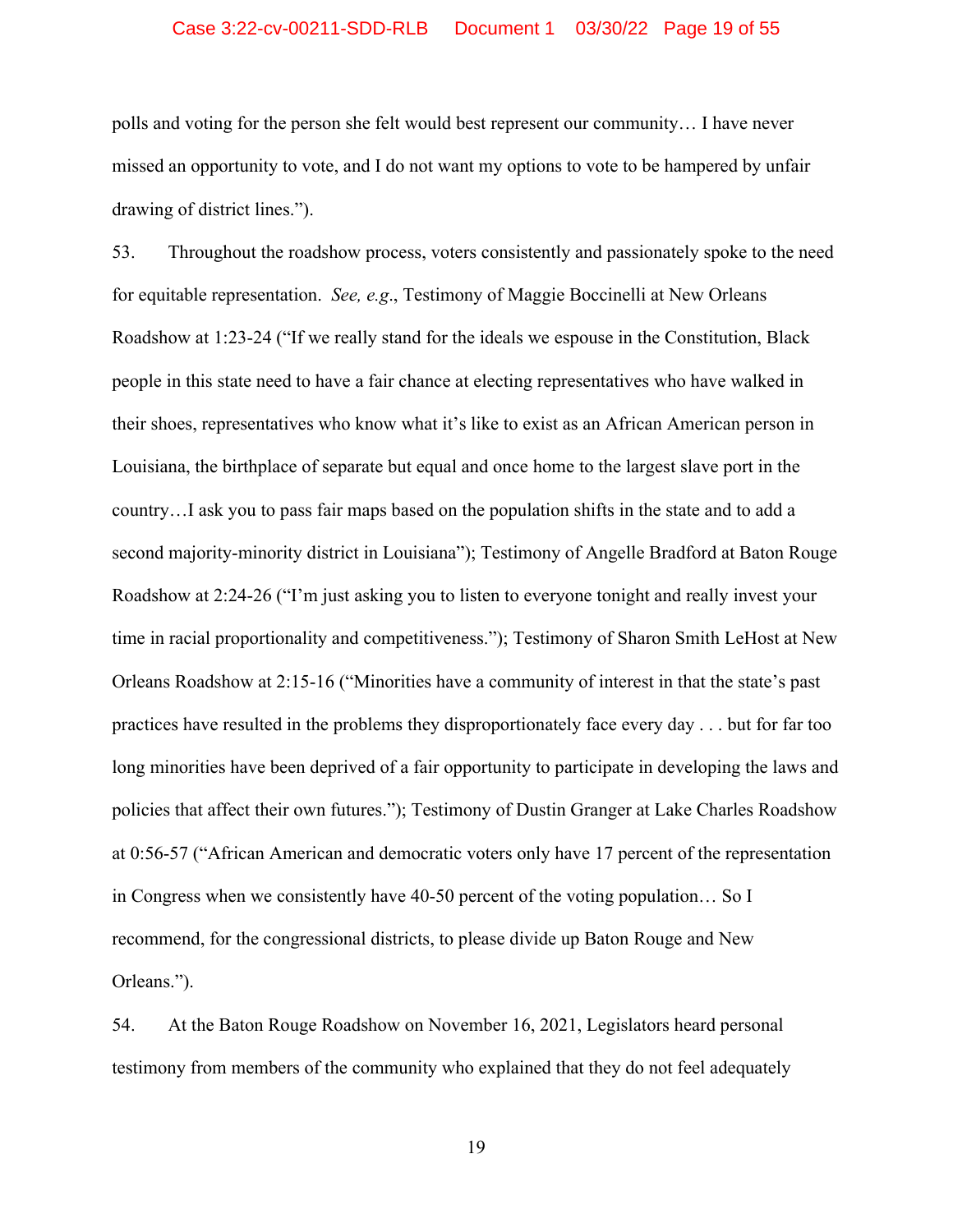represented by the current CD 2, which packs their communities in with New Orleans voters. *See, e.g*., Testimony of Albert Samuels at Baton Rouge Roadshow at 1:19-22 ("I don't feel represented when I have a congressman who, given all the infrastructure needs in our community, who voted against billions of dollars for roads, highways, bridges, broadband, things that our community needs… This is why representation matters. Fairness begs the question of why, since we have had these population shifts, why can't we have a second majority-minority district… The numbers are there."); Testimony of Gary Chambers at Baton Rouge Roadshow at 2:31-33 ("If you live in Baton Rouge and you're Black, you have to negotiate with people who grew up in New Orleans. And New Orleans wants this seat [CD 2]. It has been beneficial for New Orleans and I understand it. But… what that means is that little kids who live in the Second Congressional District don't have someone in D.C. that looks like them, that understands them.") 55. In addition to the Coalition maps sent to the Legislature on October 18, individual voters proposed more congressional maps featuring two majority-Black opportunity districts. *See, e.g.*, Email Testimony of Jordan K. Landry submitted to Lafayette Roadshow; Plan Submission by Jordan Landry Scenario 2; Plan Submission entitled jchmap6block-assignments.

56. Concerns raised by those who doubted the need for or viability of a second majority-Black opportunity district were also addressed during the roadshow period. For example, on November 22, Chairman of the House and Governmental Affairs Committee Representative John Stefanski gave a press conference at the Baton Rouge Press Club opposing the creation of a second majority-Black district. Among other things, Representative Stefanski claimed that (i) he did not believe that CD 2 would remain majority-Black without Black voters in Baton Rouge; (ii) he doubted whether majority-Black districts, including those proposed in the seven Coalition maps, would effectively "perform" to allow candidates preferred by Black voters to prevail; and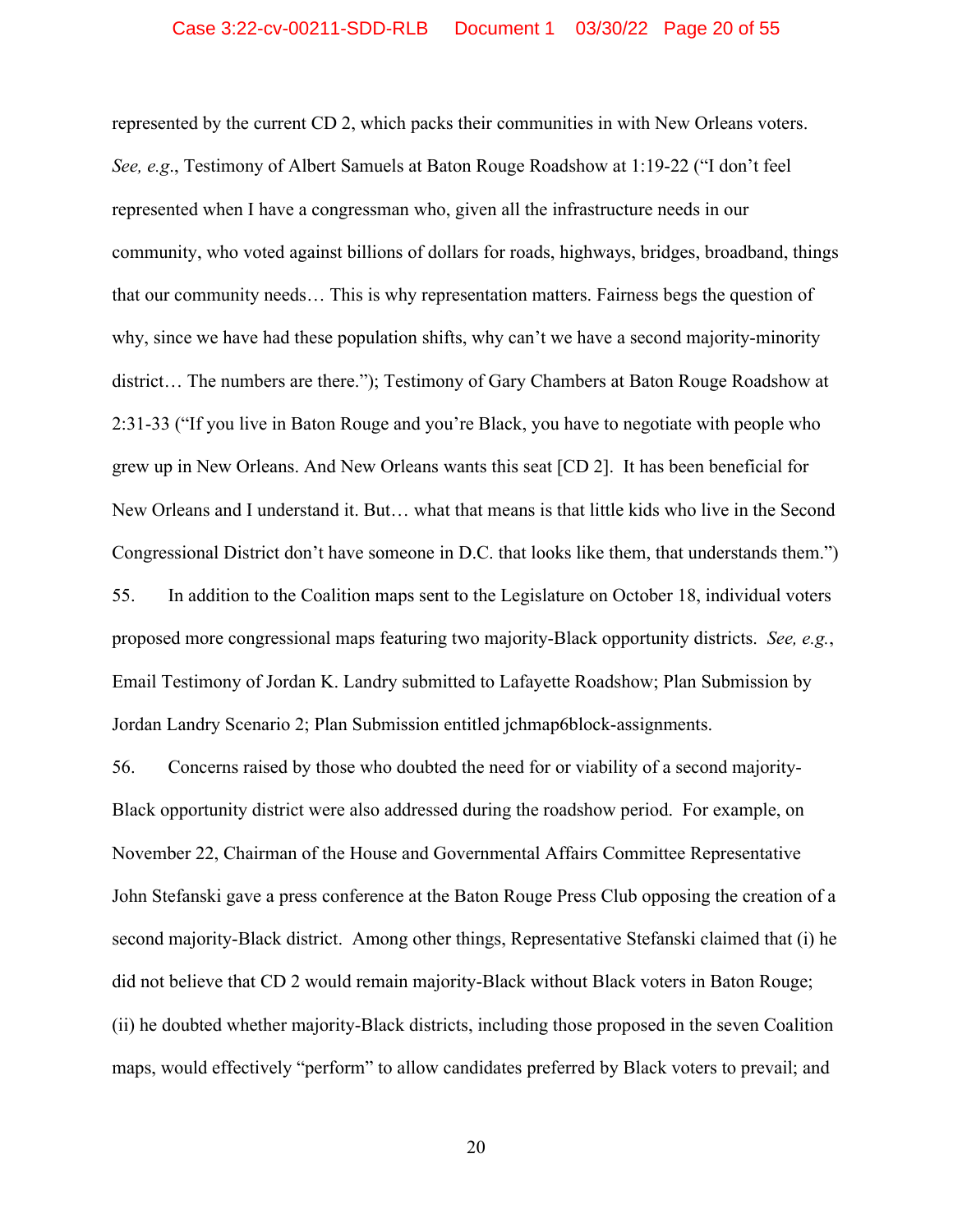## Case 3:22-cv-00211-SDD-RLB Document 1 03/30/22 Page 21 of 55

(iii) because the maps drawn after the 2010 Census had been "precleared" by the Department of Justice (DOJ) under Section 5 of the VRA, "we know that this configuration [of only one majority-Black district] is legal."

57. On December 14, organizational Plaintiffs in this case—together with a smaller group of organizations that sent the October 18 letter—issued a substantive response to each of Chairman Stefanski's stated concerns. The letter referred Chairman Stefanski to the seven Coalition maps, all of which demonstrated that CD 2 could indeed remain majority-Black without the inclusion of Black voters from Baton Rouge. The letter included a preliminary analysis of recompiled election results that demonstrated that candidates preferred by Black voters would have an opportunity to prevail in both proposed majority-Black districts in the Coalition maps. With respect to the Chairman's contention about Section 5 of the Voting Rights Act, the letter noted that preclearance under that section uses a different legal standard than Section 2. Section 5 preclearance does not guarantee Section 2 compliance, and courts have expressly refused to equate the two. Finally, the letter again reminded the House and Senate Governmental Committees that a new congressional map with only one majority-Black district likely would violate Section 2, and that the illustrative Coalition maps demonstrated that there were numerous ways to draw a congressional map with a second majority-Black district that was compact and adhered to traditional redistricting principles. *See* Letter from LDF et. al. to La. House and Senate Governmental Affairs Committees (Dec. 14, 2021).

58. The Legislature held the final roadshow on January 20, 2022, in Baton Rouge. The Baton Rouge roadshow marked the first time that individual legislators asked questions about maps submitted during the roadshows.

59. Following the conclusion of the roadshows, the Legislature convened the 2022 First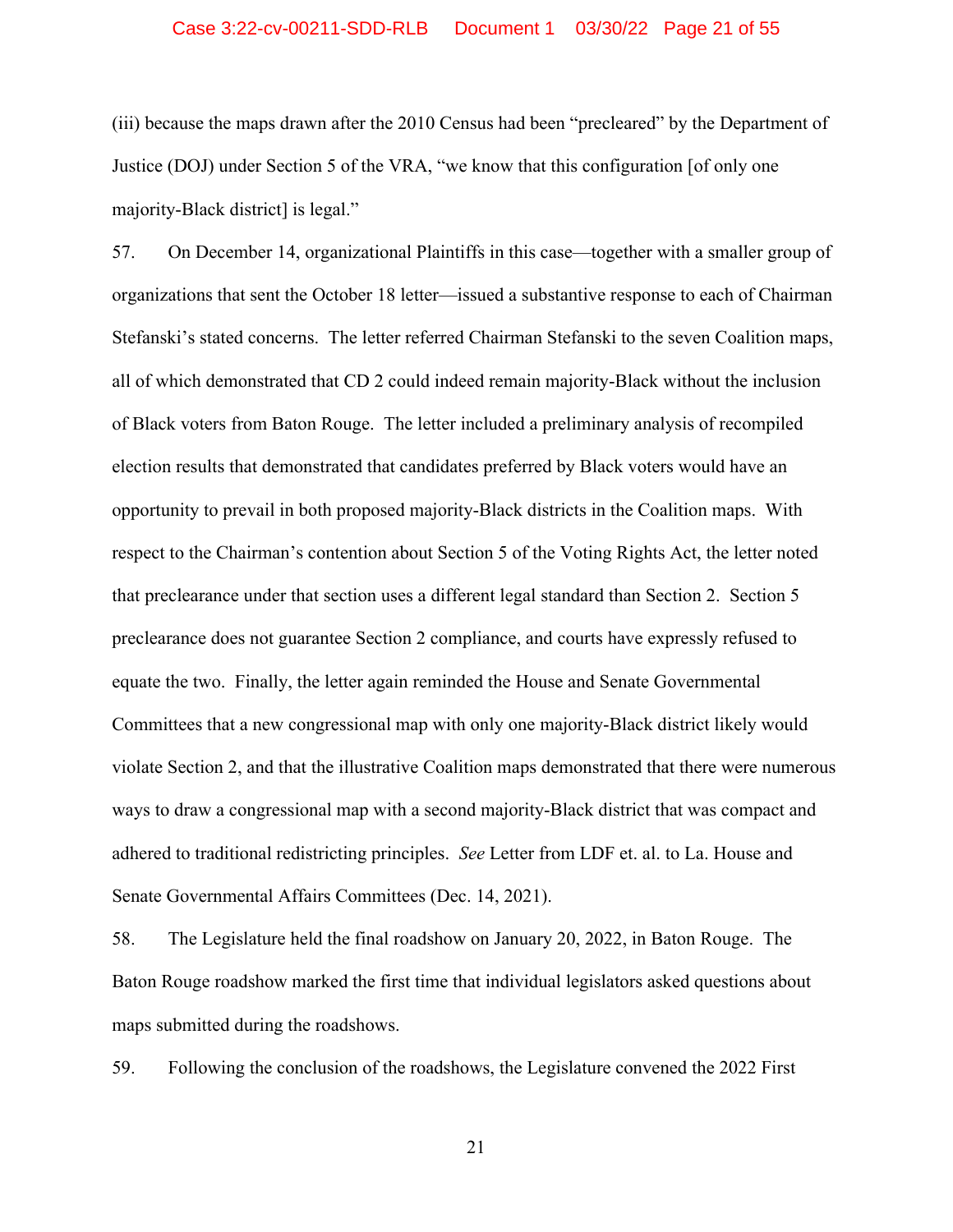## Case 3:22-cv-00211-SDD-RLB Document 1 03/30/22 Page 22 of 55

Extraordinary Session (the "Special Session") to consider and enact plans. The first congressional maps were pre-filed by legislators on January 31, 2022, in advance of the Special Session.

60. During the Special Session, members of the House and Senate Governmental Affairs introduced thirty bills or amendments to bills proposing various configurations of congressional maps. Twenty of the bills and amendments included two majority-Black opportunity districts. *See* H.B. 4, 1st Spec. Sess. (La. 2022); H.B. 5, 1st Spec. Sess. (La. 2022); H.B. 7, 1st Spec. Sess. (La. 2022); H.B. 8, 1st Spec. Sess. (La. 2022); H.B. 9, 1st Spec. Sess. (La. 2022); H.B. 12, 1st Spec. Sess. (La. 2022); S.B. 2, 1st Spec. Sess. (La. 2022); S.B. 4, 1st Spec. Sess. (La. 2022); S.B. 6, 1st Spec. Sess. (La. 2022); S.B. 9, 1st Spec. Sess. (La. 2022); S.B. 10, 1st Spec. Sess. (La. 2022); S.B. 11, 1st Spec. Sess. (La. 2022); S.B. 16, 1st Spec. Sess. (La. 2022); S.B. 18, 1st Spec. Sess. (La. 2022) ; ; Amendment #88 to H.B. 1, 1st Spec. Sess. (La. 2022); Amendment #99 to H.B. 1, 1st Spec. Sess. (La. 2022); Amendment #153 to H.B. 1, 1st Spec. Sess. (La. 2022); Amendment #62 to S.B. 2, 1st Spec. Sess. (La. 2022); Amendment #116 to S.B. 5, 1st Spec. Sess. (La. 2022); Amendment #91 to S.B. 5, 1st Spec. Sess. (La. 2022). Just four of the proposed bills contained one majority-Black district. *See* H.B. 1, 1st Spec. Sess. (La. 2022); H.B. 19, 1st Spec. Sess. (La. 2022); S.B. 5, 1st Spec. Sess. (La. 2022); S.B. 20, 1st Spec. Sess. (La. 2022); S.B. 22, 1st Spec. Sess. (La. 2022).

61. The Senate Governmental Affairs Committee convened for the first time on February 2, 2022. Although congressional maps were not on the agenda, several individuals gave public testimony that echoed the comments of voters who spoke and submitted written testimony during the roadshows. They called for a second majority-Black district and demanded maps that would provide Black Louisianans an opportunity to elect candidates of their choice at all levels of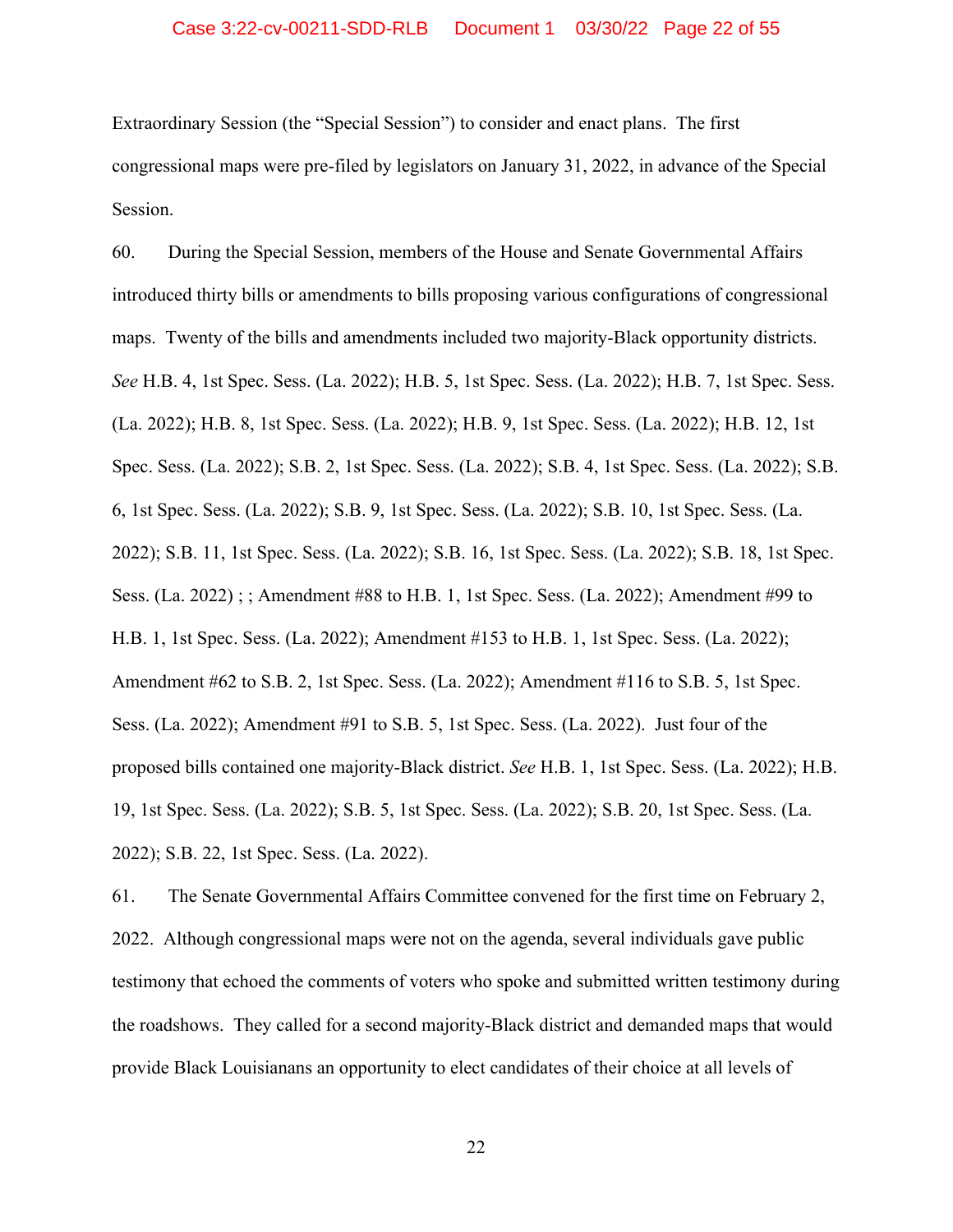government.

62. The Senate Governmental Affairs Committee held its first hearing to discuss proposed congressional maps on February 3, 2022. The Committee discussed six congressional bills, five of which included two majority-Black opportunity districts and adopted similar configurations to the Coalition maps: S.B. 2, S.B. 4, and S.B. 9 introduced by Senator Cleo Fields (D-Baton Rouge); S.B. 11 introduced by Senator Gary L. Smith Jr. (D-Baton Rouge); and S.B. 16 introduced by Senator W. Jay Luneau (D-Baton Rouge). Only one bill proposed a map containing a single majority-Black district, S.B. 5 introduced by Senator Sharon Hewitt (R-Slidell). Senator Hewitt's map bore no resemblance to any of the maps proposed during the roadshow period.

63. All of the Senators who introduced bills with two second majority-Black opportunity districts testified that their maps were more compact than the current map on at least two of three widely recognized statistical measures of compactness, Reock, Polsby-Popper, and Convex Hull. Senator Fields' testimony in particular also touched upon the communities of interest that were considered in creation of the map proposed by his bill S.B. 2.

64. During the discussion of her bill S.B. 5, Senator Hewitt claimed (without evidence) that creating a second majority-Black district would prevent a candidate preferred by Black voters from prevailing in CD 2, the sole majority-Black district, and that 58% Black voting-age population was the "functioning number" required to give candidates preferred by Black voters an opportunity to prevail in that district.

65. Senator Hewitt touted her bill for minimizing deviation from the ideal population size required in each congressional district by the Equal Protection Clause. She also raised concerns that other proposals did not have districts with equal population.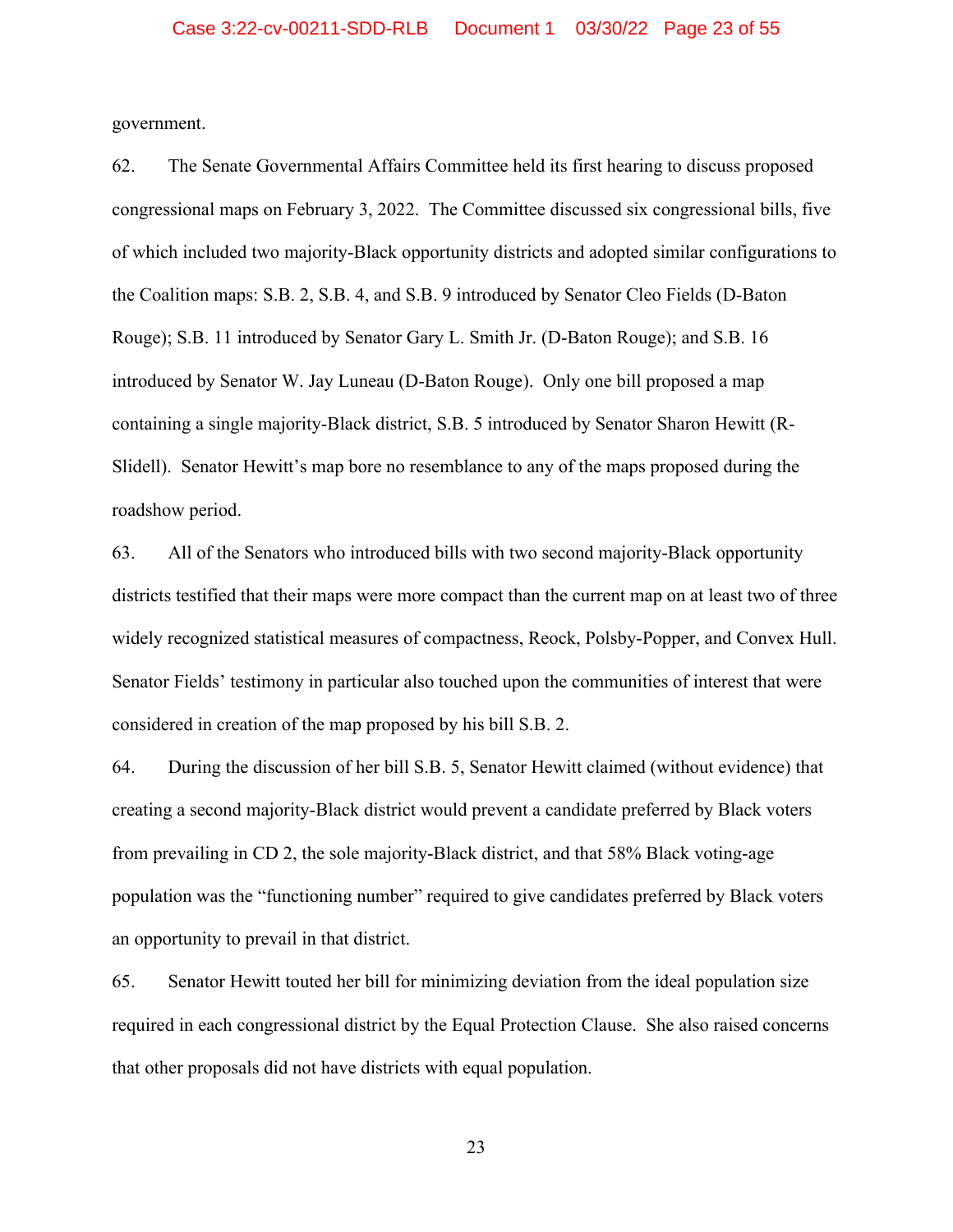## Case 3:22-cv-00211-SDD-RLB Document 1 03/30/22 Page 24 of 55

66. Yet, the Coalition maps submitted on October 18 had no population deviation and complied with the Equal Protection Clause.

67. The Senate Governmental Affairs Committee voted on congressional plans on February 4, 2022. The Committee voted 6-3 to reject every bill that included a second majority-Black opportunity district and to send S.B. 5, Senator Hewitt's bill, to the Senate for a floor vote.

68. That same day, Senator Hewitt spoke about redistricting during a webinar held by the Public Affairs Research Council of Louisiana. Senator Hewitt raised questions, again without evidence, about whether another majority-Black district would allow candidates preferred by Black voters to prevail. She also disclosed that the Legislature had retained a law firm and an expert on racially polarized voting to conduct that analysis.

69. On February 7, during a Senate Governmental Affairs Committee hearing concerning other maps, Senator Hewitt indicated that the firm had provided her with a preliminary performance analysis. When questioned by another Senator about whether that analysis would be shared, Senator Hewitt did not commit to doing so.

70. The Senate voted on S.B. 5 on February 8. Prior to the vote, Senator Fields introduced an amendment to replace Senator Hewitt's map with a map with two majority-Black opportunity districts. Senator Fields' map performed better on all three objective measures of compactness, split fewer parishes, did not split any precincts, and had less population deviation than S.B. 5. The Senate voted to reject Senator Fields' amendment by a 12-27 vote. The Senate subsequently passed S.B. 5 by a vote of 27-12. Every Black Senator voted against S.B. 5.

71. The House and Governmental Affairs Committee convened its first meeting to discuss proposed congressional plans on February 4, 2022. The Committee discussed only one congressional bill, H.B. 1, which was introduced by Speaker of the House Representative Clay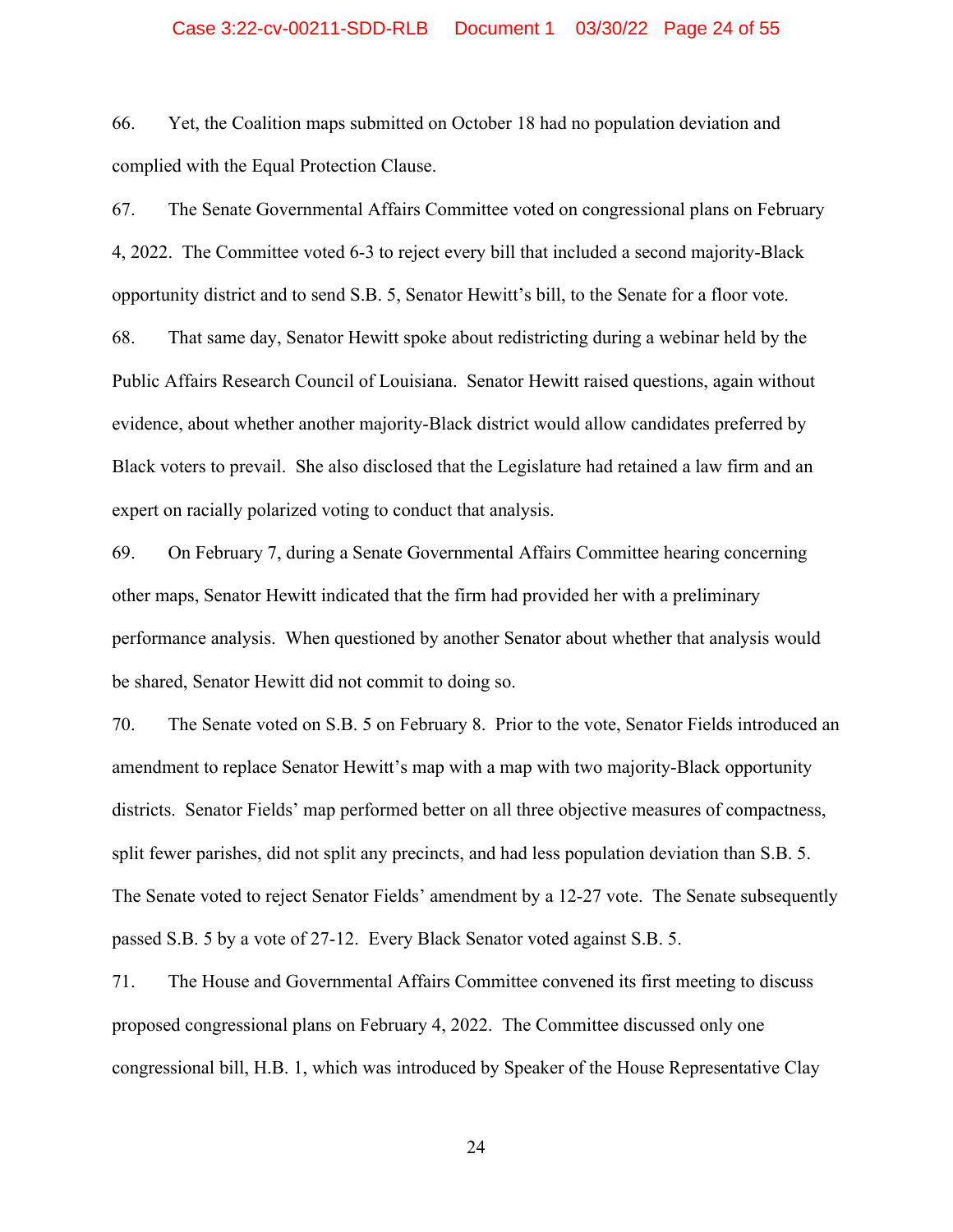Schexnayder.

72. H.B. 1 contained only one majority-Black district. As with Senator Hewitt's map, Speaker Schexnayder's proposal did not resemble any of the maps submitted during the roadshows. During discussion of H.B. 1, several Black Representatives asked Representative Schexnayder if he had considered or attempted drawing a second majority-Black opportunity district, and if he had consulted any members of the Black Legislative Caucus when developing his map. Representative Schexnayder refused to confirm or deny whether he had.

73. Representative Schexnayder asserted that his proposed map was his best effort to achieve population equality. However, the population deviation in H.B. 1 ranges from 29 voters to -17 voters, whereas the population in the Coalition maps, as submitted to the Legislature, deviated by no more than one voter. Speaker Pro Tempore, Representative Magee (R-Lafourche), a coauthor of the H.B. 1, also claimed, "of all the maps that is [sic] going to be filed, [H.B. 1] has the lowest standard of deviation. I don't think anybody can beat it on that point." Yet Representative Gaines introduced an amendment to H.B. 1 that deviated less from the ideal population for each district. *See* H.B. 1, Amendment #88, 1st Spec. Sess. (La. 2022).

74. After Chairman Representative John Stefanski informed Committee members that a vote would be held on the congressional bill that day, one Committee member, Representative Royce Duplessis (D-New Orleans) raised concerns that holding the vote the same day it was introduced did not give the Committee sufficient time to discuss and debate the proposed congressional plan.

75. After less than three hours of discussion, the House and Governmental Affairs Committee voted by 13-5 to send H.B. 1 to the House of Representatives for a floor vote.

76. The House and Governmental Affairs Committee heard five bills on February 10, 2022,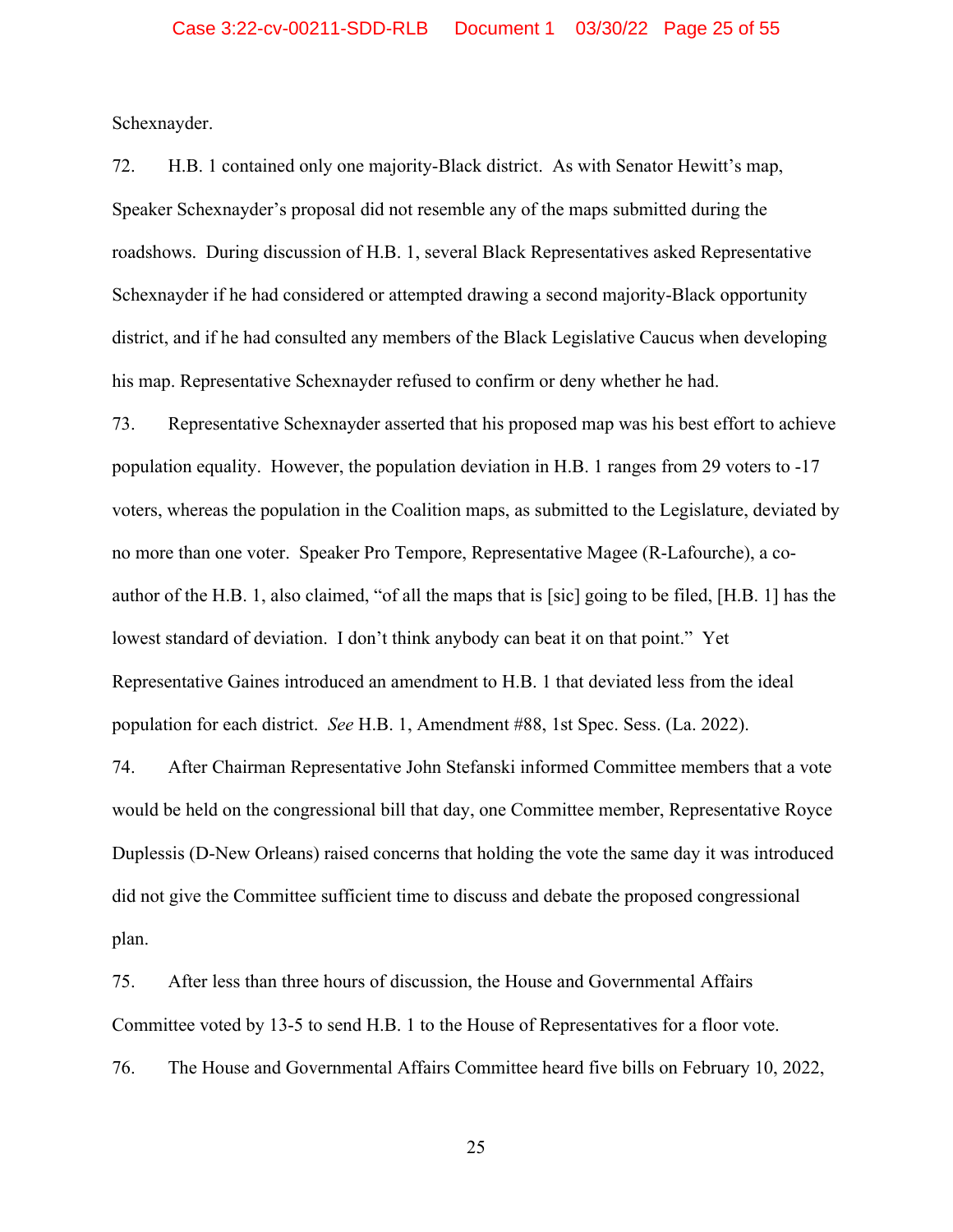## Case 3:22-cv-00211-SDD-RLB Document 1 03/30/22 Page 26 of 55

each with a second majority-Black district. The Committee rejected each bill. *See* H.B. 4, 1st Spec. Sess. (La. 2022); H.B. 7, 1st Spec. Sess. (La. 2022); H.B. 8, 1st Spec. Sess. (La. 2022) ; H.B. 9, 1st Spec. Sess. (La. 2022). H.B. 12, 1st Spec. Sess. (La. 2022).

77. Testimony from the Representatives sponsoring those five bills focused on the fact that these maps created a second majority-Black opportunity district centered around Baton Rouge, were more compact than H.B. 1 on at least two or all three of the widely recognized statistical measures of compactness, preserved communities of interest, and adhered to traditional redistricting principles. For example, Representative Denise Marcelle spoke at length about how her map reflected the different communities of interest in Baton Rouge and New Orleans as well as the public support voiced during the roadshow for a second majority-Black district that incorporated Black voters in Baton Rouge.

78. The House voted on H.B. 1 on February 10, 2022. Prior to the vote, Representatives Marcelle and Gaines introduced two amendments to H.B. 1. Both maps provided two majority-Black districts and were more compact than H.B. 1 on two of the three widely recognized statistical measures of compactness. The map proposed by Rep. Gaines, in particular, was more compact than H.B. 1 on all three widely recognized statistical measures of compactness (Reock, Polsby-Popper, and Convex Hull), split fewer parishes, did not split any precincts, and had a smaller population deviation. The House rejected the Marcelle and Gaines amendments by a margin of 30-71 and 33-70, respectively. Several Black Representatives also noted that H.B. 1 was not as compact and split more parishes and precincts than the amendments and other maps introduced in the House and Governmental Affairs Committee. Undeterred, the House ultimately passed H.B. 1 by a margin of 70–33.

79. On February 14, the House and Governmental Affairs Committee voted in favor of a bill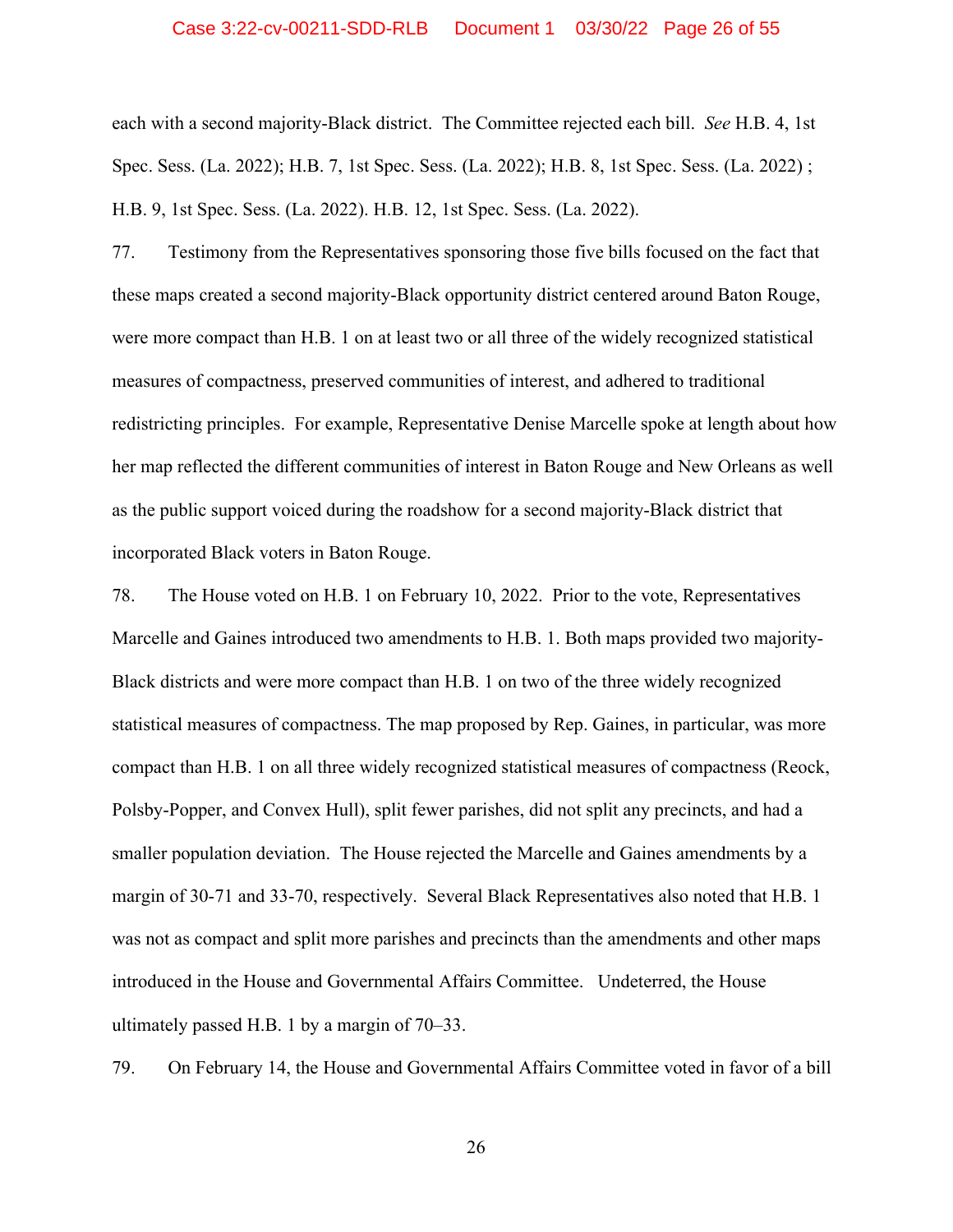## Case 3:22-cv-00211-SDD-RLB Document 1 03/30/22 Page 27 of 55

introduced by Representative Barry Ivey, redrawing the map for Louisiana's Supreme Court that contained a majority-Black district with a Black voting age population of 51.23%. Unlike the congressional maps introduced by other members of the Committee, this map passed out of committee with bipartisan support, including Representative Magee. Representative Ivey's bill was ultimately rejected by the House on February 16, 2022.

80. On February 15, the House and Governmental Affairs Committee voted in favor of S.B. 5. Representative Duplessis introduced Amendment #116, which was more compact on all three widely recognized statistical measures of compactness, split fewer parishes than S.B. 5 (and H.B. 1), split no precincts, and had less population deviation. Representative Duplessis pointed out that on equal population, S.B. 5 [had] a deviation of 128 people," whereas his "amendment had an absolute range of 44 people." The House and Governmental Affairs Committee rejected the amendment by a margin of 5-9.

81. Senate Governmental Affairs Committee voted in favor of H.B. 1 on February 15, 2022. When Representative Schexnayder introduced his bill to the Committee, he claimed that he developed his map, "trying [his] best, not to split parishes and precincts." Turning to population deviation, Representative Schexnayder also boasted, "if you look at the overall range and the relative deviation . . . puts [H.B. 1] at a 0.00%." Senator Hewitt reiterated that it was "hard to argue with 0.000%, whatever the number was." Senator Price introduced Amendment #153 with two majority-Black districts, which was rejected, sending H.B. 1 to the House for a floor vote by a margin of 6-2.

82. On February 18, 2022, the Legislature passed both H.B. 1 and S.B. 5, reconciling the bills with identical compromise amendments. Each bill contained identical congressional configurations.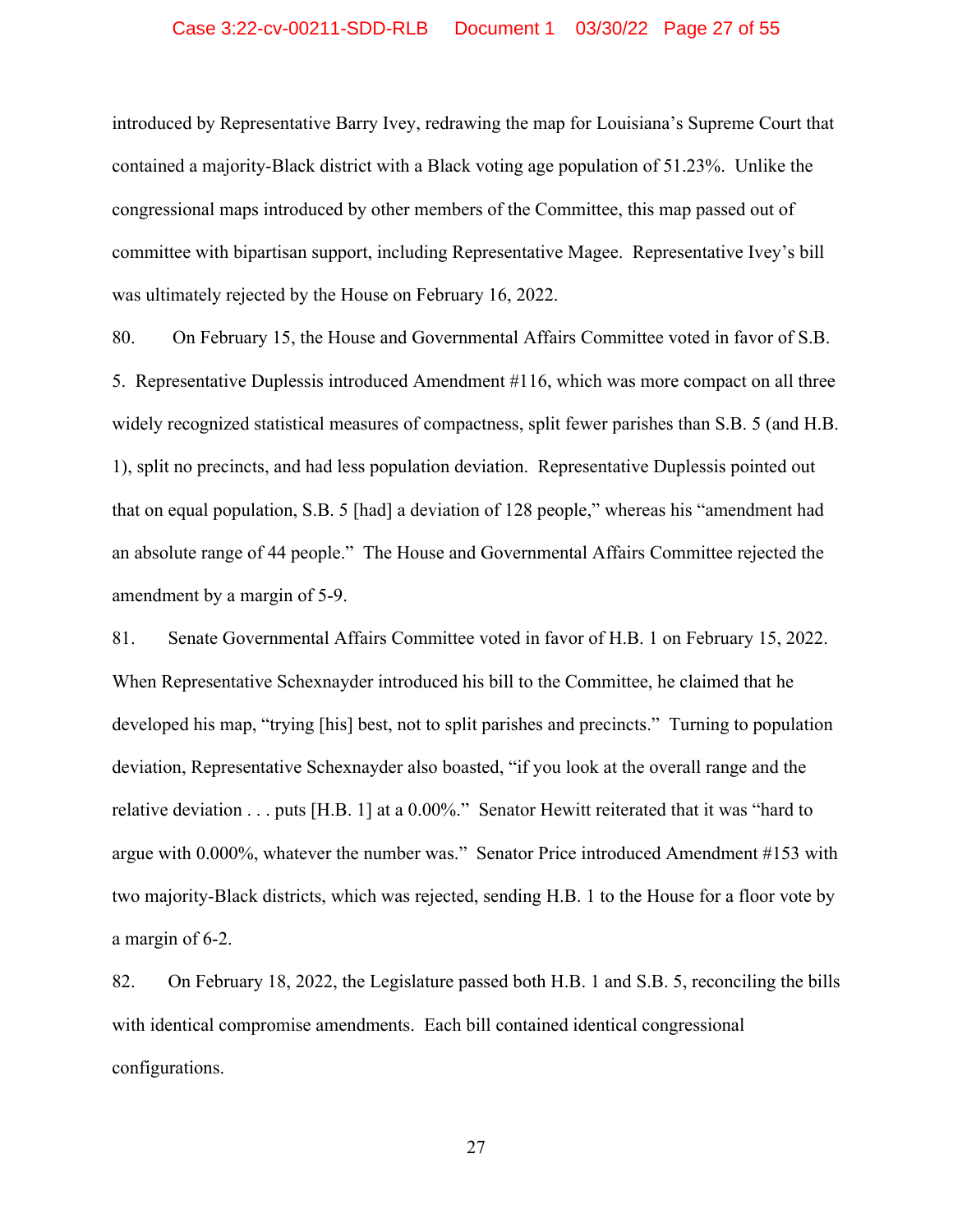

83. The Senate voted 27-10 to approve H.B. 1 and 26-9 to approve S.B. 5. The House voted in favor of H.B. 1 by a margin of 62-27 and S.B. 5 by a margin of 64-31. Neither bill passed with more than 70 votes, the number of votes required for the Legislature to override a gubernatorial veto. La. Const. art. III, §§ 18. Both H.B. 1 and S.B. 5 were thereafter sent to the Governor on February 21, 2022.

84. On March 9, Governor John Bel Edwards vetoed both H.B. 1 and S.B. 5, stating that the map "is not fair to the people of Louisiana and does not meet the standards set forth in the federal Voting Rights Act." Governor Edwards' veto statement explained that in failing to enact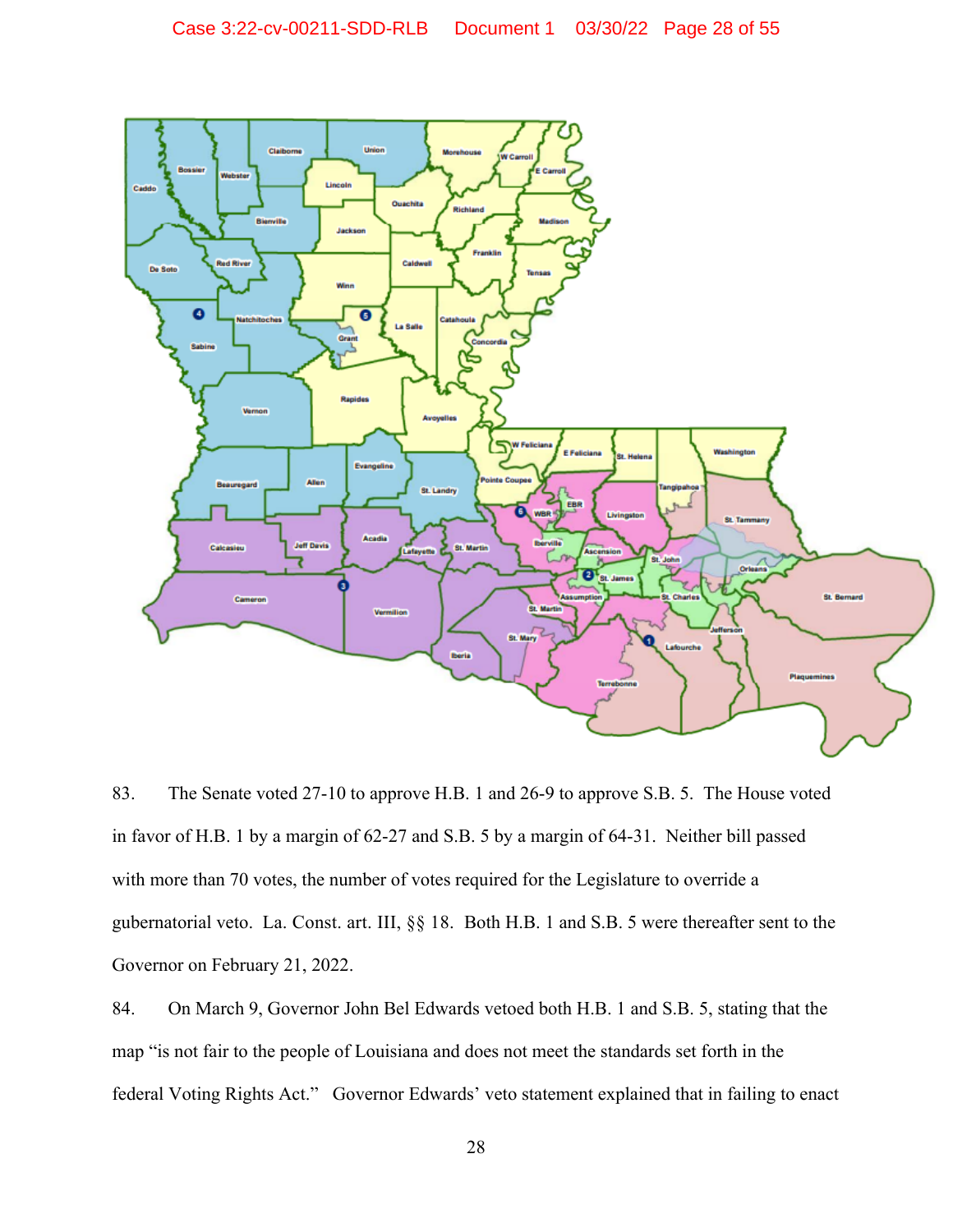## Case 3:22-cv-00211-SDD-RLB Document 1 03/30/22 Page 29 of 55

a congressional map that complies with the Voting Rights Act, the Legislature "disregarded the shifting demographics of the state" particularly the increase in the Black voting age population by 4.4% since the 2010 census, resulting in a 2020 Black voting age population of 31.2%, almost one third of the state of Louisiana. The Governor made clear that he will veto proposed maps that do not comply with Section 2, telling Louisiana legislators that "[t]his injustice cannot continue."

85. The 2022 Regular Legislative Session convened on March 14, 2022.

86. On March 29, the Legislature entered into a veto session and, in a vote broke down along racial and party lines, each house voted to override the Governor's veto.

## **The** *Thornburg* **v.** *Gingles* **Preconditions Are Satisfied Here**

87. As applied here, the three preconditions outlined by the Supreme Court in *Thornburg v. Gingles—*the size and geographic compactness of Black voters in Louisiana; their political cohesiveness; and bloc voting by the white majority sufficient to usually defeat Black voters' preferred candidates—are readily satisfied, and strongly support the finding that Louisiana's 2022 congressional map violates Section 2.

## *Gingles* **Precondition One: Size and Compactness of Black Voting Age Population**

88. Louisiana's Black voters are sufficiently numerous and geographically compact to form a majority in two properly apportioned congressional districts in a six-district plan. Black voters make up over 50 percent of Louisiana's two largest metro areas, Baton Rouge and New Orleans, and constitute more than enough voters to support the creation of two majority-Black districts that would allow Black voters to elect candidates of their choice.

89. This is evidenced by, among other things, the multiple congressional maps either proposed during the redistricting roadshows or introduced as alternative bills or amendments during the Special Session that contain two such districts. For example, on February 8, 2022,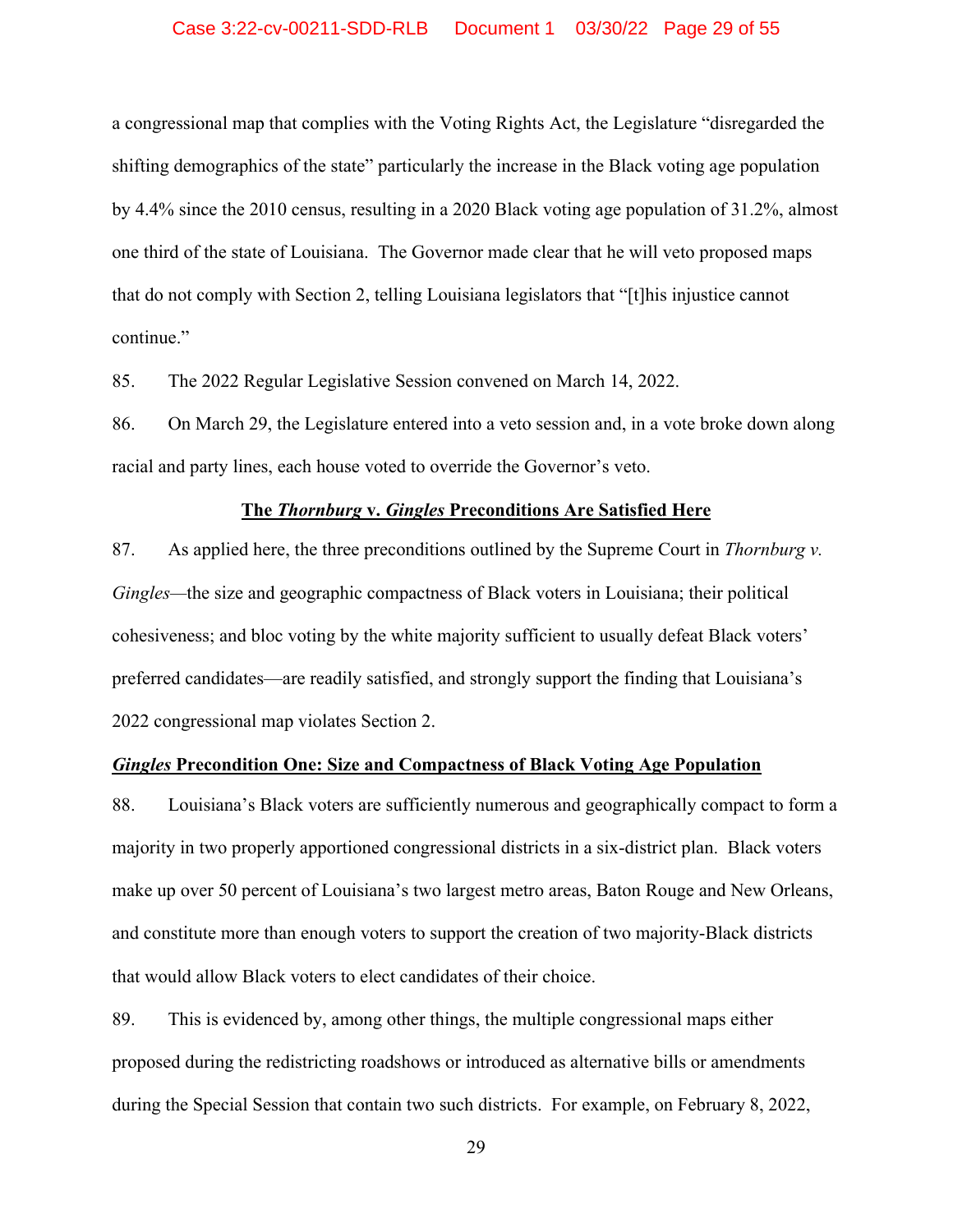## Case 3:22-cv-00211-SDD-RLB Document 1 03/30/22 Page 30 of 55

State Senator Cleo Fields introduced as an amendment to S.B. 5, a map proposal containing two Black opportunity districts comprised of majorities of Black voters. That map is reproduced below.

90. Under this map, Demonstrative CD 5 can be redrawn as a second majority-Black district. Demonstrative CD 5 would have a Black voting-age population (BVAP) percentage of 51.4 percent, which is sufficient for Black voters to elect a representative of their choice despite persistent racially polarized voting.

91. Demonstrative CD 5 comports with traditional redistricting principles and is narrowly tailored to comply with the Voting Rights Act. When comparing compactness at the district level, the majority-Black districts in the Demonstrative map, Demonstrative CD 2 and Demonstrative CD 5, are more compact on all three widely recognized statistical measures of compactness than the majority-Black district in H.B. 1 and S.B. 5.

92. Demonstrative CDs 2 and 5 would therefore each constitute districts in which the BVAP is sufficiently large and geographically compact to constitute a majority containing majorities of Black voters. Compared to H.B. 1/S.B. 5, this map is more compact on all three widely recognized statistical measures of compactness, splits fewer parishes, and contains no precinct splits.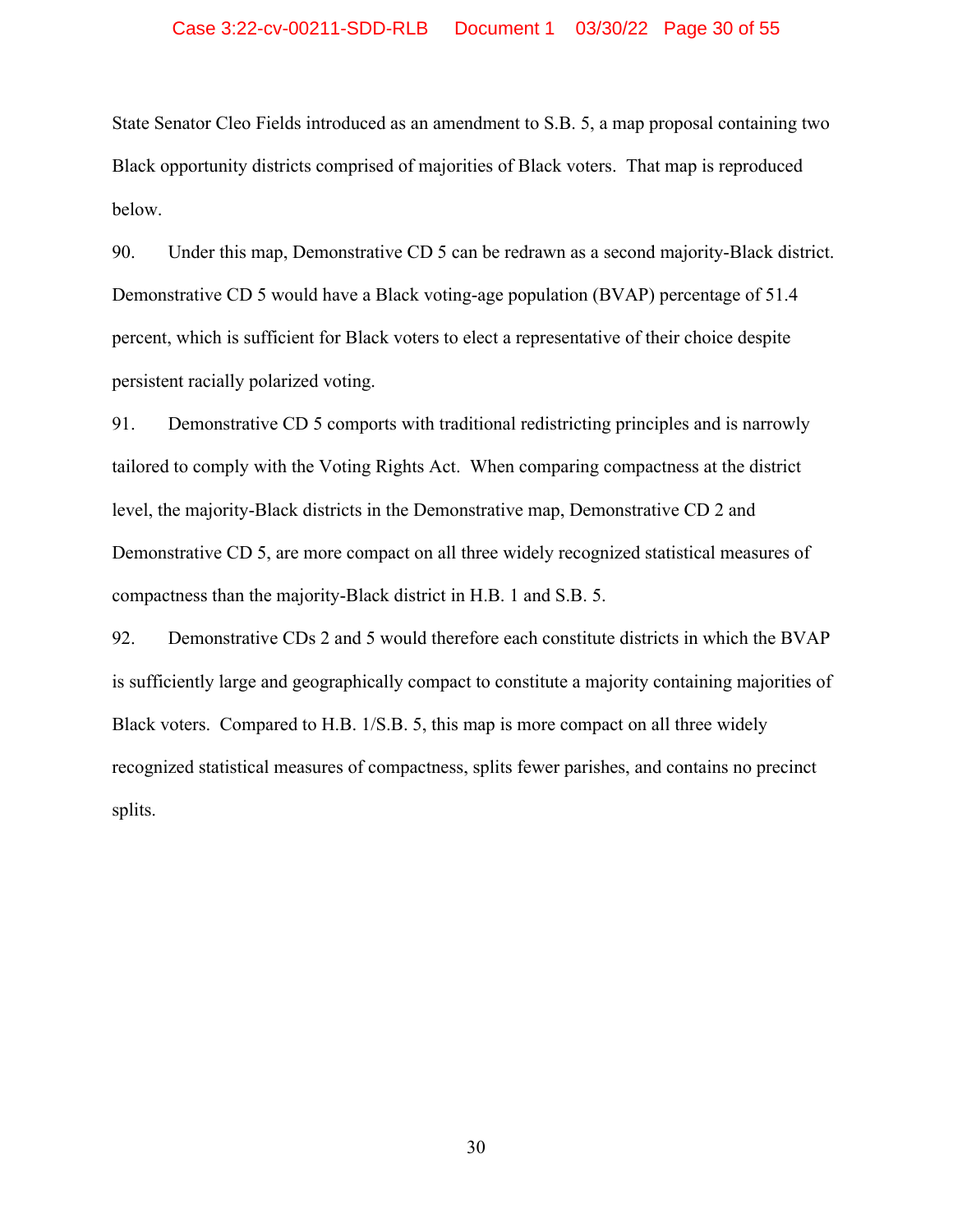

93. Senator Field's map represents just one of many ways to draw two majority-Black districts. In total, nine map proposals were submitted to the Legislature by members of the public, and at least eighteen map proposals were introduced by individual legislators during the Special Session, demonstrating that Louisiana's Black voting-age population is sufficiently numerous and geographically compact to form a majority in two congressional districts.

## *Gingles* **Precondition Two: Political Cohesiveness of Black Voters**

94. Black voters in Louisiana are politically cohesive. Black voters overwhelmingly vote for different candidates than the candidates preferred and supported by white voters. *See, e.g.*, *St.*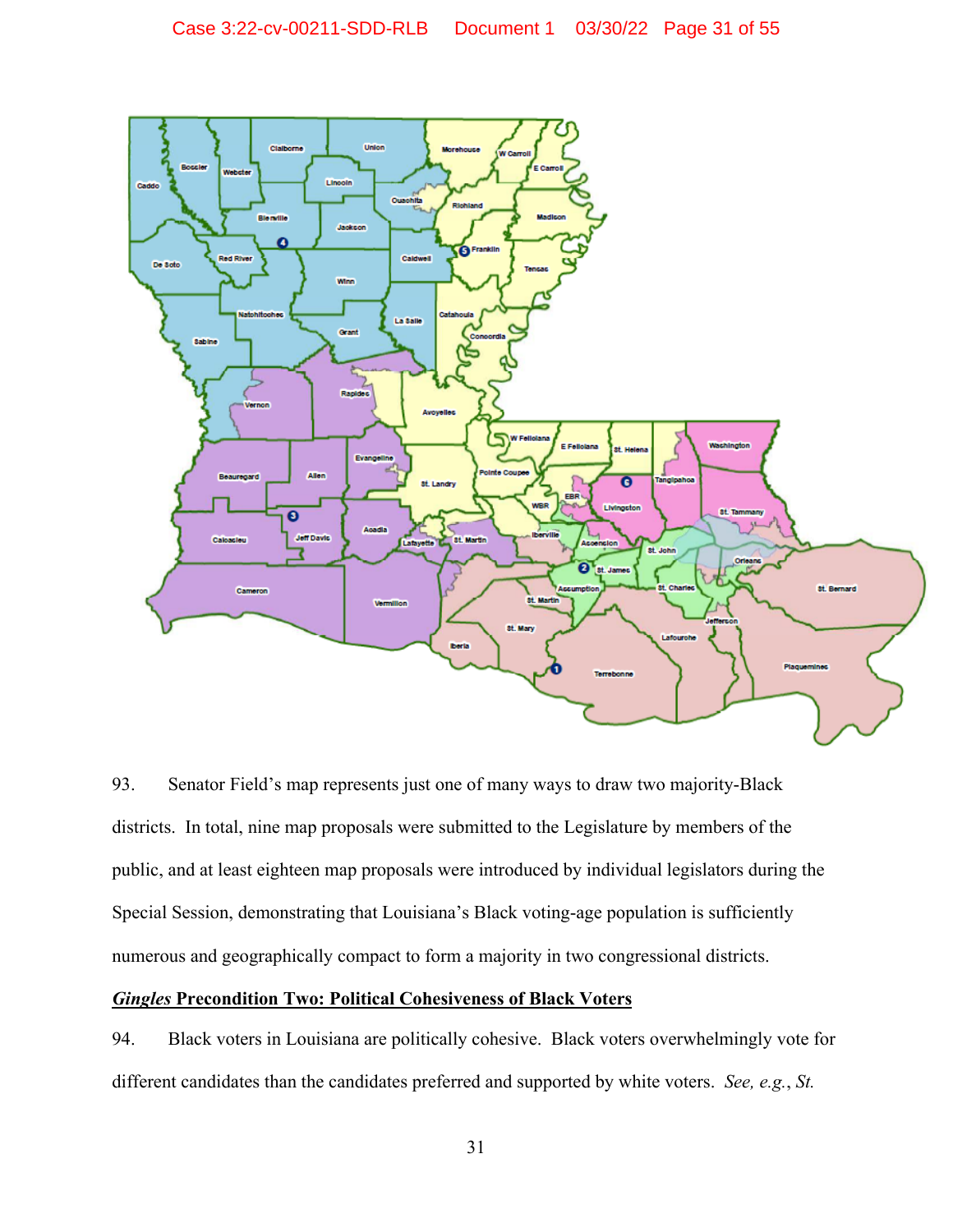*Bernard Citizens For Better Gov't* v. *St. Bernard Par. Sch. Bd.*, 2002 WL 2022589, at \*7-8 (E.D. La. Aug. 26, 2002) (finding that Black voters "act[ed] as a politically cohesive unit" in state and local elections).

95. This pattern has extended to election after election in the state. In the 2017 general runoff election for State Treasurer, Derrick Edwards ran against John Schroder, and lost. Edwards received approximately 96 percent of the Black vote, while Schroder received approximately 79.3 percent of the white vote.

96. In the 2018 election to fill the remainder of the term for the position of Secretary of State after the sitting Secretary of State resigned, Gwen Collins-Greenup ran against Kyle Ardoin and lost. Collins-Greenup received approximately 95% of the Black vote, while Ardoin received approximately 84.1% of the white vote. Ardoin ran again in 2019, this time for a full term as Secretary of State. Again, Collins-Greenup ran against Ardoin and lost. She received approximately 96% of the Black vote, while Ardoin received approximately 86.4% of the white vote.

97. Also in 2018, Ike Jackson Jr. ran against Jeff Landry for the position of Attorney General and lost. Jackson Jr. received approximately 91.3% of the Black vote, while Landry received approximately 89.9% of the white vote.

## *Gingles* **Precondition Three: Bloc Voting by White Voters**

98. In districts with a white majority, white voters vote as a bloc to usually defeat Black voters' preferred candidates. In the 2020 congressional elections, voters in four out of Louisiana's five majority-white districts had a choice between Black and white congressional candidates. The white candidates prevailed in all four races.

99. Multiple courts have recognized that such stark patterns of racially polarized voting referring to both the political cohesiveness of Black voters and bloc voting by white voters—has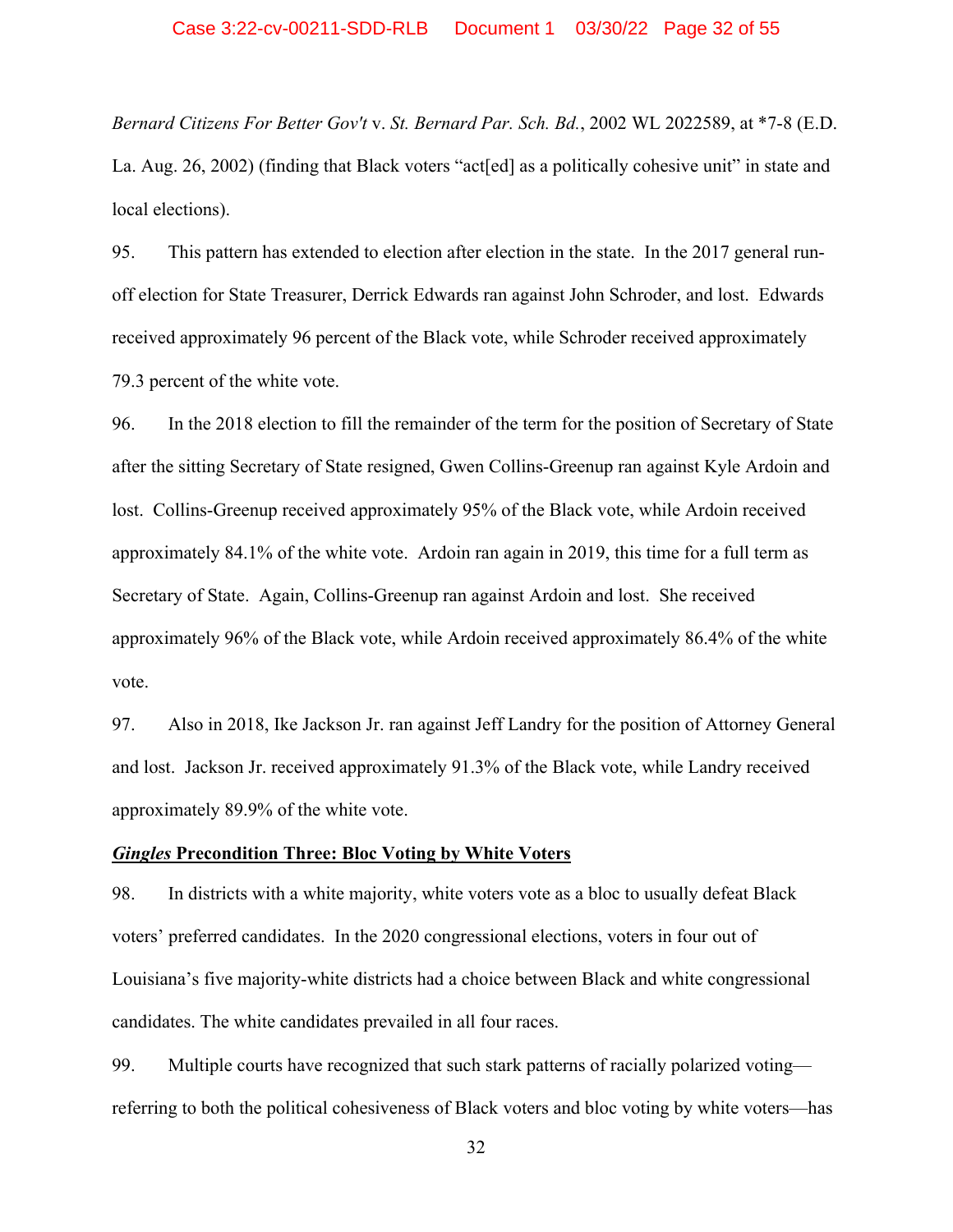been a consistent feature of Louisiana's political landscape, and that it continues to pervade statewide and local elections today. A federal district court recently found that there was sufficient preliminary evidence of racially polarized voting statewide to support a Section 2 challenge to Louisiana's Supreme Court district map. *Louisiana State Conference of NAACP* v. *Louisiana*, 490 F. Supp. 3d 982, 1019 (M.D. La. 2020). Similarly, in *St. Bernard Citizens For Better Government*, a federal district court found racially polarized voting patterns in statewide gubernatorial elections, as well as local parish elections. *St. Bernard Citizens For Better Gov't*, 2002 WL 2022589, at \*7 (E.D. La. Aug. 26, 2002). In *Terrebonne Par. Branch NAACP* v. *Jindal*, 274 F. Supp. 3d 395, 436-37 (M.D. La. 2017), *rev'd sub nom. Fusilier v. Landry*, 963 F.3d 447 (5th Cir. 2020), the district court found that stark patterns of racially polarized voting existed in the parish's judicial elections. And, although the Fifth Circuit reversed the district court's decision, it held that the district court did not err in its finding of racially polarized voting.

100. Most recently, in 2021, the DOJ sued the City of West Monroe under Section 2 over its at-large alderman elections. The DOJ contended that there was racially polarized voting sufficient to satisfy *Gingles* because "[i]n contests between Black candidates and [w]hite candidates for West Monroe Board of Alderman and other parish, state, and federal positions, White voters cast their ballots sufficiently as a bloc to defeat the minority's preferred candidate." The court agreed and entered a consent decree between the parties. *United States* v. *City of West Monroe*, No. 21-cv-0988 (W.D. La. Apr. 14, 2021); *see also United States v. City of Morgan*, No. 00-cv-1541 (W.D. La. Aug. 17, 2000) (holding that "[r]acially polarized voting patterns prevail in elections for the City Council of Morgan City. In contests between [B]lack and white candidates for City Council, [B]lack voters consistently vote for [B]lack candidates and white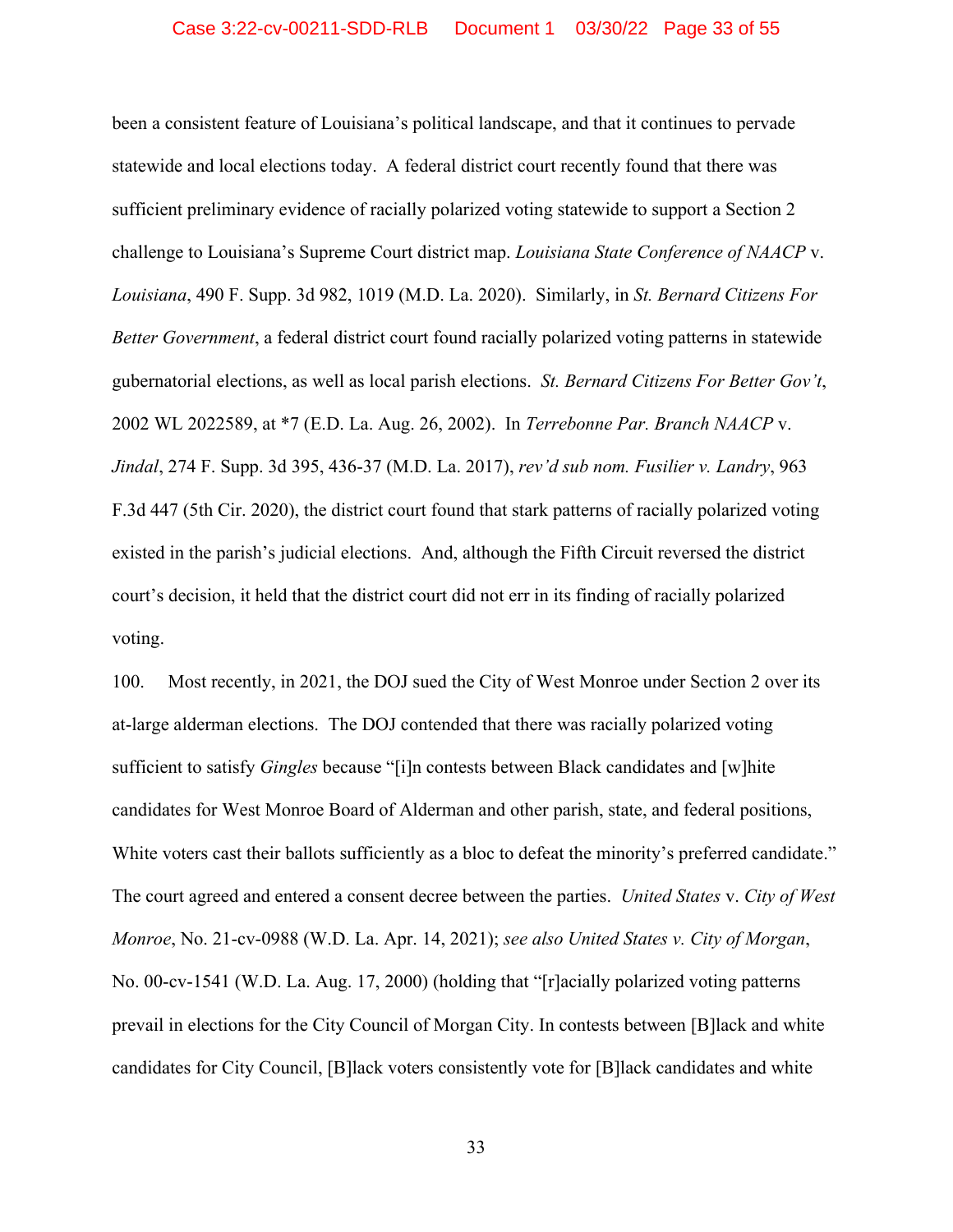voters vote sufficiently as a bloc to usually defeat the [B]lack voters' candidates of choice.").

## **Under the Totality of the Circumstances, H.B. 1/S.B. 5 Violate Section 2 of the VRA**

101. The factors enumerated in the Senate Judiciary Committee Report to the 1982 amendments to the VRA ("Senate Factors")—including, but not limited to, Louisiana's history of official voting-related discrimination, the extent to which Black residents bear the effects of discrimination, the use of racial appeals in political campaigns, and the underrepresentation of Black elected officials in the state—likewise weigh in favor of finding that the 2022 congressional map violates Section 2.

#### **Factor 1: History of Official Voting-Related Discrimination**

## **a. Suppression Targeting Black Voters Before the Voting Rights Act**

102. Louisiana has a long, deeply entrenched history of voting-related discrimination. Throughout its long history of chattel slavery, only white people possessed the right to vote. "Disenfranchisement of blacks as an acknowledged state policy pre-dates the Civil War. Even free blacks who were property owners were denied the right to vote. Most blacks, consequently, even while ostensibly 'free,' remained enslaved, bereft of one of the most basic of human rights—the right to vote." *Citizens for a Better Gretna v. City of Gretna, La.*, 636 F. Supp. 1113 (E.D. La. 1986), *aff'd*, 834 F.2d 496 (5th Cir. 1987).

103. Even after the Civil War and Reconstruction, Black people were systematically denied the right to vote in the decades that followed. Although the emancipation of slaves and the post-Civil Reconstruction period brought change—including the first Black people elected to state office—that initial progress was swiftly reversed after the federal government ceased to monitor state government starting in 1877. Black people's efforts to vote in the nineteenth and twentieth centuries were suppressed through extreme racial violence and targeted state actions, such as frequent public lynching, the enactment of a grandfather clause, a poll tax, literacy tests, voter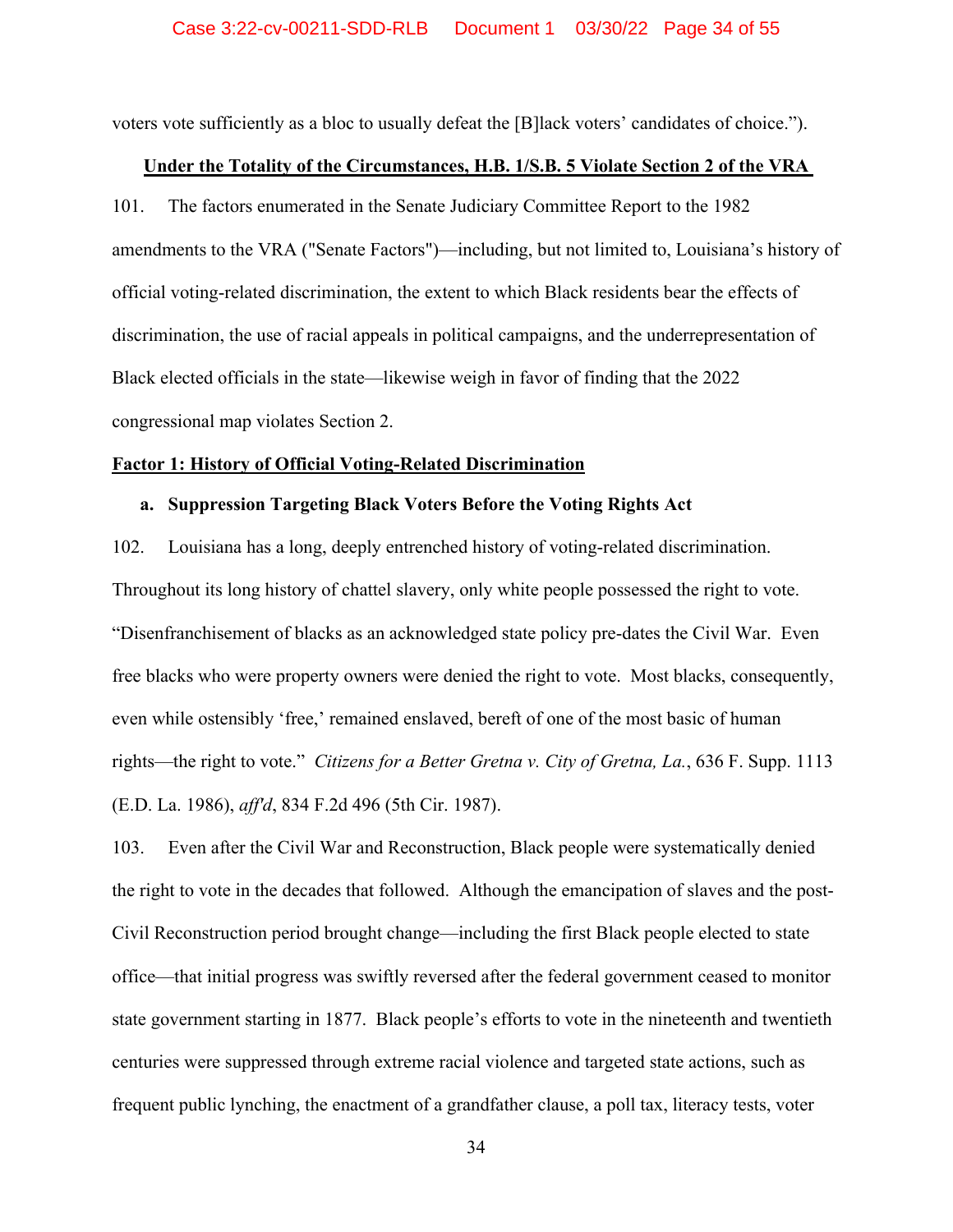## Case 3:22-cv-00211-SDD-RLB Document 1 03/30/22 Page 35 of 55

roll purges, and discriminatory changes to state and local maps during redistricting.

104. In 1898, Louisiana lawmakers convened a constitutional convention to update the state constitution, with the explicit goal of enforcing white supremacy and disenfranchising Black people. At that convention, the state established the "grandfather clause," a constitutional provision, common to post-Reconstruction states in the former Confederacy, imposing onerous property and education requirements on prospective voters, but waiving those requirements for registrants whose fathers or grandfathers had been registered to vote before 1867—all of whom, of course, were white. The president of the Constitutional Convention at which the clause was adopted openly acknowledged that its purpose was to "let the white man vote" and to "stop the negro from voting."

105. These and other state-sanctioned voting restrictions were frequently supplemented by systemic violence against Black Louisianans to intimidate and prevent them from exercising the franchise and to entrench white supremacy. In 1868 alone, more than 1,000 people—most of them Black—were killed in massacres and lynchings. This widespread violence took place with the implicit and explicit approval of State officials. Louisiana parishes comprised four out of five local jurisdictions in the United States that had the most lynchings between 1877 and 1950, including 549 documented lynchings in that time period. In the 1873 "Colfax Massacre," a white mob massacred approximately 150 Black residents in Colfax, Louisiana after a close gubernatorial race. Anti-Black violence was almost never punished by law enforcement or the courts.

106. In the twentieth century, the State continued to develop ways to discourage Black Louisianans' participation in the political process and to suppress their effective voting power. It implemented an "understanding" clause requiring citizens to "give a reasonable interpretation of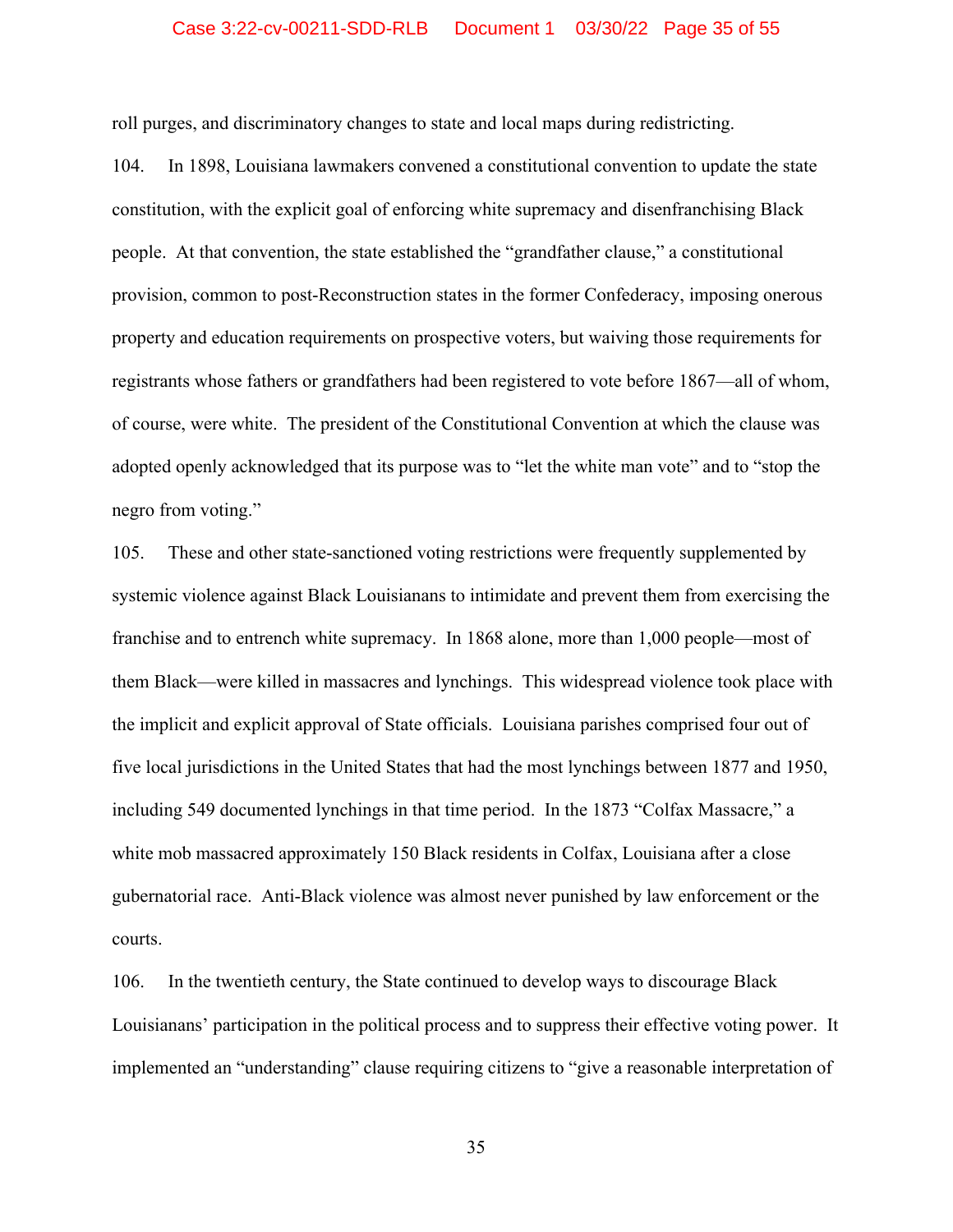any section of the federal or state constitution in order to vote." *Bossier Par. Sch. Bd.* v. *Reno*, 907 F. Supp. 434, 455 (D.D.C. 1995) (Kessler, J., concurring in part and dissenting in part) (internal quotation marks and citation omitted), *vacated on other grounds*, 520 U.S. 471 (1997). It levied poll taxes and purged Black voters from registration rolls. In 1923, the State authorized an all-white Democratic Primary, which "functioned to deny [Black voters] access to the determinative elections." *Major*, 574 F. Supp. at 339-40. In the 1950s, Louisiana implemented citizenship and "morals" tests, and anti-single shot voting provisions (the latter designed to minimize the ability of minority voters to effectively marshal their voting power in multimember districts). In 1959, the Legislature established a majority-vote requirement for election to party committees that impeded minorities from obtaining fair representation on those committees. 107. Louisiana's voting restrictions achieved their intended effect. The restrictions imposed in the late nineteenth century, including the grandfather clause, "reduce[d] black voter registration [in the state] from approximately 135,000 in 1896 to less than 1,000 in 1907." *Major*, 574 F. Supp. at 340. From 1910 until 1944, less than 1 percent of Louisiana's voting-age Black population was registered to vote. By 1948, the percentage of Black registered voters stood at 5 percent. By 1964—nearly a century after Black people received the right to vote—only about a third of Louisiana's Black voting-age population was registered to vote, compared with the overwhelming majority of the white voting-age population.

**b. Continued Efforts After the Voting Rights Act to Minimize Black Voting Power** 108. In 1965, Congress passed the VRA, and Louisiana, as a result of its history of disenfranchising Black voters, was declared a "covered" jurisdiction under Section 4(b) of the Voting Rights Act. *See South Carolina* v. *Katzenbach*, 383 U.S. 301, 312-13 (1966). As a covered jurisdiction, Louisiana was required under Section 5 of the Act to have any changes to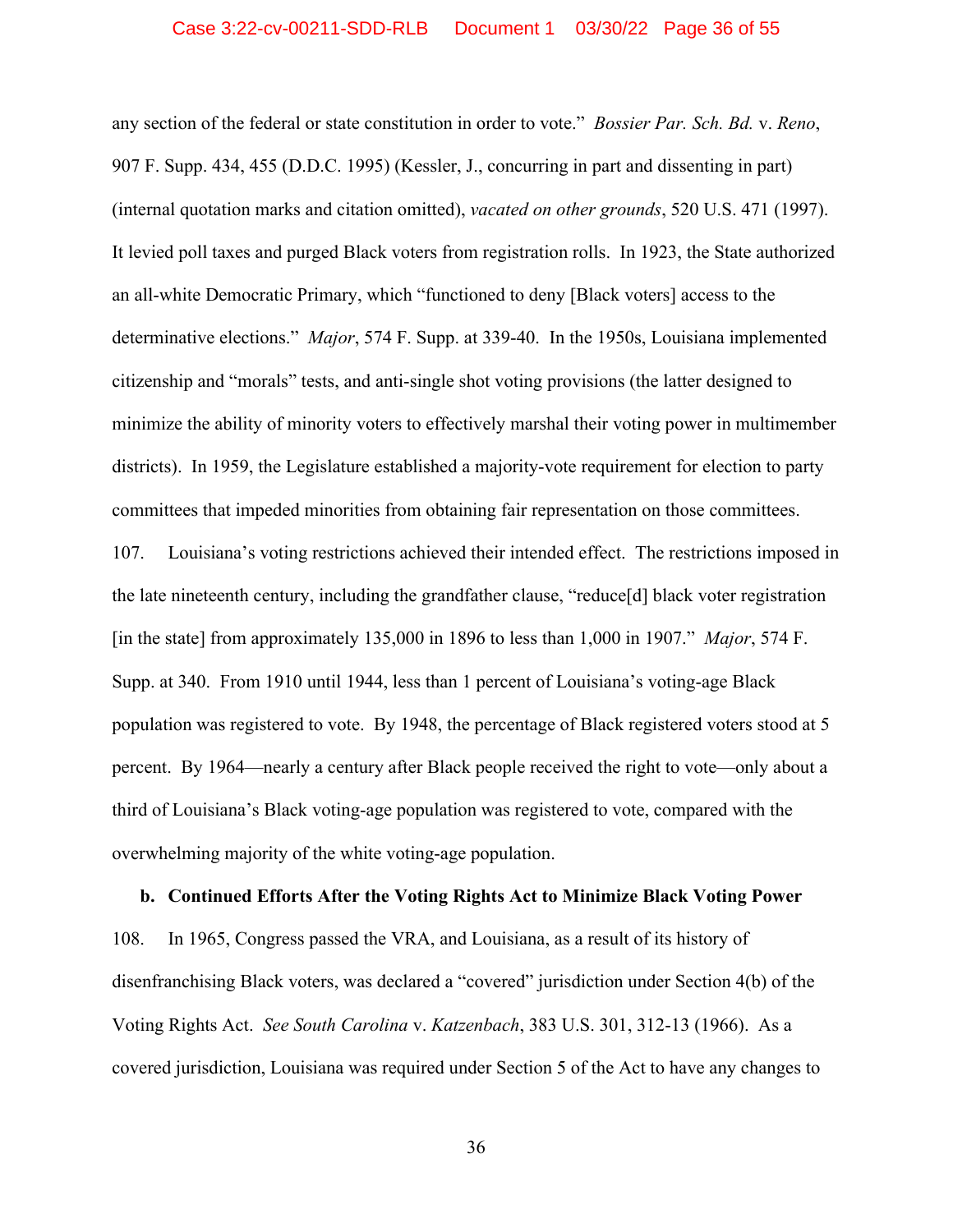## Case 3:22-cv-00211-SDD-RLB Document 1 03/30/22 Page 37 of 55

its election practices or procedures precleared by the U.S. Department of Justice or a federal court.

109. Even after the passage of the VRA, Louisiana continued its efforts to discourage Black voting by diluting Black voting strength. These efforts are reflected in the large number of instances in which changes it sought were blocked or altered by the DOJ and many judicial decisions finding the state and local jurisdictions violated Section 2.

110. Between 1965 and 2013, when the Supreme Court invalidated the preclearance formula under Section 5, the DOJ blocked or altered nearly 150 voting related changes in Louisiana, with many of those objections preventing attempts to dilute minority voting strength. Indeed, in every redistricting cycle after the passage of the VRA through 2000, at least one of Louisiana's maps was blocked as discriminatory.

111. Courts have also repeatedly struck down efforts in Louisiana to dilute, limit, or otherwise adversely impact minority voting access and strength, including as recently as 2021. These efforts have included attempts to discriminate against Black voters through at-large voting schemes. *See, e.g.*, *United States* v. *City of West Monroe*, No. 21-cv-0988 (W.D. La. Apr. 14, 2021); *Citizens for a Better Gretna* v. *City of Gretna*, 834 F.2d 496, 504 (5th Cir. 1987); *Ausberry* v. *City of Monroe*, 456 F. Supp. 460, 467 (W.D. La. 1978); *Wallace* v. *House*, 538 F.2d 1138, 1141 (5th Cir. 1976).

112. Louisiana's statewide district maps—including those governing congressional elections—have been successfully challenged under the VRA in numerous redistricting cycles since 1965. In 1981, the state implemented a congressional redistricting plan that "cracked" the Black majority in Orleans Parish between two congressional districts. Plaintiffs alleged—and a federal court agreed—that the proposed map improperly diluted Black voting power. The court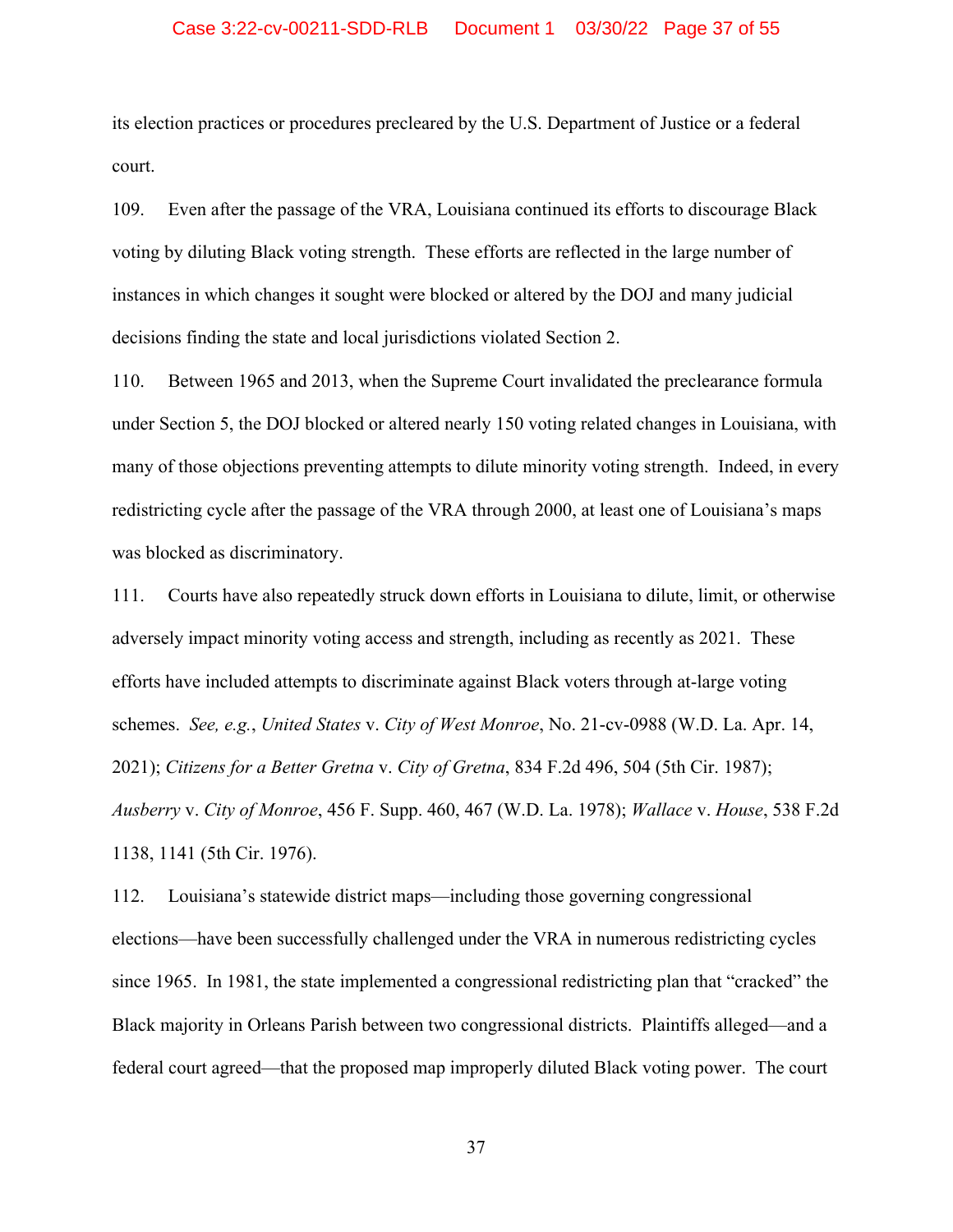## Case 3:22-cv-00211-SDD-RLB Document 1 03/30/22 Page 38 of 55

required that a new map be drawn, which resulted in what is today Louisiana's only majorityminority district. *Major* v. *Treen*, 574 F. Supp. 325, 339-40 (E.D. La. 1983). In the 40 years since that case, Louisiana's Black population has become sufficiently large and geographically compact as to necessitate two majority-minority congressional districts.

113. That same year, the Legislature also attempted to limit Black influence at the state level by approving a plan to reduce the number of majority-minority State House of Representatives districts throughout the state, including Orleans Parish and East Baton Rouge Parish. The DOJ objected to the plan, noting that it "impact[ed] adversely upon black voting strength." As a result of the DOJ's objection, the plan did not become effective.

114. In 1991, the DOJ objected to a subsequent State House redistricting plan, noting that in at least seven areas the proposed plan minimized Black voting strength.

115. In 2001, the Legislature sought to eliminate an opportunity district in Orleans. The Legislature sought preclearance in the D.C. District Court. *Louisiana House of Representatives* v. *Ashcroft*, No. 1:02-cv-00062 (D.D.C. Jan. 14, 2002). Both the DOJ and the NAACP Legal Defense Fund opposed Louisiana's preclearance submission. The case settled on the eve of trial, with the state withdrawing the plan and restoring the opportunity district.

116. In 2018, nine Black voters in Louisiana sued the Secretary of State, alleging that Louisiana's 2011 congressional redistricting plan violated Section 2. Plaintiffs argued that the legislature packed Black voters into CD 2 and split them among three other congressional districts rather than unifying them to create a second majority-minority district, thereby diluting their voting strength and political influence. On March 12, 2019, a federal district court denied the state's motion to dismiss on the grounds that plaintiff had failed to state a claim of vote dilution. *Johnson* v. *Ardoin*, No. 3:18-cv-00625, ECF No. 51. Plaintiffs amended their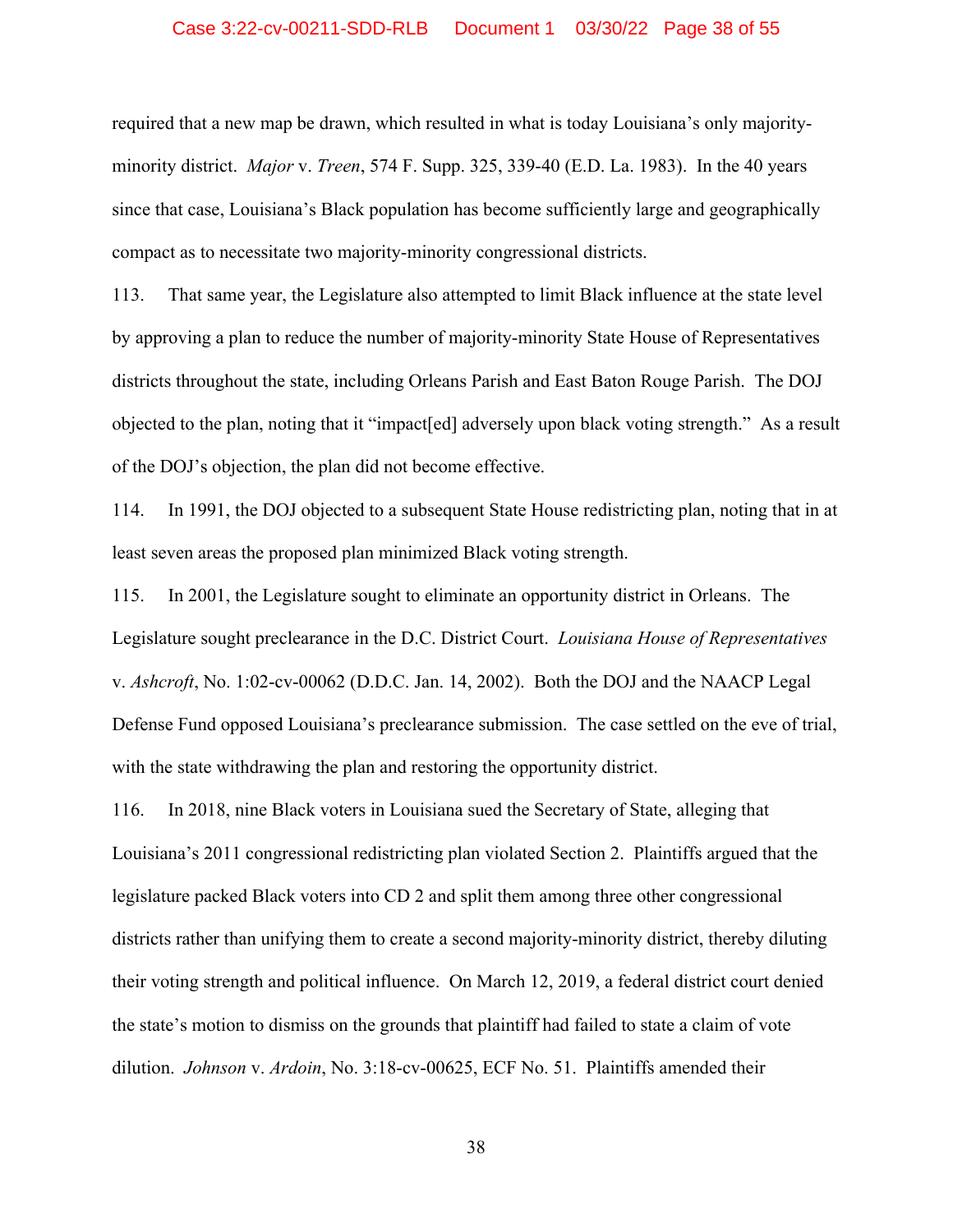## Case 3:22-cv-00211-SDD-RLB Document 1 03/30/22 Page 39 of 55

complaint and, on May 31, 2019, the court denied a second motion to dismiss. *Johnson* v. *Ardoin*, No. 3:18-cv-00625, ECF No. 72. The district court stayed the action pending the outcome of the Fifth Circuit's *en banc* decision in another action, *Thomas* v. *Reeves*, 961 F.3d 800 (5th Cir. 2020). After the stay was lifted, the *Johnson* parties ultimately stipulated to a dismissal.

117. The State has similarly faced successful challenges to proposed changes to other election positions, such as state court judges and school boards, that would discriminate against Black voters. No fewer than six times between 1969 and 1994, Louisiana attempted to add at-large or multimember judicial seats, over the objections of the DOJ. *See, e.g.*, *Clark* v. *Roemer*, 777 F. Supp. 445 (M.D. La. 1990). The consent decree in the line of VRA cases stemming from *Clark* v. *Roemer* ultimately established majority-minority subdistricts in nine district courts, a family court, and a court of appeal circuit, and required the Legislature to create such subdistricts in another court of appeal circuit and several other district courts. A separate line of cases challenging the election system for the Louisiana Supreme Court under the VRA resulted in the *Chisom* decree, which allowed the first Black justice to be elected to the Louisiana Supreme Court. *See In re Off. of Chief Just., Louisiana Supreme Ct.*, 2012-1342, 101 So. 3d 9, 21 (La. Oct. 16, 2012). In December 2021, the State moved to dissolve the consent decree in the Chisom case, arguing "the Consent Decree has accomplished its objectives." *Chisom, et al* v. *Jindal et al*, No. 2:86−cv−04075, ECF No. 257 (E.D. La. 2021).

118. The State currently faces a separate Section 2 challenge to its single-member districts for state supreme court elections. *See Allen* v. *Louisiana*, No. 3:19-CV-00479. Last year, a federal district court denied the state's motion to dismiss for lack of subject matter jurisdiction and the Fifth Circuit affirmed. *Louisiana State Conf. of NAACP* v. *Louisiana*, 490 F. Supp. 3d 982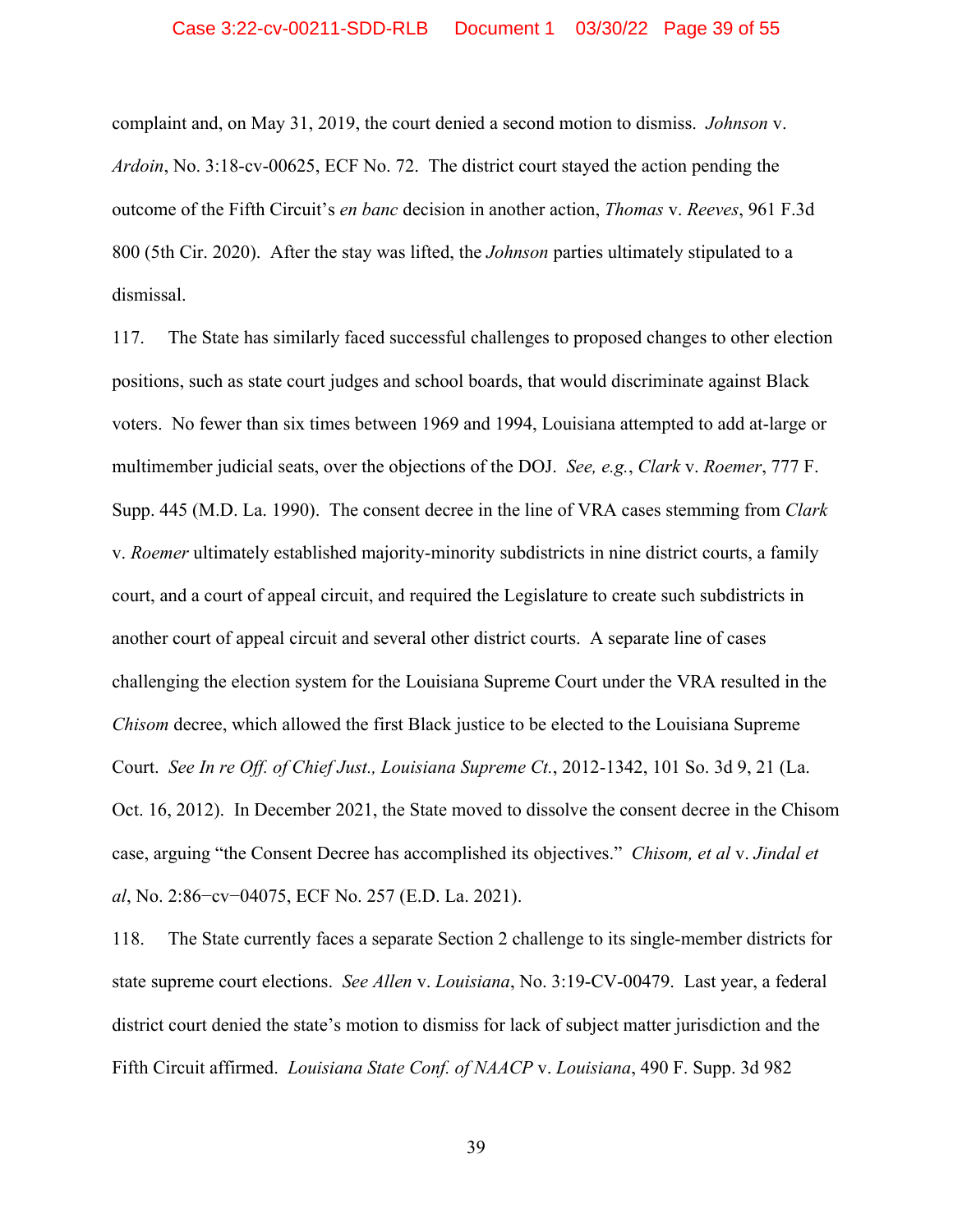(M.D. La. 2020), *aff'd sub nom. Allen* v. *Louisiana*, 14 F.4th 366 (5th Cir. 2021). The case is currently proceeding through the discovery process.

119. In 2001, the Legislature approved a plan for St. Bernard Parish to reduce the size of the school board from eleven single-member districts to five single member districts and two atlarge seats, eliminating the sole majority-minority voting district in the parish. A federal court later found that this new plan violated Section 2. *St. Bernard Citizens For Better Gov't* v. *St. Bernard Par. Sch. Bd.*, 2002 WL 2022589, at \*10 (E.D. La. Aug. 26, 2002). Lynn Dean, a white state senator who was involved in restructuring the St. Bernard school board and was the highestranking public official in the Parish, testified at the trial that he had used the "n-word" and "ha[d] done so recently." *Id.* Louisiana localities have also repeatedly discriminated against Black voters through changes to their voting rules. Over 67% of Louisiana's parishes received objections from the DOJ during the time that Louisiana was a covered jurisdiction, and the majority of the objections have been for redistricting changes.

120. Louisiana has also failed in recent years to comply with public assistance agency voter registration requirements under the National Voter Registration Act (NVRA), a failure that disproportionately impacts Black residents of the state. *See Scott* v. *Schedler*, 2013 WL 264603, at \*18 (E.D. La. Jan. 23, 2013) *aff'd in part, vacated in part on other grounds*, 2014 WL 5801354 (5th Cir. Nov. 5, 2014).

## **Factor 2: The Extent of Racial Polarization**

121. As described in detail in paragraphs 92-104 regarding the *Gingles* preconditions, the state's elections evince stark patterns of racial polarization. In 2020, Louisiana's most recent congressional elections, voters in four of the five white majority districts had a choice between Black and white candidates and in each of these instances, the white candidate prevailed. Moreover, the consistent gap between Black and white support for Black-preferred candidates is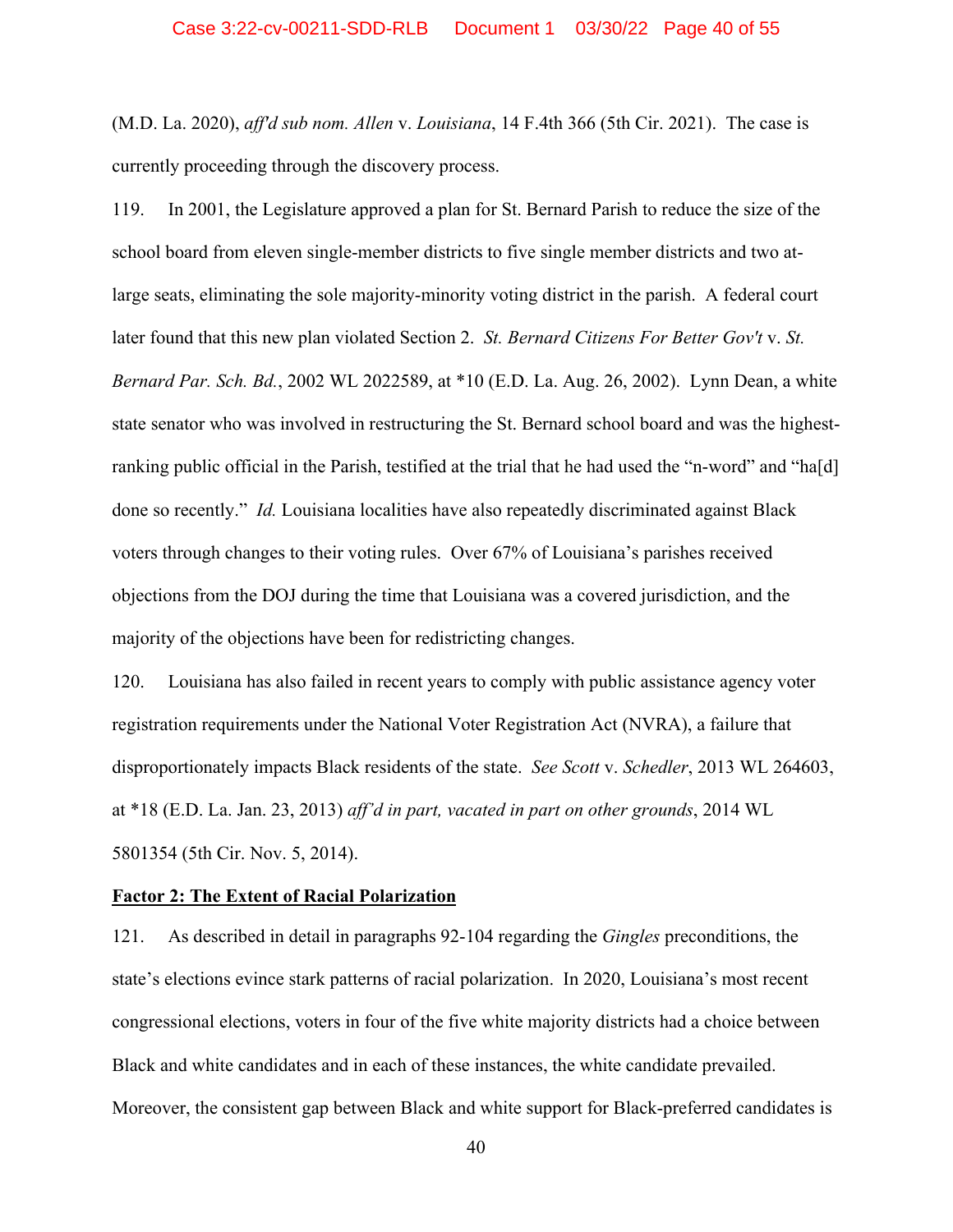significant and consistent across elections at every level of government.

## **Factor 5: Effects of Louisiana's History of Discrimination**

122. Louisiana's history of discrimination has not been limited to the obstacles it has deliberately placed in the way of Black citizens attempting to exercise their right to vote. As in many other states, Louisiana enacted "Black Codes" and Jim Crow laws starting in the late nineteenth century. These laws enforced a regime of state-sanctioned segregation in nearly every sphere of life including transportation, housing, education, business ownership, contracting, criminal justice, and public accommodations.

123. Today, Black Louisianans still bear the effects of the state's long history of racial discrimination. These disadvantages continue to hinder their ability to participate effectively in the political process. "The courts have recognized that disproportionate educational[,] employment, income level[,] and living conditions arising from past discrimination tend to depress minority political participation." *St. Bernard Citizens For Better Gov't* v. *St. Bernard Par. Sch. Bd.*, 2002 WL 2022589 (E.D. La. Aug. 26, 2002) (quoting 1982 Senate Report at 29 n. 114).

124. Black residents of Louisiana badly trail white residents across multiple economic metrics. In 2019, 29.4% of Black people in Louisiana lived below the poverty line, compared to 12.5% of white people. Nearly half of Louisiana's Black children live in poverty. Unemployment data from early 2021 shows that Black people were unemployed at more than twice the rate of whites—12% compared to 5.3%. As of 2010, white citizens in Louisiana were also more than three times more likely than Black citizens to own a home.

125. Severe racial discrimination in employment also persists. According to the U.S. Equal Employment Opportunity Commission, for the 2011 fiscal year, Louisiana accounted for 3% of all U.S. race-based employment discrimination charges filed in the United States and 6.1% of all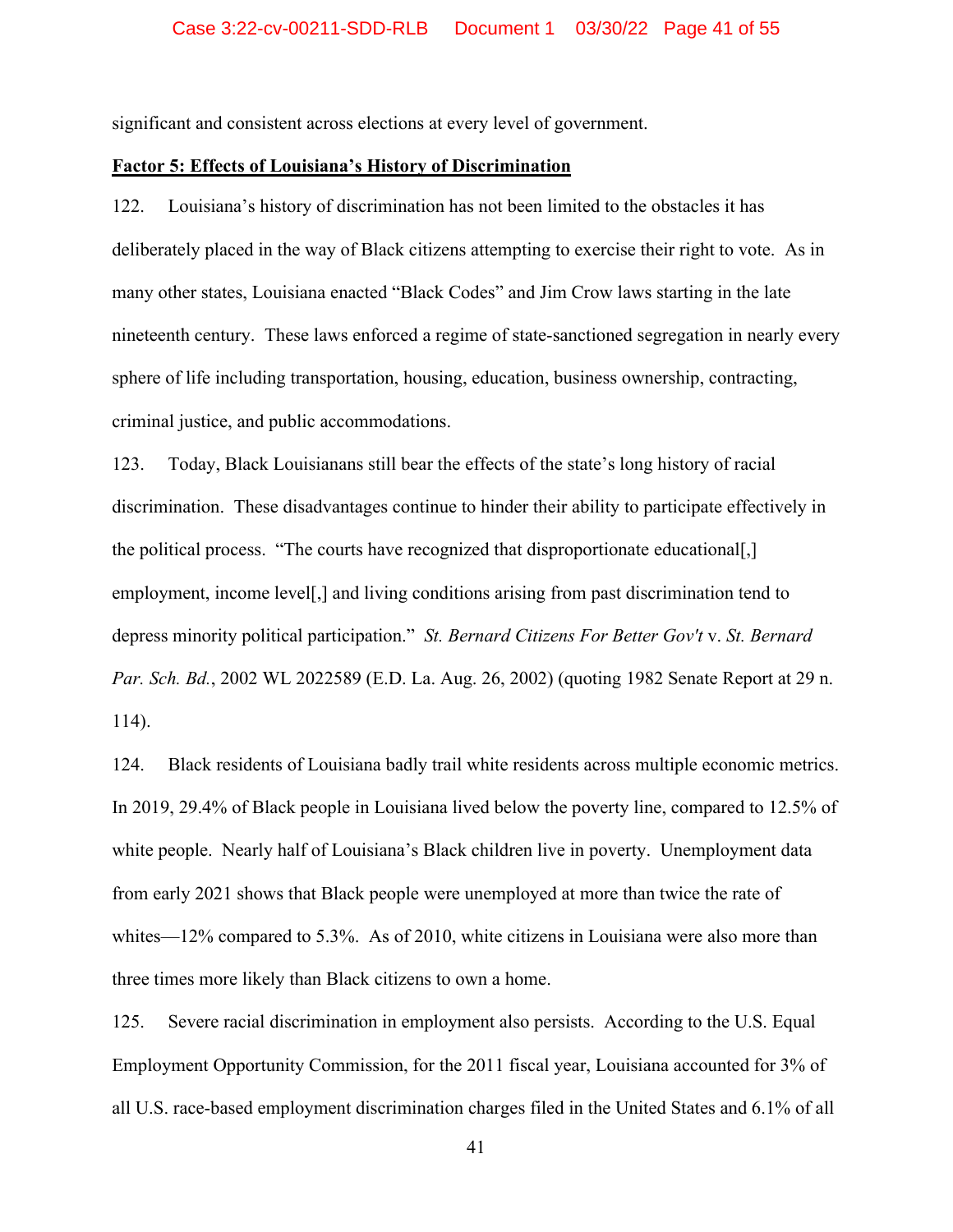charges of discrimination based on color, even though according to the 2010 U.S. Census, Louisiana comprises only 1.5% of the U.S. population and 1.6% of the U.S. minority population. 126. Health disparities also persist among Black as compared to white Louisianans. According to the Louisiana Department of Health and Hospitals, "[f]rom 2000–2005, Black or African American Louisiana residents had the highest death rate from all causes, approximately 1-2 times higher than White residents." In 2016-2018, the infant mortality rate in Louisiana was 10.9 per 1,000 live births for black infants and 5.4 per 1,000 live births for white infants. 127. De facto racial segregation remains the rule in the state's educational system. As of 2018, 23 of Louisiana's 69 traditional school districts remain under a desegregation order, meaning that no court has found that they have achieved unitary status. 56 of Louisiana's 69 traditional school districts (81%) are rated high or medium on the "dissimilarity index," a formula used to evaluate school district segregation, while just four districts were rated low. In highly segregated districts, Black students were nearly four times more likely to be suspended or expelled than their white counterparts. Meanwhile, white students in highly segregated districts are slightly over three times more likely to be enrolled in at least one Advanced Placement course.

128. The incarceration rate in Louisiana, as elsewhere, has expanded greatly over the last few decades. Since 1970, the total jail population in Louisiana has increased 665%. As of December 2019, Louisiana has the highest rate of individuals in jails and the second highest rate of individuals in prison in the country. Black Louisianans are dramatically overrepresented in Louisiana's incarcerated population. Despite constituting 33% of state residents, Black Louisianans represent 52% of the jail population and 67% of the prison population in the state.

#### **Factor 6: Presence of Racial Campaign Appeals**

129. Louisiana political campaigns have consistently been characterized by both overt and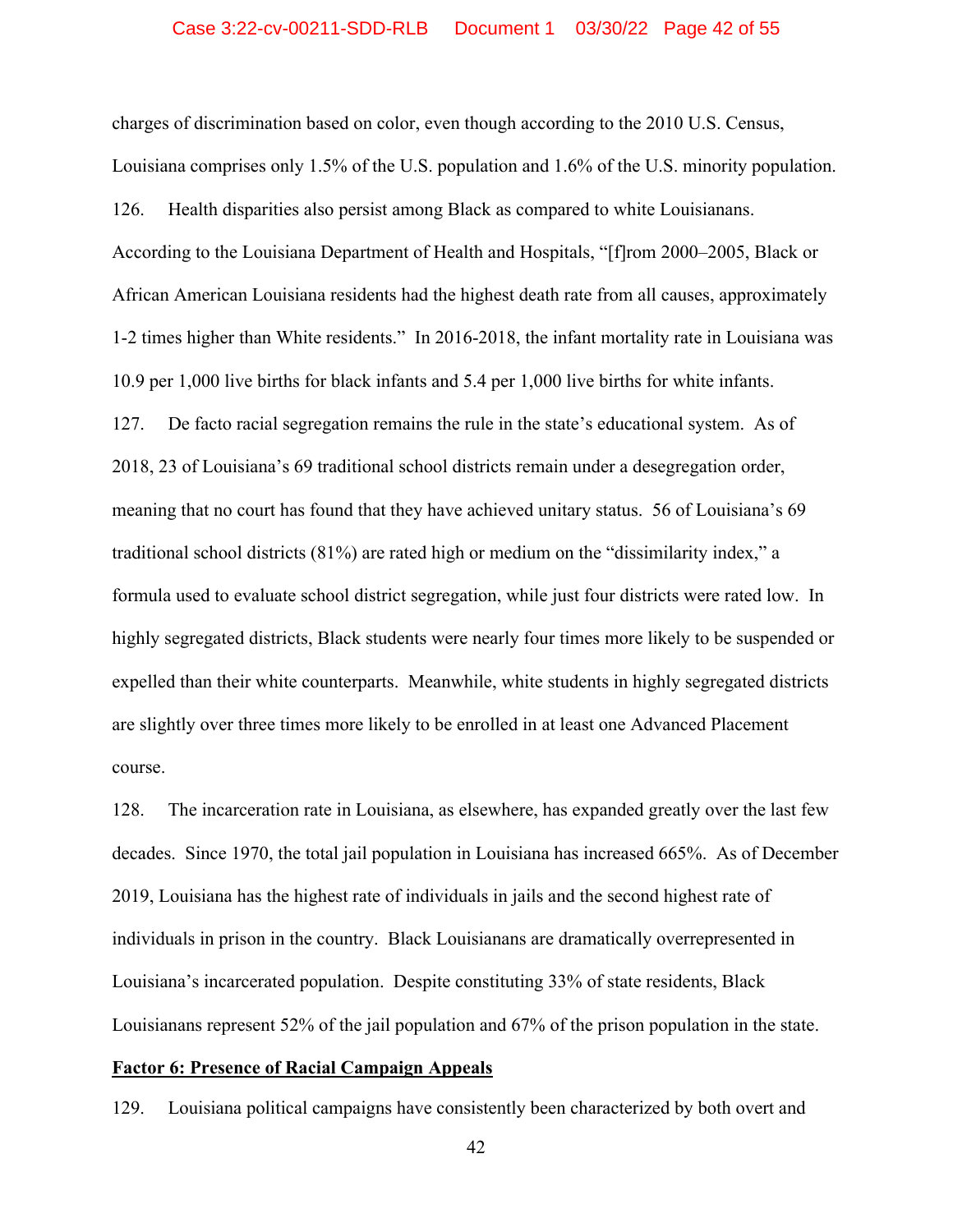## Case 3:22-cv-00211-SDD-RLB Document 1 03/30/22 Page 43 of 55

implicit racial appeals. The political career of long-time neo-Nazi and former Ku Klux Klan leader David Duke is sadly illustrative. In 1989, Duke was elected to the Louisiana State House of Representatives.

130. Duke would go on to run for higher public office in the state multiple times over the course of the next few years, in each case receiving tens or hundreds of thousands of votes. For example, in his 1990 race for U.S. Senate, Duke received approximately 43% of the total vote (including 60% of the white Republican vote), raised \$2.4 million, and ultimately came in second place in the open primary. As recently as 2016, Duke ran again for Senate to, in his words, "defend the heritage of European American people," and received 58,000 votes.

131. Other candidates in Louisiana have followed a similar playbook for racial appeals. During his successful 1995 race for Governor against a Black opponent, Mike Foster did not repudiate an endorsement he received from a white nationalist group associated with Duke. He stated publicly Jefferson Parish was "right next to the jungle in New Orleans and has a very low crime rate." Foster received 63.5% of the total vote share, including 84% of the white vote, in that election. Foster's opponent, Black Louisiana state senator Cleo Fields, won 96% of the Black vote.

132. In 2002, current U.S. Representative for Louisiana's first congressional district Steve Scalise spoke to a white supremacist group while serving as a Louisiana state legislator. Scalise confirmed that he spoke at the event, but claimed that he didn't know at the time about the group's affiliation with neo-Nazi activists.

133. In 2012, a candidate for Louisiana Supreme Court District 5, Justice Jeff Hughes, darkened the image of his Black opponent John Guidry in certain of his campaign materials, and referred to Guidry as an "affirmative action Democrat."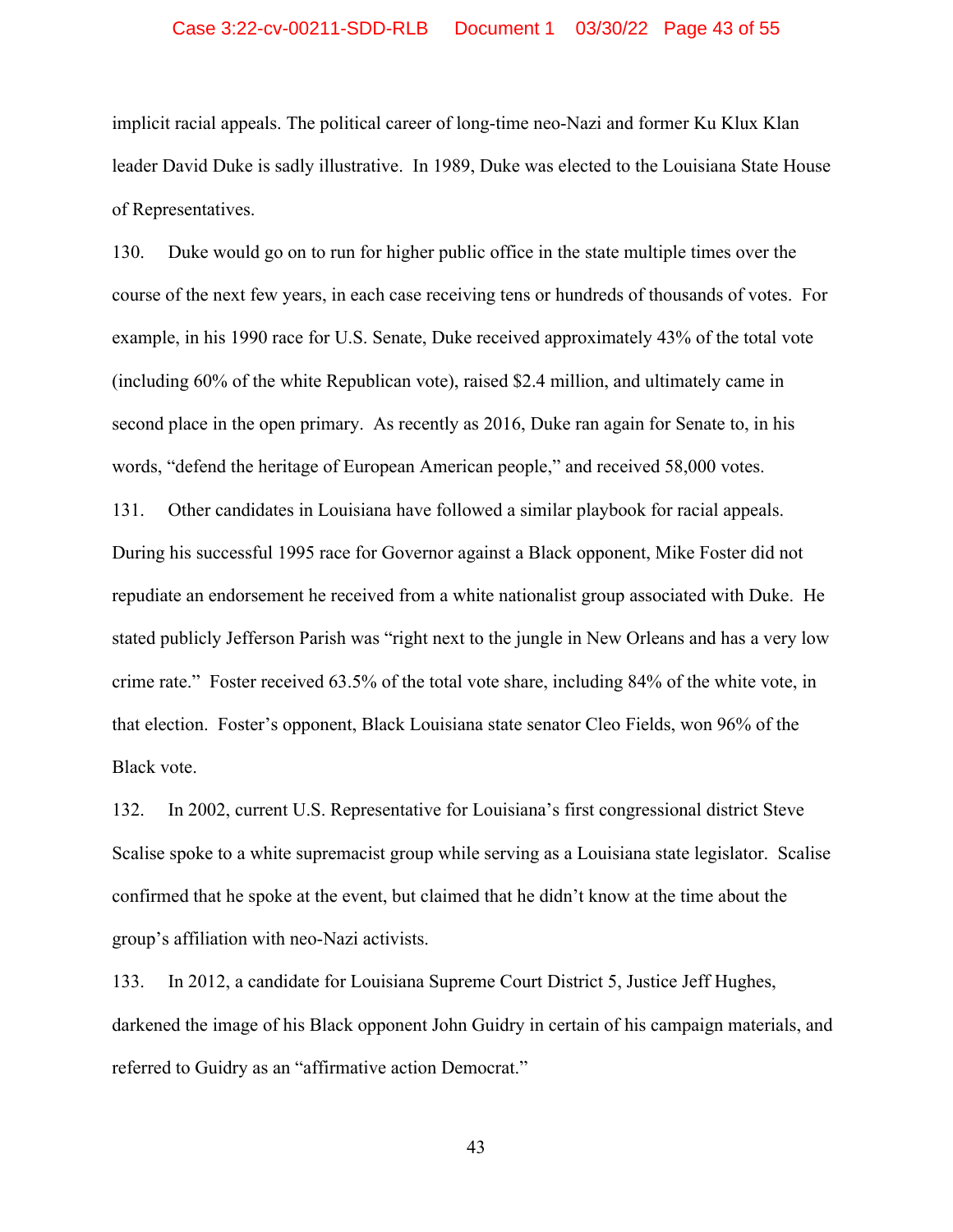## Case 3:22-cv-00211-SDD-RLB Document 1 03/30/22 Page 44 of 55

134. In 2018, a white Tangipahoa School Board Member and candidate for reelection posted a picture on Facebook of a noose. The picture carried the caption "IF WE WANT TO MAKE AMERICA GREAT AGAIN WE WILL HAVE TO MAKE EVIL PEOPLE FEAR PUNISHMENT."

135. In 2019, Eddie Rispone, the Republican gubernatorial candidate opposite Governor John Bel Edwards, ran a number of ads that contained implicit racial appeals. One ad mentioned "welfare for illegal immigrants," while another claimed that Edwards released "hundreds" of "dangerous criminals" from prison.

#### **Factor 7: Extent to Which Black Louisianans Have Been Elected to Public Office**

136. Despite constituting approximately one-third of the state's population, Black Louisianans remain chronically underrepresented in public office in the state.

137. Louisiana has never had a Black U.S. Senator.

138. None of the majority white congressional districts in Louisiana has ever elected a Black representative. Indeed, the only current Black congressional representative is from CD 2, a majority-minority district created in the 1980s as a result of a Section 2 challenge to Louisiana's congressional scheme. In total, the state has elected only five Black Congresspeople since Reconstruction. The lack of representation extends beyond seats in the federal government. Louisiana never had a Black Secretary of State or Attorney General, and has not had a Black governor since Reconstruction.

139. Only 26 of the current 105 members of the Louisiana State House and 10 of the 39 members of the State Senate are Black.

140. Only three of the current 11 members of Louisiana Board of Elementary and Secondary Education are people of color. Under the previous administration, that number was two out of 11 members (18%).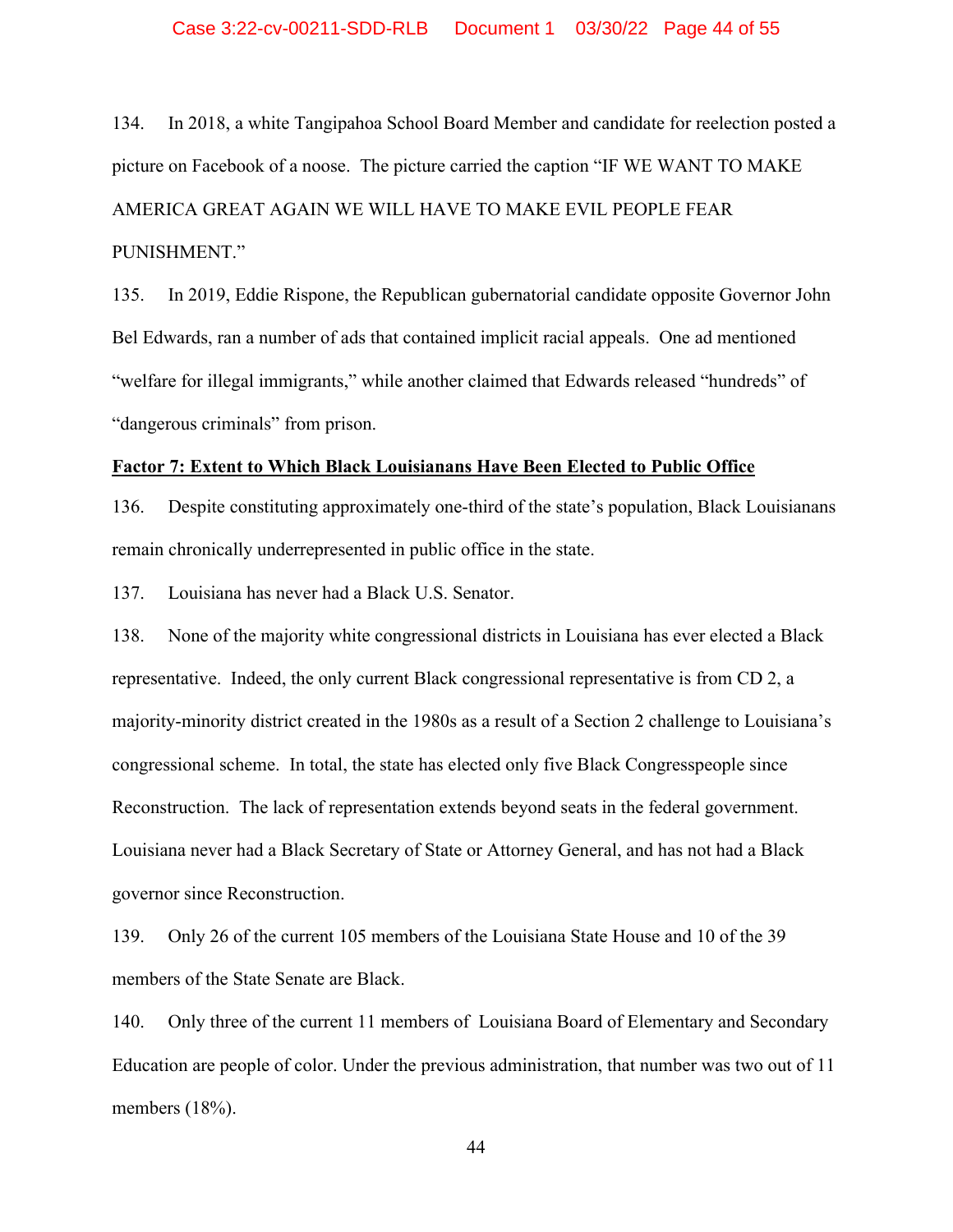## Case 3:22-cv-00211-SDD-RLB Document 1 03/30/22 Page 45 of 55

141. Black judges have also been "underrepresented in the trial and appellate courts. While the black population comprises about 30.5 percent of the voting age population in Louisiana, black people only account for about 17.5 percent of the judges in Louisiana." *Terrebonne Par. Branch NAACP*, 274 F. Supp. 3d at 445. This includes the state's highest court, which did not seat a Black justice until 1992. Only one of the seven justices of the Louisiana Supreme Court today is Black.

142. Of the 42 district courts in the state, Black women judges serve or have served on only six district courts and Black men serve or have served on 13 district courts.

#### **Factor 8: Lack of Responsiveness to the Particularized Needs of Black Voters**

143. The lack of representation of Black Louisianans in public office has contributed to the failure of elected officials to respond to the particularized needs of the Black community.

144. As discussed above, Black Louisianans suffer from the effects of discrimination across many areas, including education, employment, and health. *See supra* ¶¶ 126-132. In each of these areas, the continued existence of severe racial disparities is indicative of a failure on the part of elected officials to address the needs of Black residents.

145. For example, a 2009 study on the occupants of top-level city administrative positions in East Baton Rouge Parish found that white employees in the parish are disproportionately appointed, hired, and maintained in the highest paying jobs.

146. The lack of responsiveness to the needs of Black voters has been thrown into sharp relief by the devastating effects that the COVID-19 pandemic has wrought upon the state. Black residents have the highest rates of COVID-19 cases and deaths in Louisiana. Although only onethird of the state's population, Black Louisianans accounted for more than 70% of the Louisianans who died of COVID-19.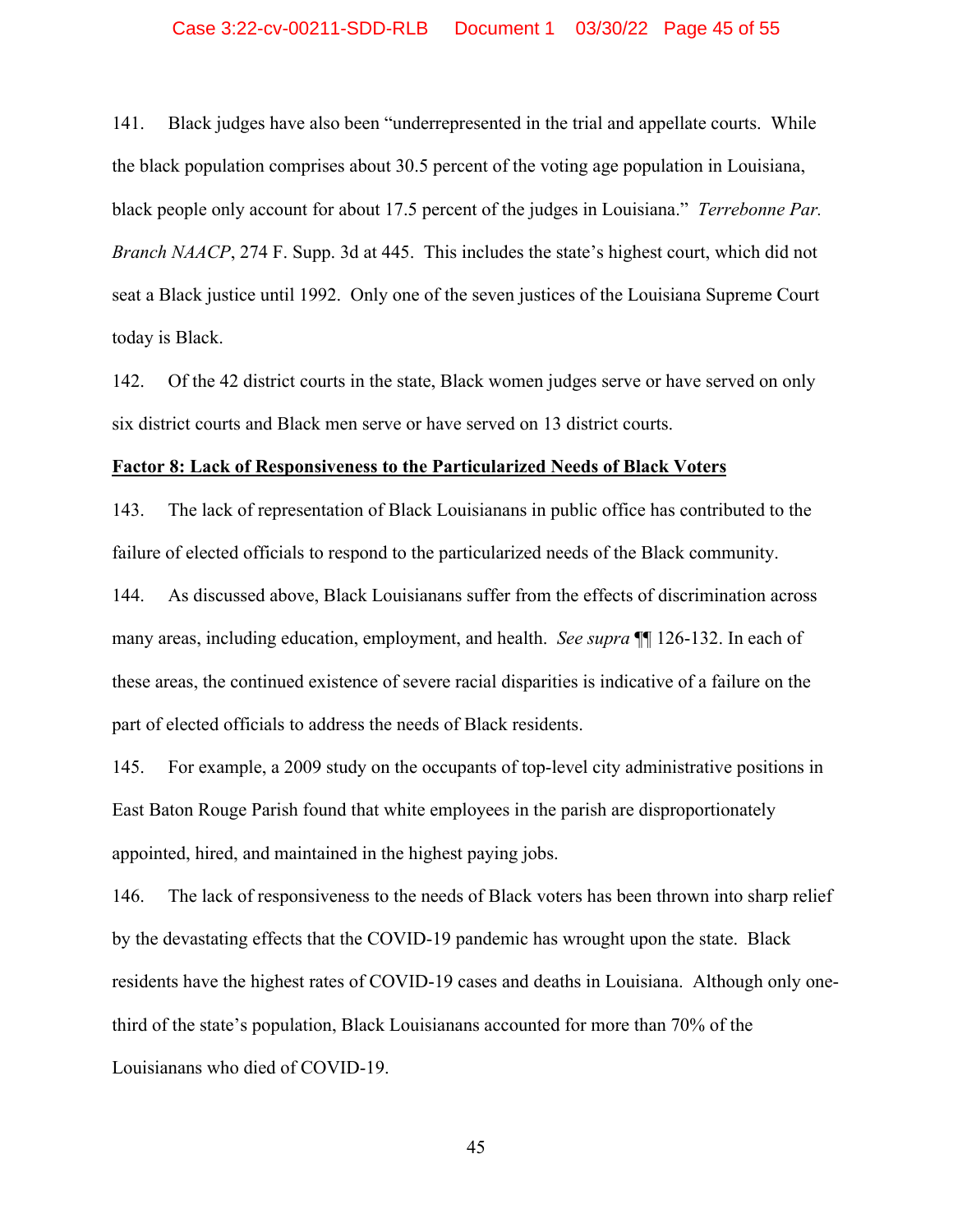## Case 3:22-cv-00211-SDD-RLB Document 1 03/30/22 Page 46 of 55

147. Racial disparities have also been observed in the distribution of COVID-19 vaccines across the state. Compared with white neighborhoods, parts of the state with high concentrations of Black residents (such as North Baton Rouge) have suffered from fewer vaccination sites.

148. Disparities in access to healthcare and COVID-19 death rates are not the only examples of areas in which Louisiana's Black community face a lack of responsiveness from their elected officials. Black Louisianans experience a higher burden of exposure to air pollution than white Louisianans.

149. Congressional Bill H.R. 5376 Build Back Better contained provisions specifically aimed at reducing such health disparities, including measures to reduce the existing Medicare coverage gap and to expand home and community-based care for Louisiana's senior and disabled citizens. The bill also contained provisions to address existing disparities in education, housing, and the economy. Despite its benefits, all but one of Louisiana's congressional representatives, the only Black congressional representative from the state, Representative Troy Carter, voted against the bill.

## **Factor 9: Tenuousness of Justifications for Restricting Black Voters to One Majority-Black District**

150. Throughout the redistricting roadshow and Special Session, opponents of a second majority-Black district in the Legislature provided shifting and tenuous justifications for their opposition to a second majority-Black district. Each of the purported justifications were refuted extensively throughout the process. After justifications were refuted, opponents of a second majority-Black district often shifted to other, new justifications for their opposition.

151. During a November 22, 2021 press conference, Representative Stefanski claimed that there was interest from some members in preserving the existing congressional configuration by simply "tweaking around the edges" because the existing map had been precleared by the DOJ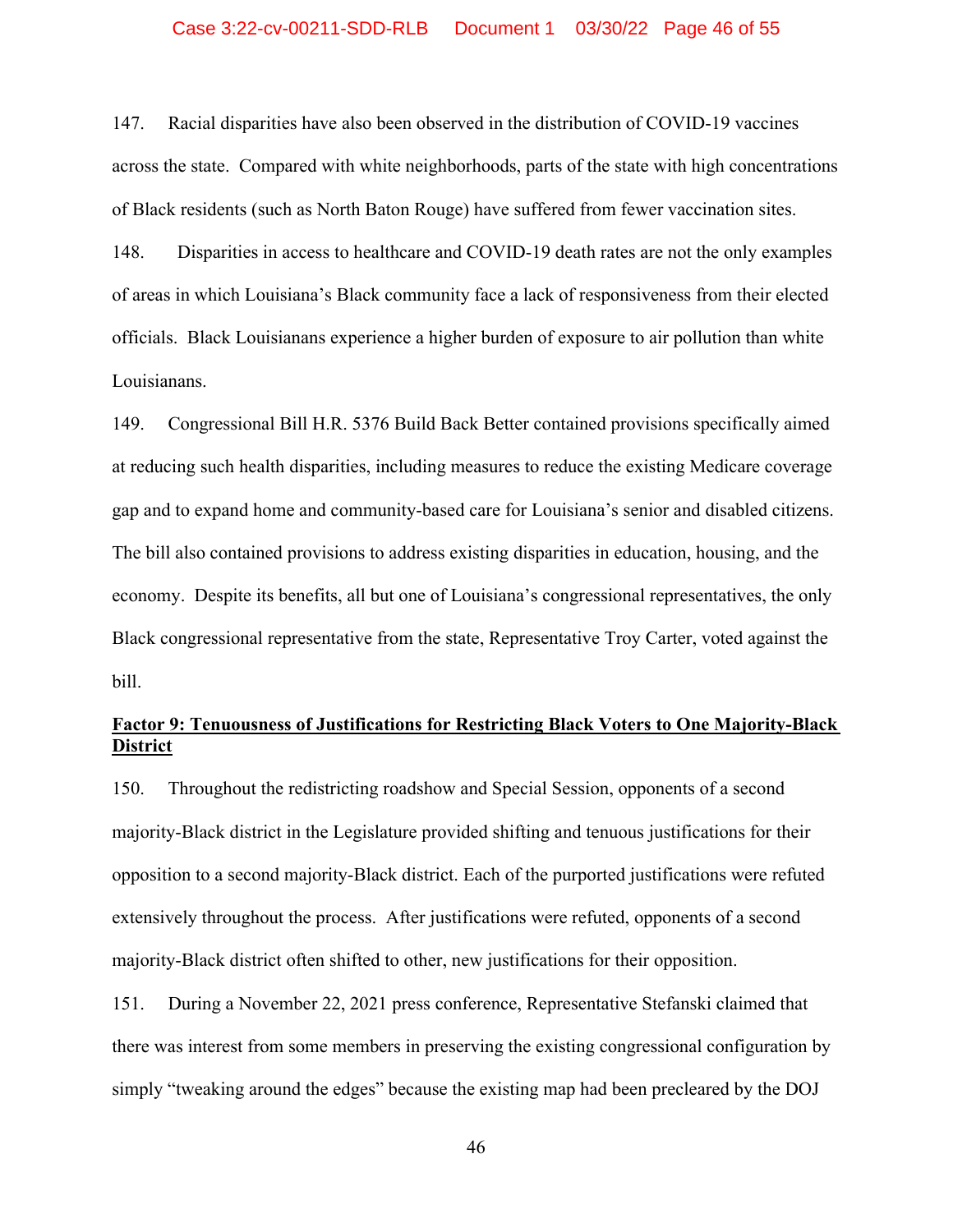## Case 3:22-cv-00211-SDD-RLB Document 1 03/30/22 Page 47 of 55

under Section 5 of the VRA and would therefore be "legal." As the Plaintiffs and their now counsel explained in a December 14, 2021, letter sent to the House and Senate Governmental Affairs Committees, this claim is wrong as a matter of law. DOJ preclearance determinations are based on compliance with Section 5 of the VRA, not compliance with Section 2, and the Supreme Court has expressly "refuse[d] to equate a Section 2 vote dilution inquiry with the Section 5 retrogression standard." *See Georgia v. Ashcroft*, 539 U.S. 461 (2003).

152. Even after this was pointed out to members of the House and Senate Governmental Affairs Committees, Representative Farnum nevertheless repeated this justification, weeks later, on February 4, 2022, claiming that the current map with only one majority-Black district "obviously" did not violate Section 2 "because it was approved and that's the one we live by today."

153. Representative Stefanski also falsely argued that it was not mathematically possible to maintain District 2 as a majority-Black district without including Baton Rouge in that district. 154. During his November 22 press conference, Representative Stefanski also expressed doubt about whether CD 2 would remain majority-Black without including Black voters in Baton Rouge. On December 14, the Coalition responded to Representative Stefanski's concerns by referring the Chairman to the seven illustrative Coalition maps, each of which demonstrated that CD2 could indeed remain majority-Black without the inclusion of Black voters from Baton Rouge. Indeed, each of the maps with two majority-Black districts introduced by legislators contained a second majority-Black district without including substantial portions of the Black community in Baton Rouge.

155. Legislators who opposed maps with a second majority-Black district largely ignored that the maps submitted with two majority-Black districts were generally more compact than H.B. 1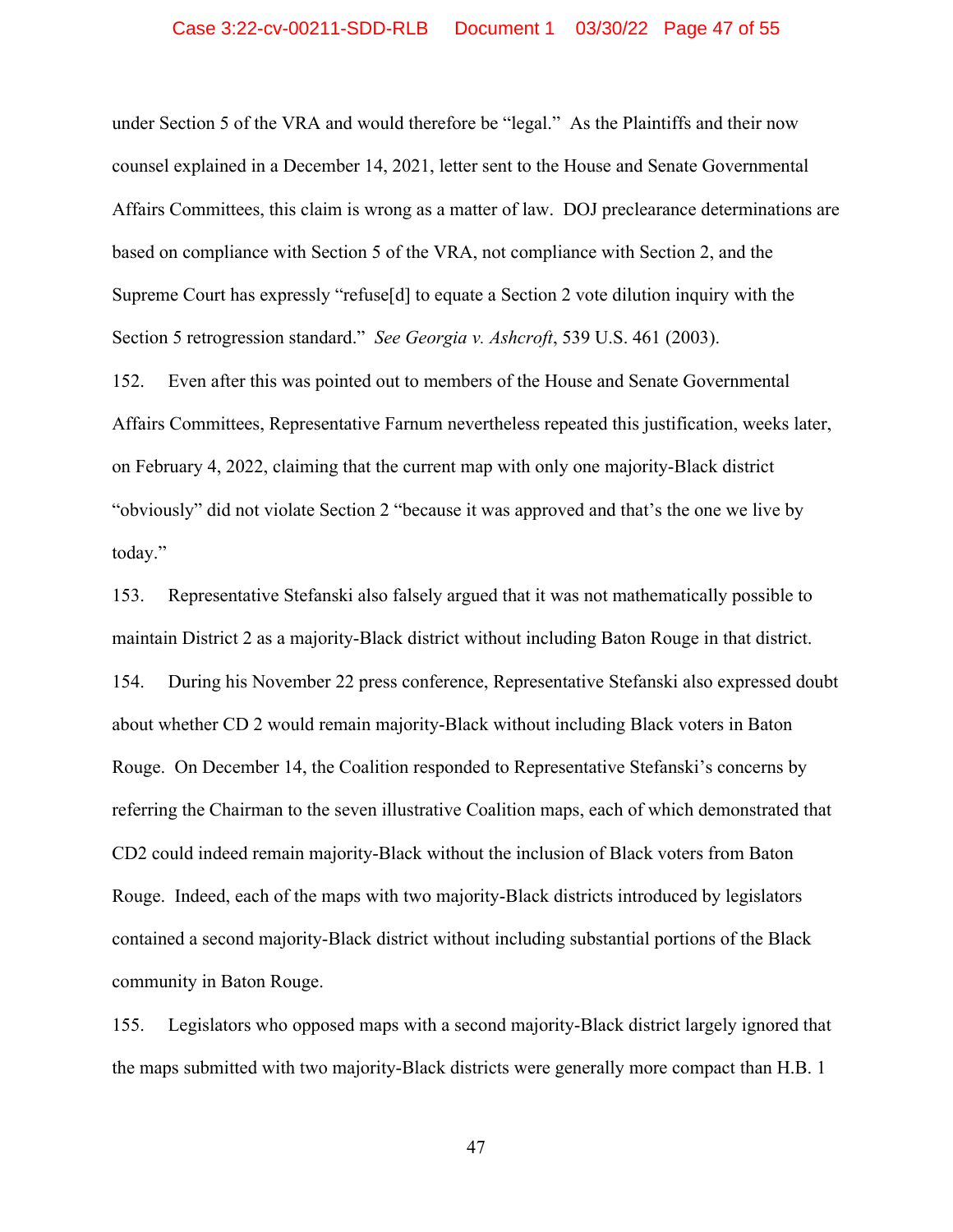## Case 3:22-cv-00211-SDD-RLB Document 1 03/30/22 Page 48 of 55

or S.B. 5. These legislators failed to provide any justification for rejecting maps that were objectively more compact than H.B. 1 or S.B. 5. After this fact was pointed out, opponents of a second majority-Black district generally shifted to other justifications for their opposition. 156. Numerous legislators repeatedly claimed that they wished to prioritize keeping parishes and precincts whole. Senator Hewitt claimed that S.B. 5 did "the best job of the maps presented in this committee in keeping . . . parishes and precincts together." She asserted that her map respected "established boundaries of political subdivision and contain[ed] whole precincts to the extent practicable" and "[kept] 49 of 64 parishes whole." While presenting H.B. 1, Representative Schexnayder testified on two occasions that his map was developed "using whole precincts" to avoid precinct splits, and that he tried "his best not to split parishes and precincts." Representative Stefanski attempted to distinguish H.B. 1 by asking if there were "split precincts in those [proposed Coalition] maps." But, as noted above, opponents of a second majority-Black district largely ignored the fact that there had been multiple proposals submitted that split fewer parishes than H.B. 1 or S.B. 5 while achieving two majority-Black districts. And Senator Fields', Representative Gaines', and Representative Duplessis' amendments to H.B. 1 and S.B. 5 split fewer parishes, only 14 parishes compared to 15 parishes in S.B. 5/H.B. 1, and split no precincts when compared to S.B. 5/H.B. 1. After this fact was pointed out, legislative opponents of two majority-Black districts shifted to other justifications for their opposition.

157. Representative Schexnayder, Representative Magee, and Representative Stefanski then contended that reducing the population deviation as much as possible should be a top priority, and boasted that H.B. 1, sponsored by Speaker Schexnayder, had the lowest population deviation of any proposal because the difference between the largest and smallest districts was only 46 people as originally introduced. Representative Magee claimed that "of all the maps that is [sic]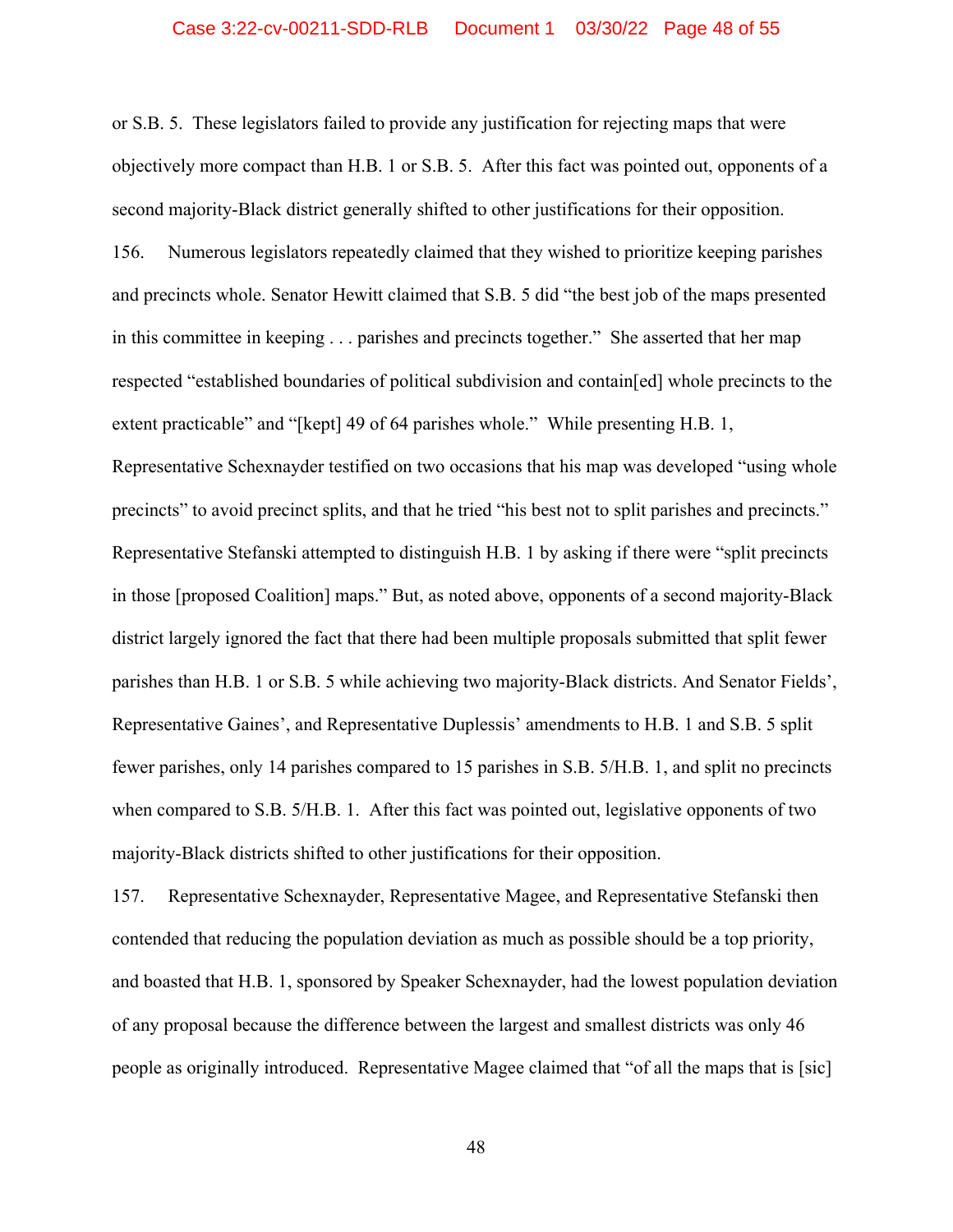## Case 3:22-cv-00211-SDD-RLB Document 1 03/30/22 Page 49 of 55

going to be filed, [H.B. 1] has the lowest standard of deviation. I don't think anybody can beat it on that point." Representative Stefanski, a co-author of H.B. 1, contended, "[o]ur duty to make sure that these populations are equal is an overriding duty, especially on this map. We have to try to get down to as close to the nearest person. I think, the numbers speak for themselves on that." Representative Schexnayder responded, "[i]f you look at [the numbers], I think we've done a great job at that."

158. But the maps that achieved the best population equality were in fact the seven Coalition maps, which deviated from the ideal population by no more than one person. And, among the maps that maintained whole precincts, the proposals that achieved the best population equality were actually maps that included two majority-Black districts, including Amendment #91 to S.B. 5 introduced by Senator Fields, Amendment #116 to S.B. 5, introduced by Representative Duplessis, and Amendment #88 to H.B. 1 introduced by Representative Gaines – in which the difference between the largest and smallest districts was only 44 people. After this fact was pointed out, opponents shifted to other justifications for their opposition. For instance, when introducing his amendment to S.B. 5, Representative Duplessis pointed out that S.B. 5 [had] a deviation of 128 people," whereas his "amendment had an absolute range of 44 people." The House and Governmental Affairs Committee nevertheless rejected his amendment by a margin of 5-9.

159. Senator Hewitt claimed —without providing support—that in all of the proposed maps with two majority-Black districts, the Black voting age population in the two majority-Black districts was too low and would result in Black voters being unable to elect candidates of their choice in either district. On February 3, she testified, "if we did 50% plus one, you would not . . . be giving the minority population an equal opportunity to elect a candidate of their choice. She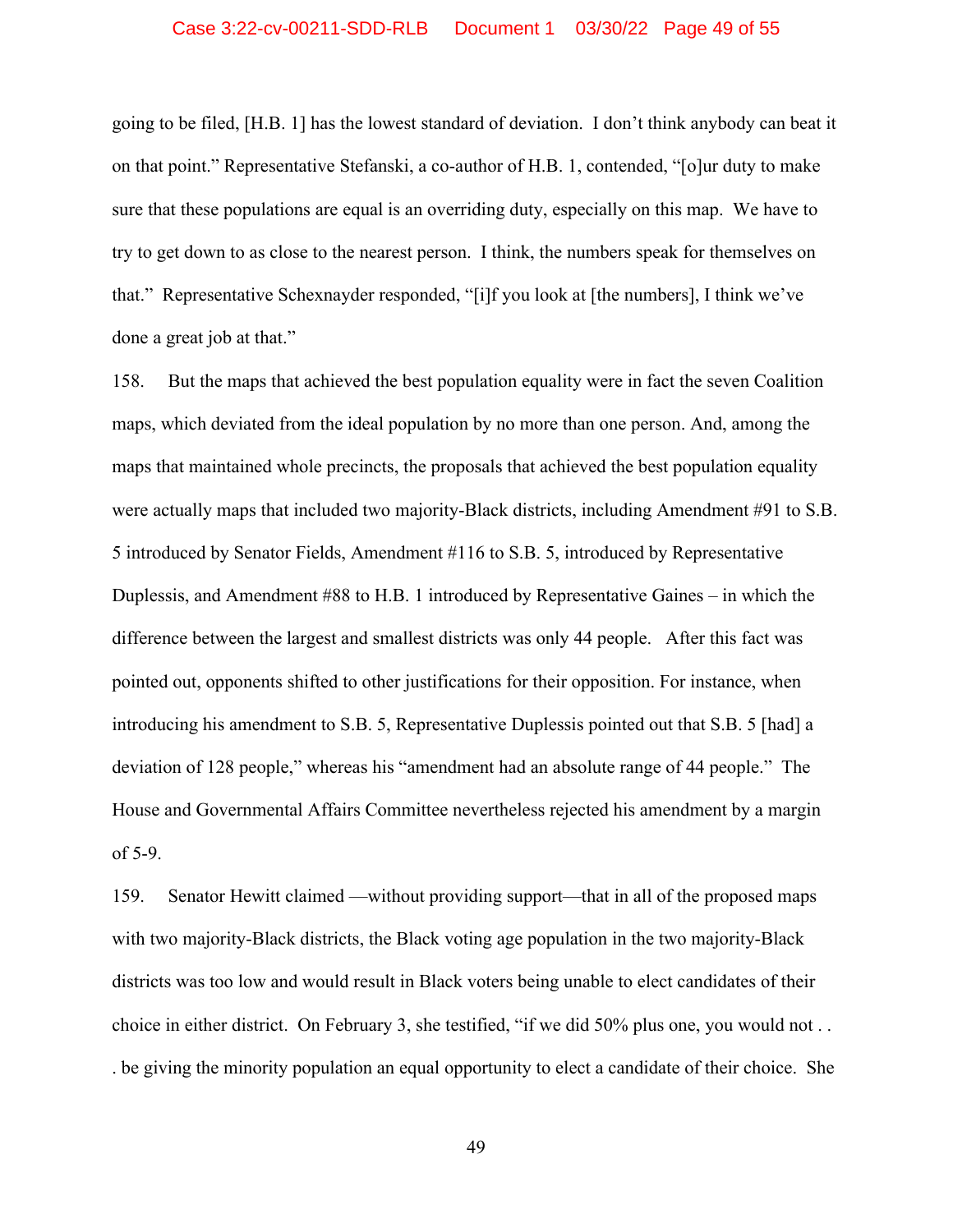## Case 3:22-cv-00211-SDD-RLB Document 1 03/30/22 Page 50 of 55

claimed that in her map, the majority-Black district "is the same as it . . . currently is around 58% . . . because we know that is a functioning number." However, when pressed by Senator Price about how she derived this conclusion, she admitted that her statements were unfounded as she was still "working on getting that data" to "do a better job of . . . assessing that."

160. On February 4, while speaking during a webinar held by the Public Affairs Research Council of Louisiana, Senator Hewitt again claimed that she doubted whether another minority district would perform, because "technically by law, a minority district is one that is 50%+1 minority, but I don't think there is anybody in the building that would necessarily believe that a minority district like that, that there's a very high probability that the minority would elect a candidate of their choice, with only 50%+1 in their district." When asked how she reached that conclusion, she admitted that she had not received any substantive analysis supporting her assertion from the law firm retained to evaluate the Legislature's maps.

161. Again, on February 8, during the debate on S.B. 5 on the Senate floor, Senator Hewitt conceded that her statements were based on "some of the preliminary information [she had] been given and [she did not] have any documentation in [her] hand that [she] could share with anybody." Representative Stefanski made similar statements on November 22, during a press conference, about whether a second majority-Black district could perform to allow the Blackpreferred candidate to elect the candidate of choice.

162. All of these concerns, however, are belied by the fact that the House and Governmental Affairs Committee voted in favor of a bill redrawing the map for Louisiana's Supreme Court that contained a majority-Black district with a Black voting age population of 51.23%. Unlike the congressional maps introduced by other members of the Committee, this map, introduced by Representative Ivey, passed out of committee with bipartisan support, including Representative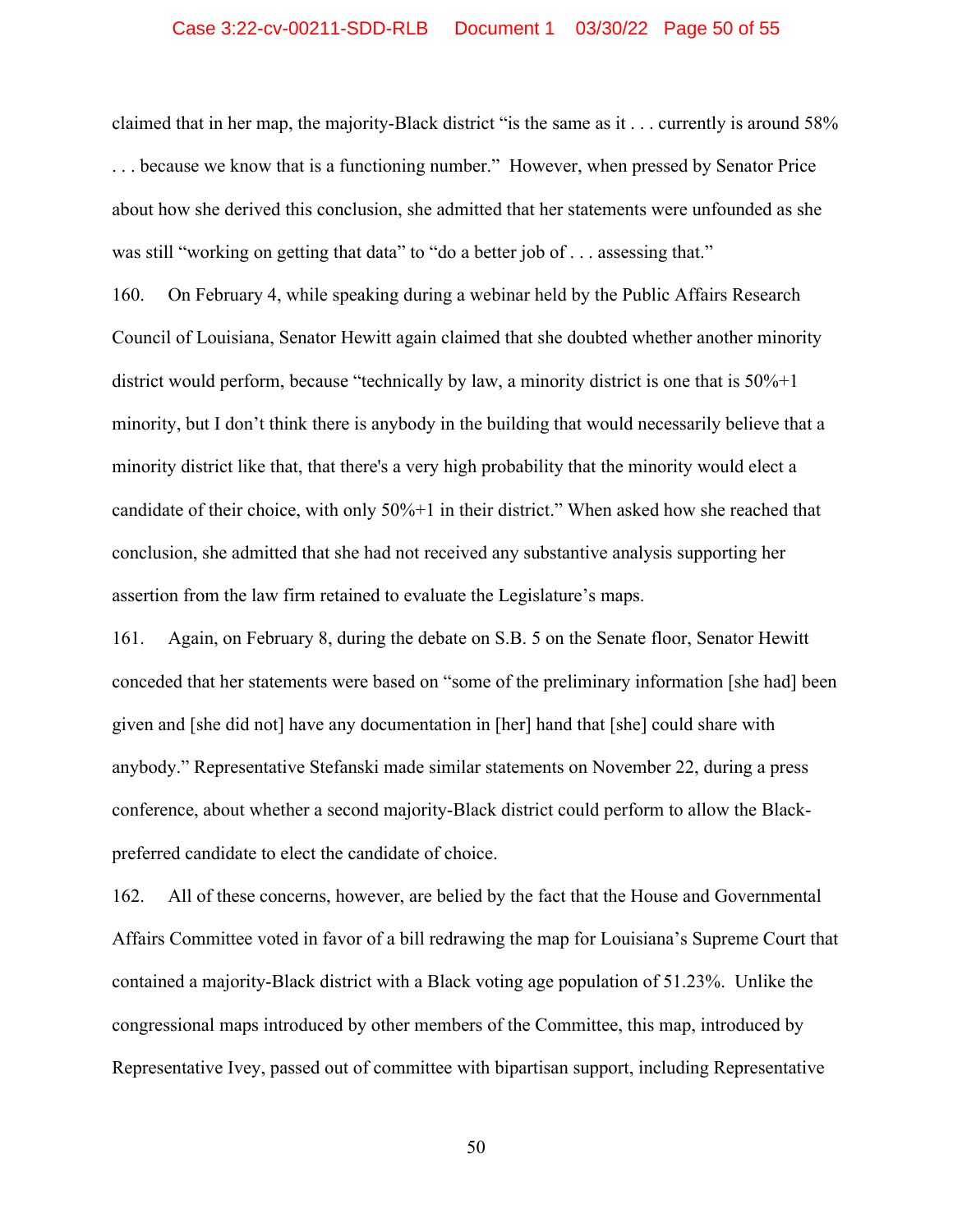## Case 3:22-cv-00211-SDD-RLB Document 1 03/30/22 Page 51 of 55

Magee. Representative Ivey's bill was ultimately rejected by the House on February 16, 2022.

163. Finally, the argument (advanced by Senator Hewitt and others) that the VRA does not establish a right to two majority-Black districts simply because one-third of the state's population is Black is a red herring. Cases acknowledge that underrepresentation of Black voters is a relevant equitable consideration in a Section 2 analysis. There is no contention—and the VRA does not guarantee—that a violation is proven by lack of proportionality alone. Instead, there must be a showing of the preconditions set out by the Supreme Court in *Thornburg* v. *Gingles*, and courts are guided by the Senate Factors when determining if, under the totality of the circumstances, the districting plan results in vote dilution in violation of Section 2. These circumstances are present in Louisiana today, and compel the conclusion that the H.B. 1/S.B. 5 dilute the voting strength of Black Louisianans in violation of the VRA.

## **CAUSE OF ACTION**

## **Count One**

## **H.B. 1/S.B. 5 violate Section 2 of the Voting Rights Act of 1965 52 U.S.C. § 10301; 42 U.S.C. § 1983 (Vote Dilution)**

164. Plaintiffs re-allege and incorporate by reference all prior paragraphs of this Complaint as though fully set forth herein.

165. Section 2 of the Voting Rights Act prohibits the enforcement of any voting qualification or prerequisite to voting or any standard, practice, or procedure that results in the denial or abridgement of the right of any U.S. citizen to vote on account of race, color, or membership in a language minority group. 52 U.S.C. § 10301(a).

166. The current district boundaries of Louisiana's 2022 congressional map results in the dilution of the electoral strength of those voters in violation of Section 2 of the Voting Rights Act.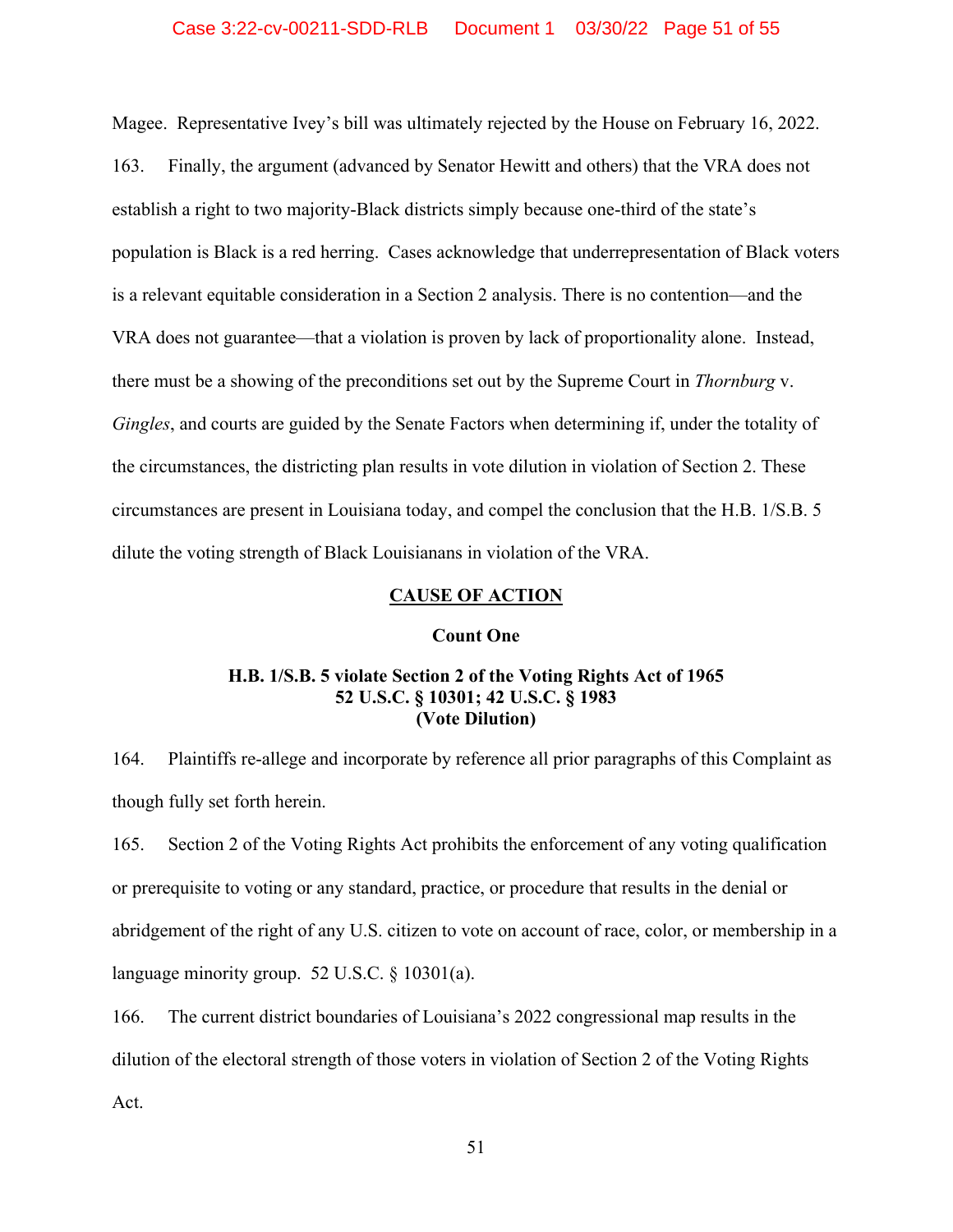## Case 3:22-cv-00211-SDD-RLB Document 1 03/30/22 Page 52 of 55

167. Black Louisianians are sufficiently numerous and geographically compact to constitute a majority of eligible voters in two of Louisiana's six U.S. congressional districts. Black voters in Louisiana are politically cohesive, and recent elections reveal a stark pattern of racially polarized voting that nearly always results in the defeat of Black voters' preferred candidates in statewide elections and in districts in which the majority of voters are white. 168. Moreover, considering the totality of the circumstances in Louisiana, Plaintiffs, Black Louisianians and organizations of which they are a part, have less opportunity than other members of the Louisiana electorate to participate in the political process and to elect representatives of their choice to Congress.

169. By engaging in the acts and omissions alleged herein, Defendant has acted and continues to act to deny Plaintiffs rights guaranteed to them by Section 2 of the Voting Rights Act. Defendant will continue to violate those rights absent relief granted by this Court.

170. Plaintiffs will be irreparably harmed if this Court fails to temporarily and permanently enjoin Defendant from conducting congressional elections under the enacted plan, in that, among other things, they would be subject to racial vote dilution. Plaintiffs have no adequate remedy at law.

## **PRAYER FOR RELIEF**

WHEREFORE, Plaintiffs request that this Court:

A. Declare that the 2022 congressional map violates Section 2 of the Voting Rights Act;

B. Issue a preliminary and permanent injunction enjoining Defendants from enforcing or giving any effect to the boundaries of the congressional districts as adopted in the 2022 congressional map, including barring Defendant from conducting congressional elections in accordance with that plan;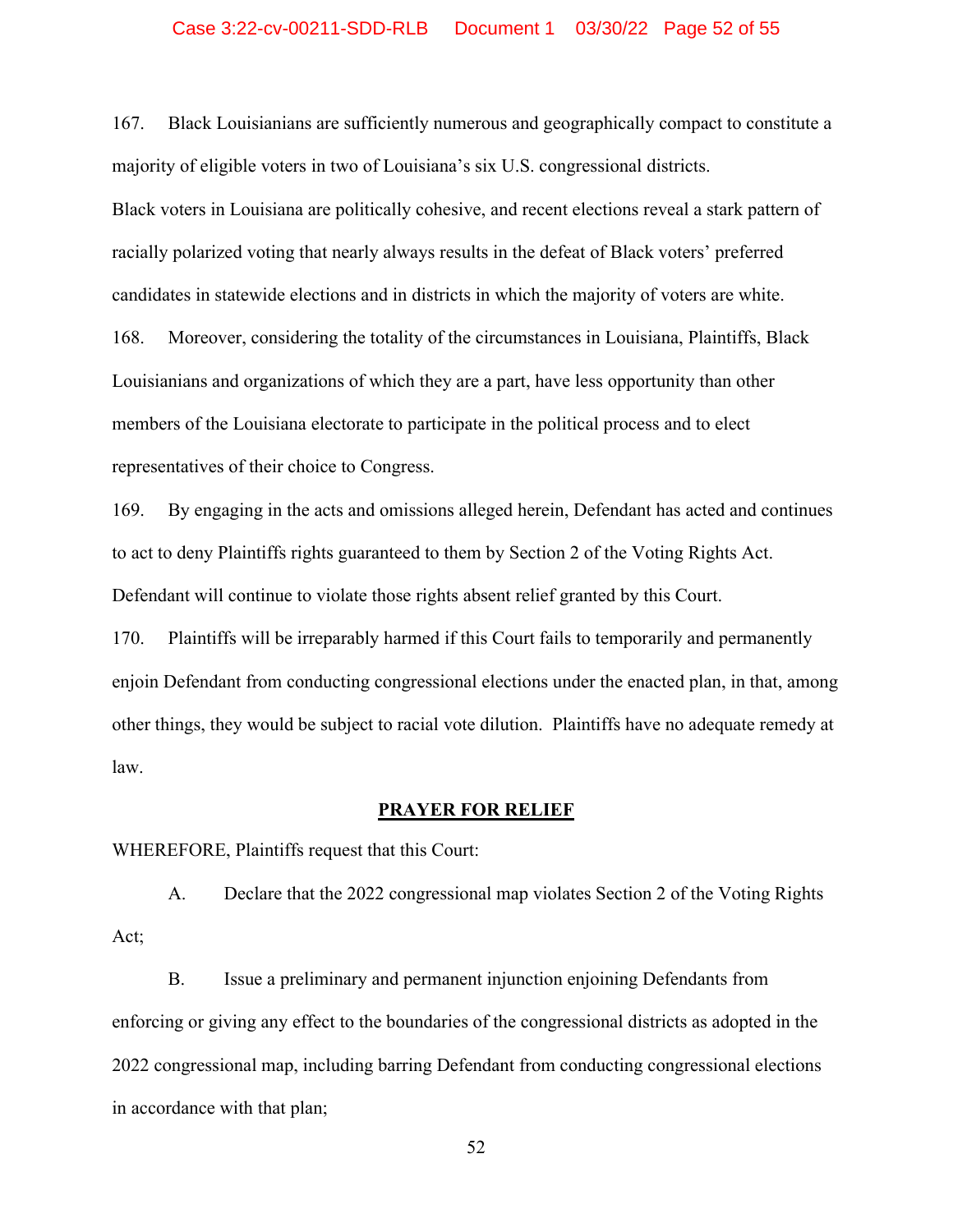# Case 3:22-cv-00211-SDD-RLB Document 1 03/30/22 Page 53 of 55

C. Order the adoption of a valid congressional redistricting plan for Louisiana that includes two districts in which Black voters have an opportunity to elect candidates of their choice;

D. Award Plaintiffs' their costs, expenses, and disbursements, and reasonable attorneys' fees incurred in bring this pursuant to in accordance with 52 U.S.C. § 10310(e) and 42 U.S.C. 1988;

E. Retain jurisdiction over this matter until the Defendant has complied with all orders and mandates of this Court; and

F. Grant such additional further relief as the Court considers just.

Dated: March 30, 2022

By: */s/John Adcock*

John Adcock Adcock Law LLC L.A. Bar No. 30372 3110 Canal Street New Orleans, LA 70119 Tel: (504) 233-3125 Fax: (504) 308-1266 jnadcock@gmail.com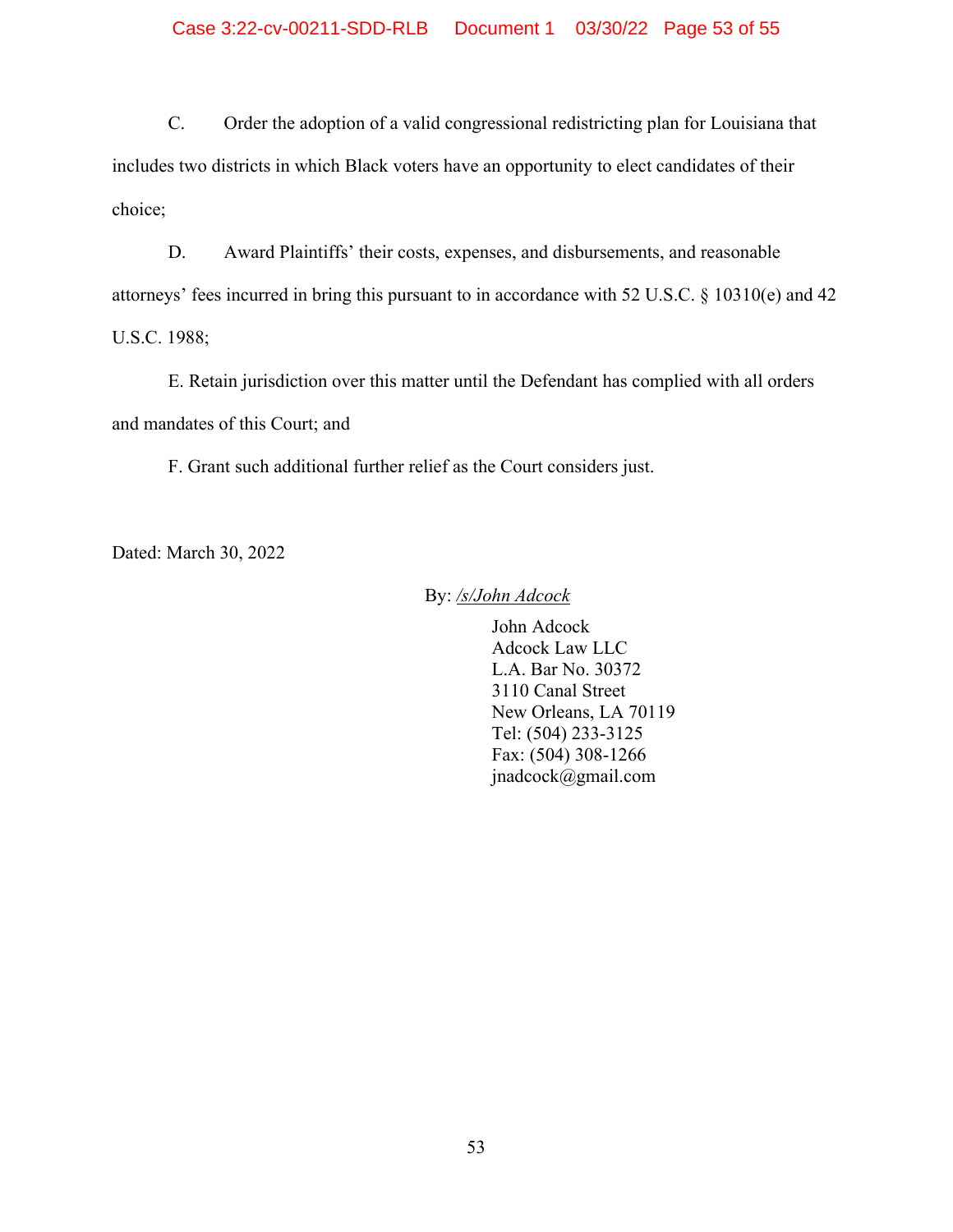Leah Aden\* Stuart Naifeh\* Kathryn Sadasivan\* Victoria Wenger\* NAACP Legal Defense and Educational Fund, Inc. 40 Rector Street, 5th Floor New York, NY 10006 Tel: (212) 965-2200 laden@naacplef.org snaifeh@naacpldf.org ksadasivan@naacpldf.org vwenger@naacpldf.org

Nora Ahmed\* Megan E. Snider LA. Bar No. 33382 ACLU Foundation of Louisiana 1340 Poydras St, Ste. 2160 New Orleans, LA 70112 Tel: (504) 522-0628 nahmed@laaclu.org msnider@laaclu.org

Tracie Washington LA. Bar No. 25925 Louisiana Justice Institute Suite 132 3157 Gentilly Blvd New Orleans LA, 70122 Tel: (504) 872-9134 tracie.washington.esq@gmail.com Robert A. Atkins\* Yahonnes Cleary \* Jonathan H. Hurwitz\* Daniel S. Sinnreich\* Amitav Chakraborty\* Adam P. Savitt\* Nicholas Butto\* PAUL, WEISS, RIFKIND, WHARTON & GARRISON LLP 1285 Avenue Of The Americas, New York, NY 10019 Tel.: (212) 373-3000 Fax: (212) 757-3990 ratkins@paulweiss.com ycleary@paulweiss.com jhurwitz@paulweiss.com dsinnreich@paulweiss.com achakraborty@paulweiss.com asavitt@paulweiss.com

T. Alora Thomas\* Sophia Lin Lakin\* Samantha Osaki\* American Civil Liberties Union Foundation 125 Broad Street, 18th Floor New York, NY 10004 athomas@aclu.org slakin@aclu.org sosaki@aclu.org

Sarah Brannon\* American Civil Liberties Union Foundation 915 15th St., NW Washington, DC 20005 sbrannon@aclu.org

*\*Pro hac vice* applications forthcoming

*Counsel for Plaintiffs*